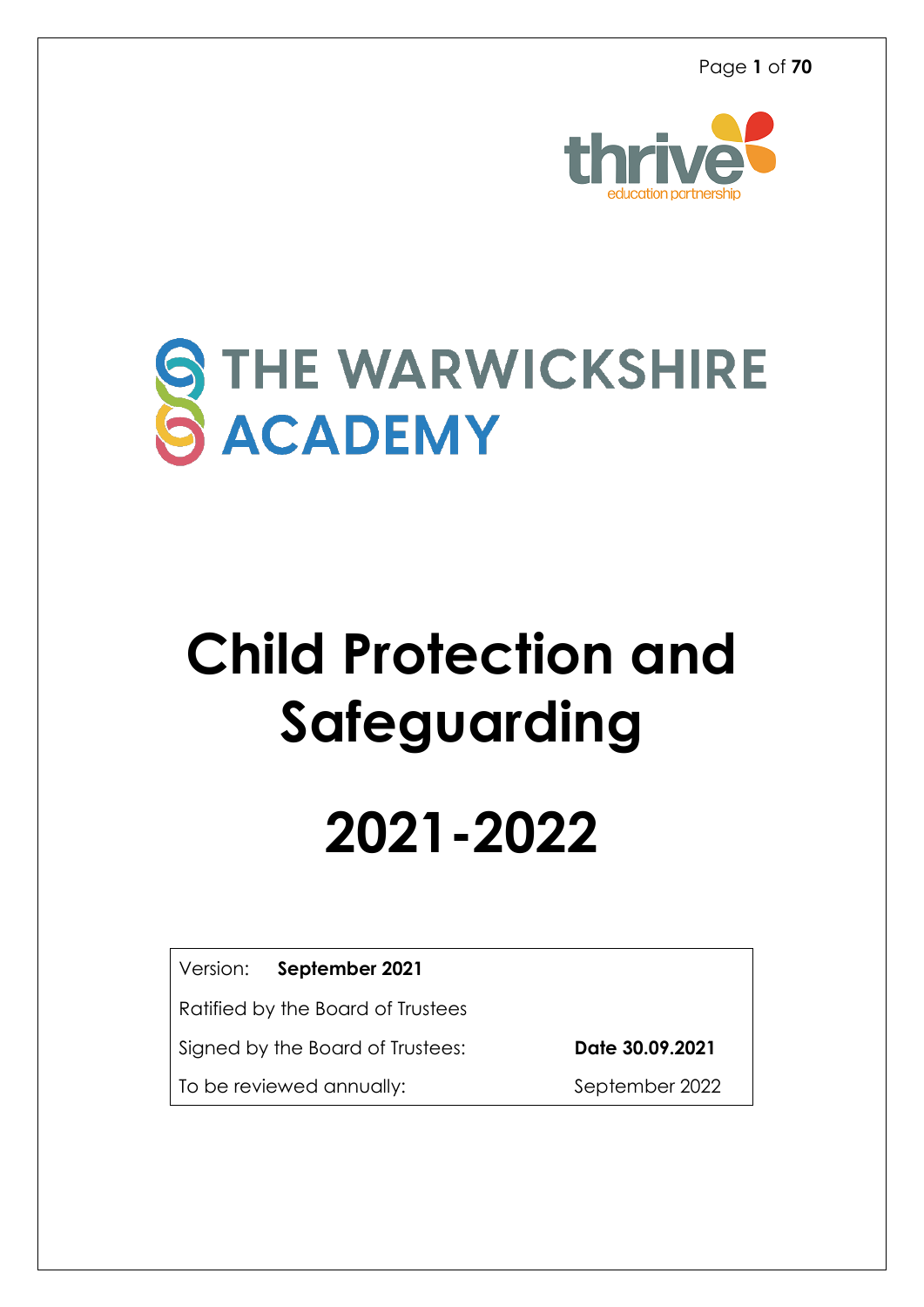# **Contents**

<span id="page-1-0"></span>

| 1. |                                                                                |
|----|--------------------------------------------------------------------------------|
| 2. |                                                                                |
| 3. |                                                                                |
| 4. |                                                                                |
| 5. |                                                                                |
| 6. |                                                                                |
| 7. |                                                                                |
| 8. |                                                                                |
| 9. |                                                                                |
|    | 10. Pupils with Special Educational Needs and Disabilities or health issues25  |
|    |                                                                                |
|    |                                                                                |
|    | 13. Complaints and Concerns about Academy Safeguarding Policies27              |
|    |                                                                                |
|    |                                                                                |
|    |                                                                                |
|    |                                                                                |
|    |                                                                                |
|    | 19. Appendix 2: Safer Recruitment and DBS Checks - Policy and Procedures<br>33 |
|    | 20. Appendix 3: Allegations of Abuse made against Staff40                      |
|    |                                                                                |
|    |                                                                                |
|    |                                                                                |
|    |                                                                                |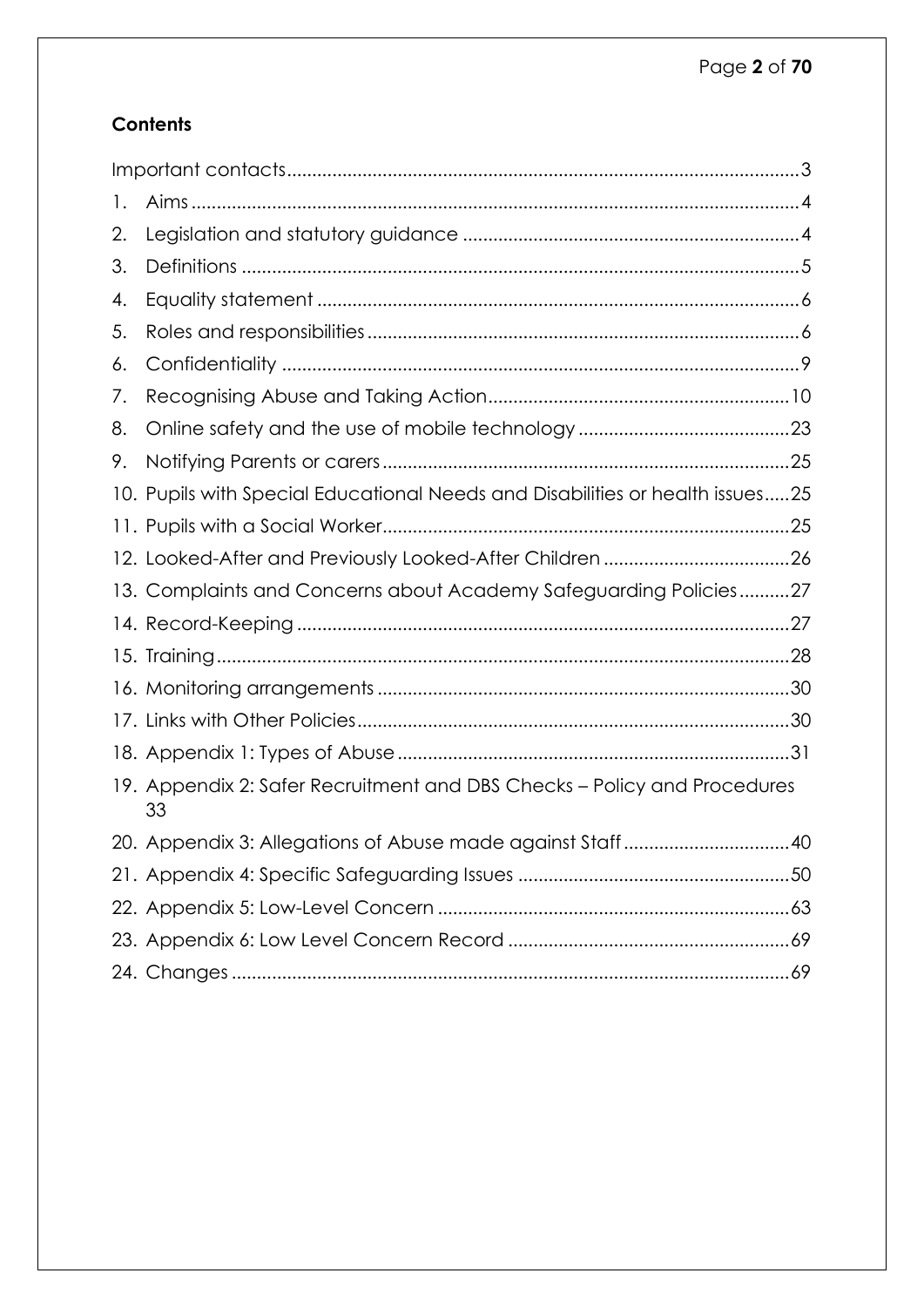# Important contacts

| ROLE/ORGANISATION               | <b>NAME</b>                      | <b>CONTACT DETAILS</b>   |  |
|---------------------------------|----------------------------------|--------------------------|--|
| Headteacher                     | Paul Hostead                     | p.hostead@wa.thrive.ac   |  |
|                                 |                                  | 07949443117              |  |
| Designated                      | Steph Jones                      | s.jones@wa.thrive.ac     |  |
| safeguarding<br>lead<br>(DSL)   |                                  | 07535590979              |  |
| Deputy DSL                      | Jessica Hayward                  | j.hayward@wa.thrive.ac   |  |
|                                 |                                  | p.hostead@wa.thrive.ac   |  |
|                                 | Paul Hostead                     | 07949443117              |  |
| Designated Teacher              | Paul Hostead                     | p.hostead@wa.thrive.ac   |  |
|                                 |                                  | 07949443117              |  |
| authority<br>Local              | Tarvinder<br>Kalsi               | lado@warwickshire.gov.uk |  |
| officer<br>designated<br>(LADO) | (support officer to<br>the LADO) | 01926 745376             |  |
| <b>Children's Social Care</b>   | WCC Out of hours<br>contact      | 01926886922              |  |
| Chair of governors              | John Darch                       |                          |  |
| Channel helpline                |                                  | 020 7340 7264            |  |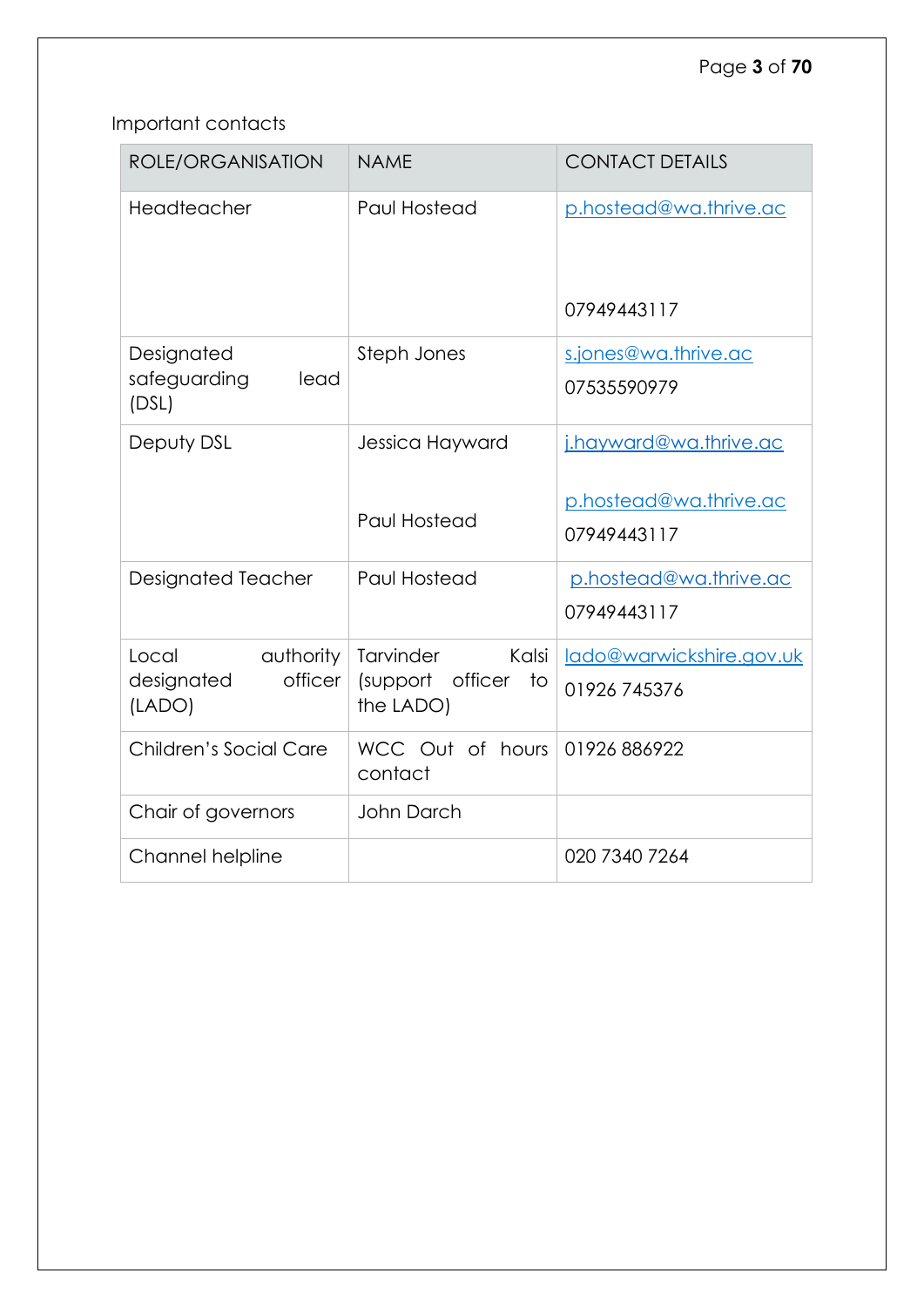# <span id="page-3-0"></span>**1. Aims**

The Academy aims to ensure that:

- Appropriate action is taken in a timely manner to safeguard and promote children's welfare.
- All staff are aware of their statutory responsibilities with respect to safeguarding.
- Staff are properly training in recognising and reporting safeguarding issues.

# <span id="page-3-1"></span>**2. Legislation and statutory guidance**

This policy is based on the Department for Education's statutory guidance [Keeping Children Safe in Education \(2021\)](https://www.gov.uk/government/publications/keeping-children-safe-in-education--2) and [Working](https://www.gov.uk/government/publications/working-together-to-safeguard-children--2)  [Together to Safeguard Children \(2018\),](https://www.gov.uk/government/publications/working-together-to-safeguard-children--2) and the [Governance](https://www.gov.uk/government/publications/governance-handbook)  [Handbook.](https://www.gov.uk/government/publications/governance-handbook) We comply with this guidance and the arrangements agreed and published by our 3 local safeguarding partners.

This policy is also based on the following legislation:

- Part 3 of the schedule to the **Education (Independent Academy** [Standards\) Regulations 2014,](http://www.legislation.gov.uk/uksi/2014/3283/schedule/part/3/made) which places a duty on academies and independent Academies to safeguard and promote the welfare of pupils at the Academy .
- [The Children Act 1989](http://www.legislation.gov.uk/ukpga/1989/41) (and [2004 amendment\)](http://www.legislation.gov.uk/ukpga/2004/31/contents), which provides a framework for the care and protection of children
- Section 5B(11) of the Female Genital Mutilation Act 2003, as inserted by section 74 of the [Serious Crime Act 2015,](http://www.legislation.gov.uk/ukpga/2015/9/part/5/crossheading/female-genital-mutilation) which places a statutory duty on teachers to report to the police where they discover that female genital mutilation (FGM) appears to have been carried out on a girl under 18
- [Statutory guidance on FGM,](https://www.gov.uk/government/publications/multi-agency-statutory-guidance-on-female-genital-mutilation) which sets out responsibilities with regards to safeguarding and supporting girls affected by FGM
- [The Rehabilitation of Offenders Act 1974,](http://www.legislation.gov.uk/ukpga/1974/53) which outlines when people with criminal convictions can work with children
- Schedule 4 of the [Safeguarding Vulnerable Groups Act 2006,](http://www.legislation.gov.uk/ukpga/2006/47/schedule/4) which defines what 'regulated activity' is in relation to children
- [Statutory guidance on the Prevent duty,](https://www.gov.uk/government/publications/prevent-duty-guidance) which explains Academy's' duties under the Counter-Terrorism and Security Act 2015 with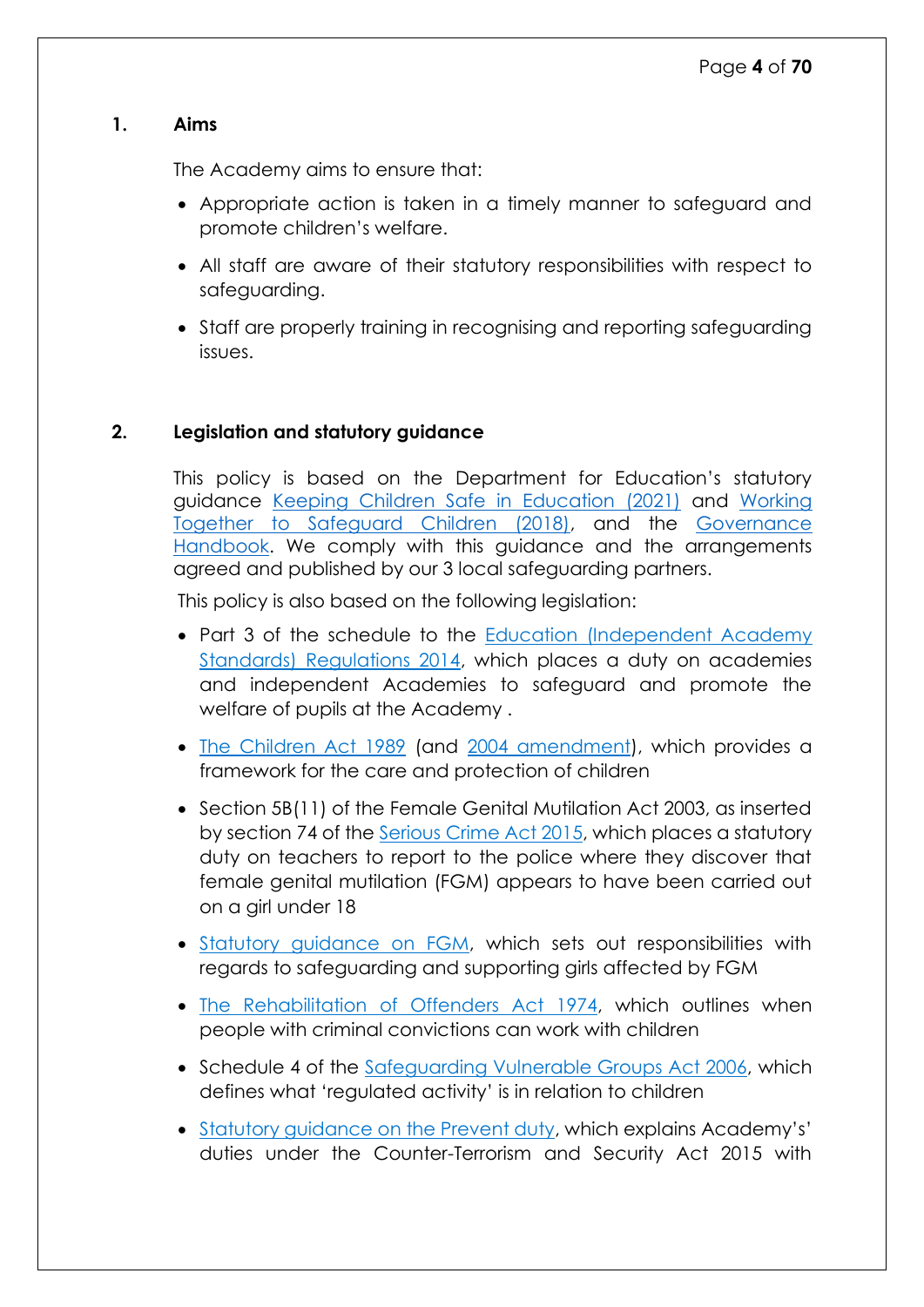respect to protecting people from the risk of radicalisation and extremism

This policy also complies with our funding agreement and articles of association.

# <span id="page-4-0"></span>**3. Definitions**

# **Safeguarding and promoting the welfare of children** means:

- Protecting children from maltreatment.
- Preventing impairment of children's mental and physical health or development.
- Ensuring that children grow up in circumstances consistent with the provision of safe and effective care.
- Taking action to enable all children to have the best outcomes.
- **Child protection** is part of this definition and refers to activities undertaken to prevent children suffering, or being likely to suffer, significant harm.
- **Abuse** is a form of maltreatment of a child, and may involve inflicting harm or failing to act to prevent harm. Appendix 1 explains the different types of abuse.
- **Neglect** is a form of abuse and is the persistent failure to meet a child's basic physical and/or psychological needs, likely to result in the serious impairment of the child's health or development. Appendix 1 defines neglect in more detail.
- **Sharing of nudes and semi-nudes** (also known as sexting or youth produced sexual imagery) is where children share nude or semi-nude images, videos or live streams.
- **Children** includes everyone under the age of 18.
- The following 3 safeguarding partners are identified in Keeping Children Safe in Education (and defined in the Children Act 2004, as amended by chapter 2 of the Children and Social Work Act 2017). They will make arrangements to work together to safeguard and promote the welfare of local children, including identifying and responding to their needs:

a) The Local Authority (LA)

b)A clinical commissioning group for an area within the LA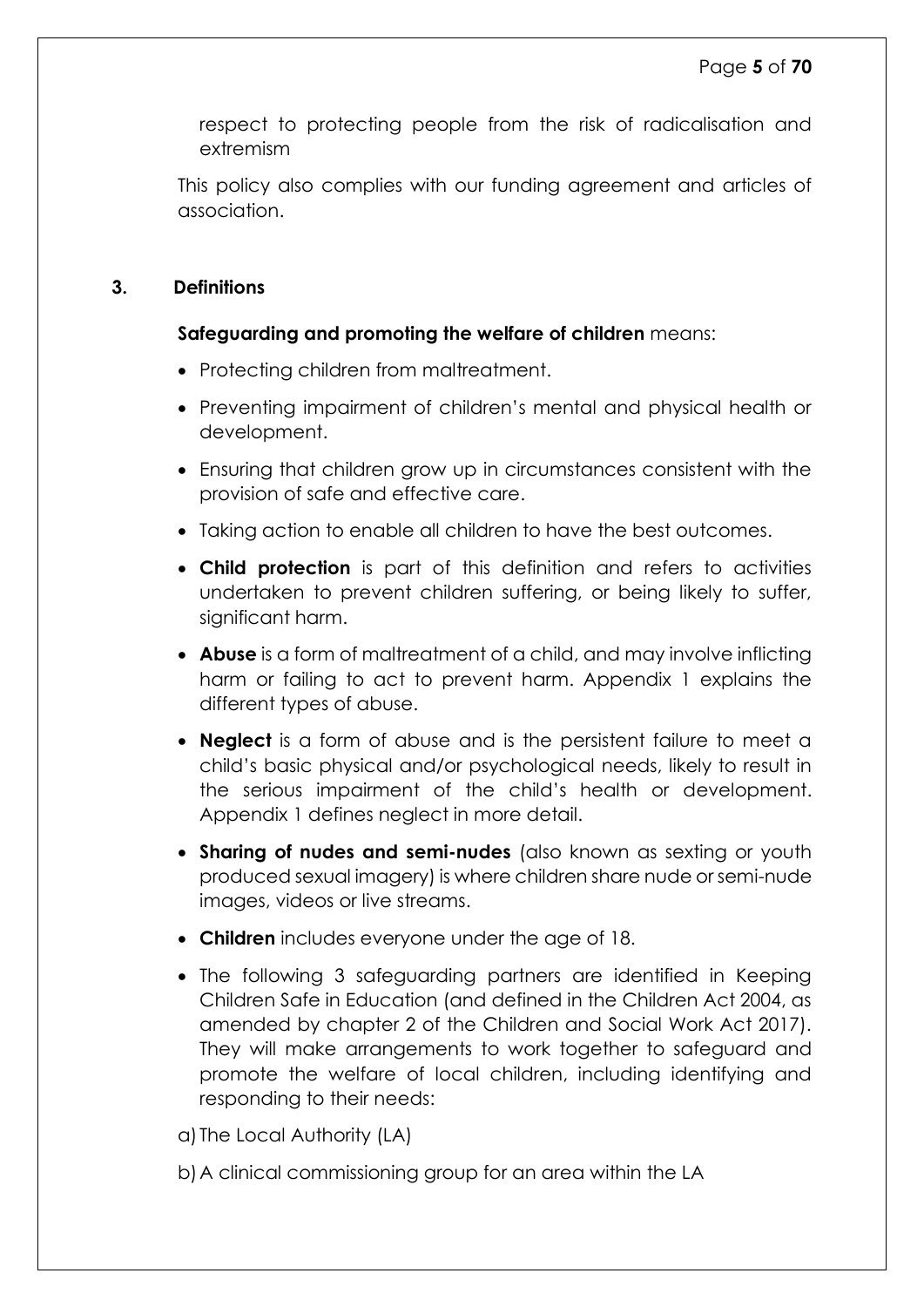c) The chief officer of police for a police area in the LA area

# <span id="page-5-0"></span>**4. Equality statement**

Some children have an increased risk of abuse, and additional barriers can exist for some children with respect to recognising or disclosing it. We are committed to anti-discriminatory practice and recognise children's diverse circumstances. We ensure that all children have the same protection, regardless of any barriers they may face.

We give special consideration to children who:

- Have special educational needs (SEN) or disabilities (see section 9)
- Are young carers.
- May experience discrimination due to their race, ethnicity, religion, gender identification or sexuality.
- Have English as an additional language.
- Are known to be living in difficult situations for example, temporary accommodation or where there are issues such as substance abuse or domestic violence.
- Are at risk of FGM, sexual exploitation, forced marriage, or radicalisation.
- Are asylum seekers.
- Are at risk due to either their own or a family member's mental health needs.
- Are looked after or previously looked after (see section 11)
- Are missing from education
- Whose parent/carer has expressed an intention to remove them from school to be home educated

# <span id="page-5-1"></span>**5. Roles and responsibilities**

Safeguarding and child protection is **everyone's** responsibility. This policy applies to all staff, volunteers and governors in the Academy and is consistent with the procedures of the 3 safeguarding partners. Our policy and procedures also apply to extended Academy and off-site activities.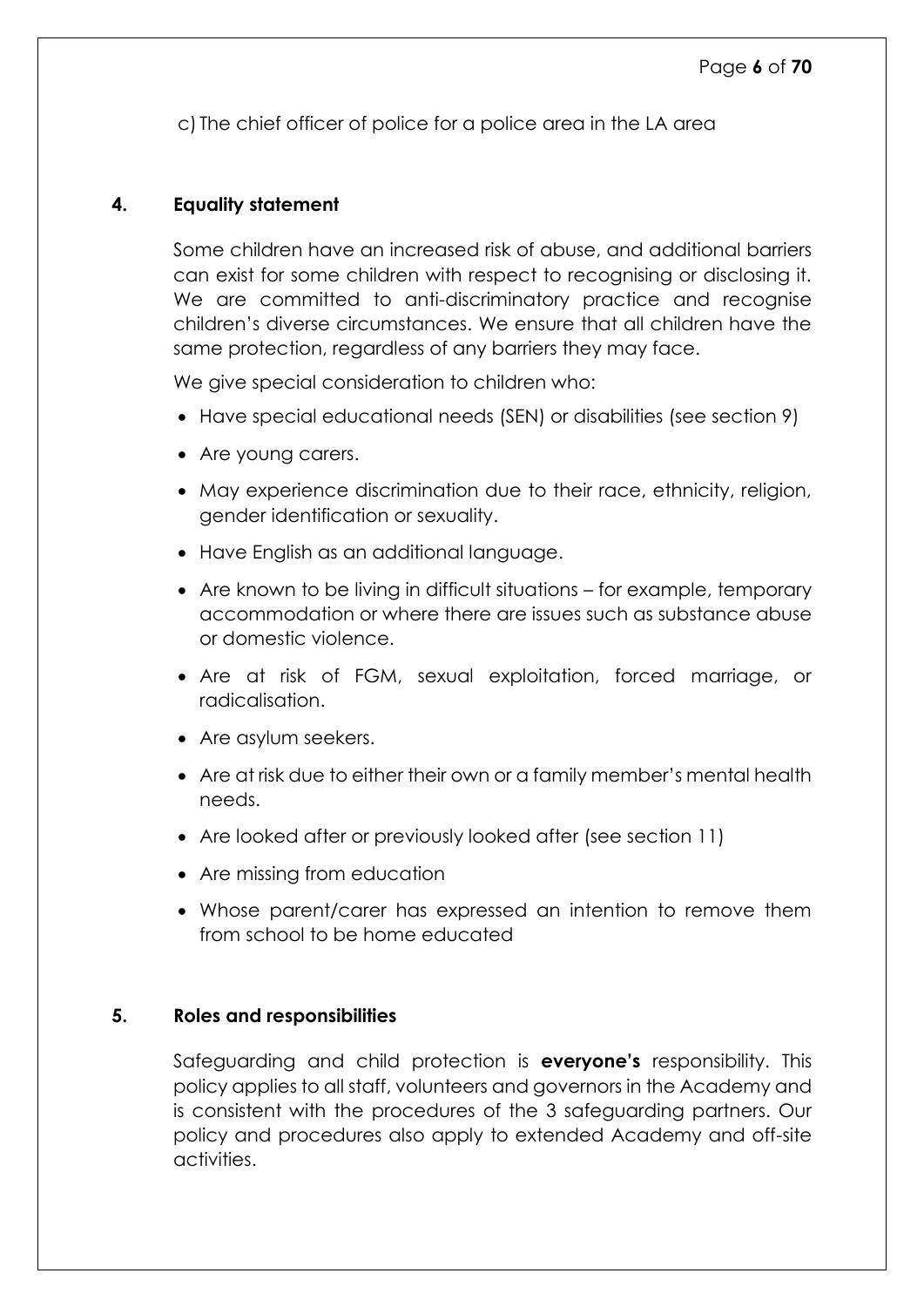# 5.1. **All staff**

All staff will read and understand part 1 and annex B of the Department for Education's statutory safeguarding guidance, [Keeping Children](https://www.gov.uk/government/publications/keeping-children-safe-in-education--2)  [Safe in Education,](https://www.gov.uk/government/publications/keeping-children-safe-in-education--2) and review this guidance at least annually.

All staff will sign a declaration at the beginning of each academic year to say that they have reviewed the guidance.

All staff will be aware of:

- Our systems which support safeguarding, including this child protection and safeguarding policy, the staff code of conduct, the role and identity of the designated safeguarding lead (DSL) and deputies, the behaviour policy, and the safeguarding response to children who go missing from education.
- The early help process (sometimes known as the common assessment framework) and their role in it, including identifying emerging problems, liaising with the DSL, and sharing information with other professionals to support early identification and assessment.
- The process for making referrals to local authority children's social care and for statutory assessments that may follow a referral, including the role they might be expected to play.
- What to do if they identify a safeguarding issue or a child tells them they are being abused or neglected, including specific issues such as FGM, and how to maintain an appropriate level of confidentiality while liaising with relevant professionals.
- The signs of different types of abuse and neglect, as well as specific safeguarding issues, such as peer-on-peer abuse, child sexual exploitation (CSE), child criminal exploitation (CCE), indicators of being at risk from or involved with serious violent crime, FGM and radicalisation
- The importance of reassuring victims that they are being taken seriously and that they will be supported and kept safe

Section 15 and appendix 4 of this policy outline in more detail how staff are supported to do this.

# 5.2. **The Designated Safeguarding Lead (DSL)**

 The DSL is a member of the Senior Leadership Team. **Our DSL is Stef Jones: Assistant Headteacher.** The DSL takes lead responsibility for child protection and wider safeguarding.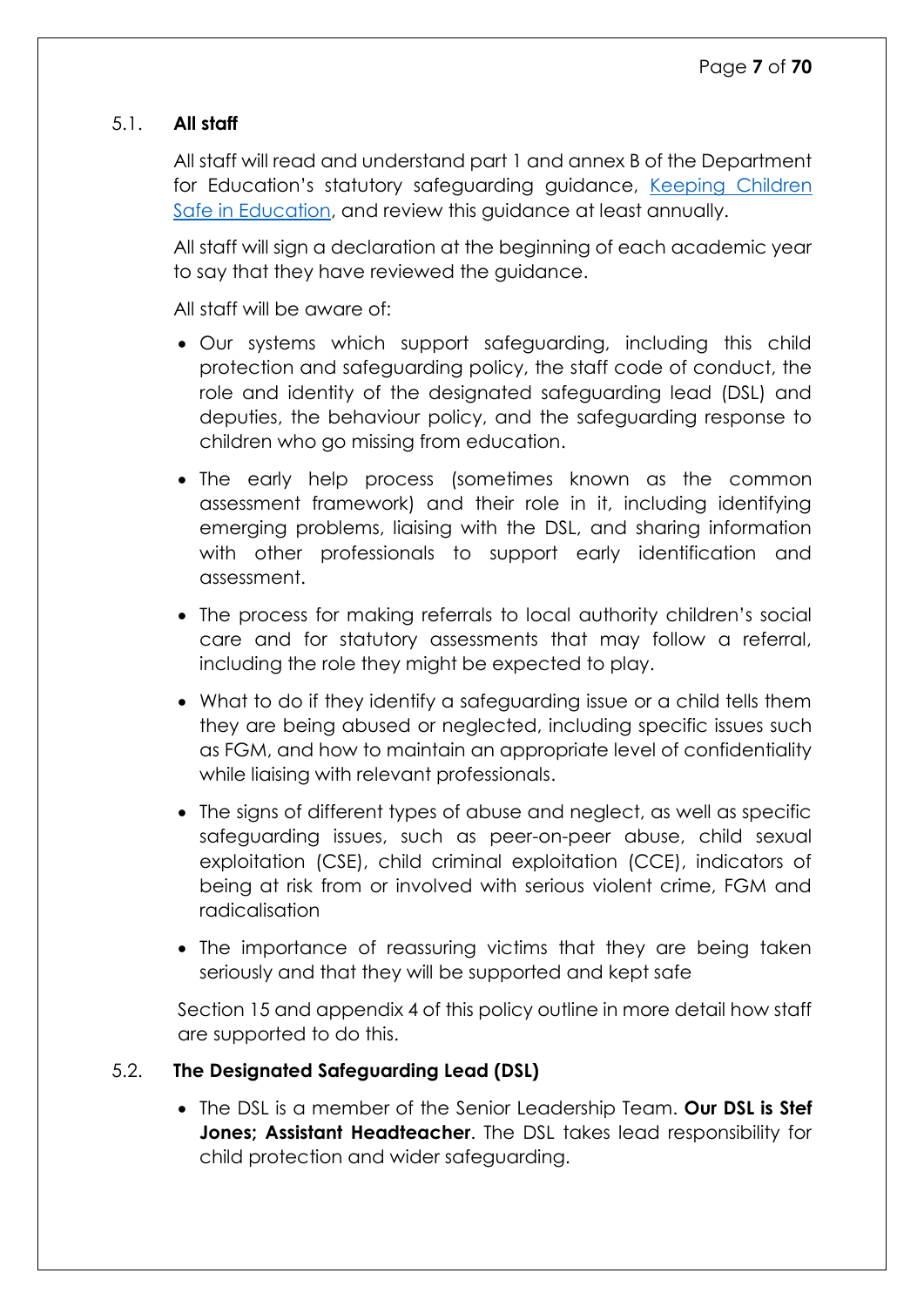- During term time, the DSL will be available during Academy hours for staff to discuss any safeguarding concerns.
- Outside of Academy hours the DSL can be contacted on Academy email s.jones@wa.thrive.ac
- When the DSL is absent, the deputies Rachel Stopher-Murray; Assistant Headteacher and Paul Hostead; Headteacher – will act as cover.
- If the DSL and deputies are not available, Craig Bennett; Deputy CEO, will act as cover (for example, during out-of-hours/out-of-term activities).
- The DSL will be given the time, funding, training, resources and support to:
- Provide advice and support to other staff on child welfare and child protection matters.
- Take part in strategy discussions and inter-agency meetings and/or support other staff to do so.
- Contribute to the assessment of children.
- Refer suspected cases, as appropriate, to the relevant body (local authority children's social care, Channel programme, Disclosure and Barring Service, and/or police), and support staff who make such referrals directly.
- The DSL will also keep the headteacher informed of any issues, and liaise with local authority case managers and designated officers for child protection concerns as appropriate.
- The full responsibilities of the DSL and deputies are set out in their job description.

# 5.3. **The Governing Board**

- Facilitate a whole-school approach to safeguarding, ensuring that safeguarding and child protection are at the forefront and underpin all relevant aspects of process and policy development
- Evaluate and approve this policy at each review, ensuring it complies with the law, and hold the headteacher to account for its implementation
- The governing board will appoint a senior board level (or equivalent) lead to monitor the effectiveness of this policy in conjunction with the full governing board. This is always a different person from the DSL.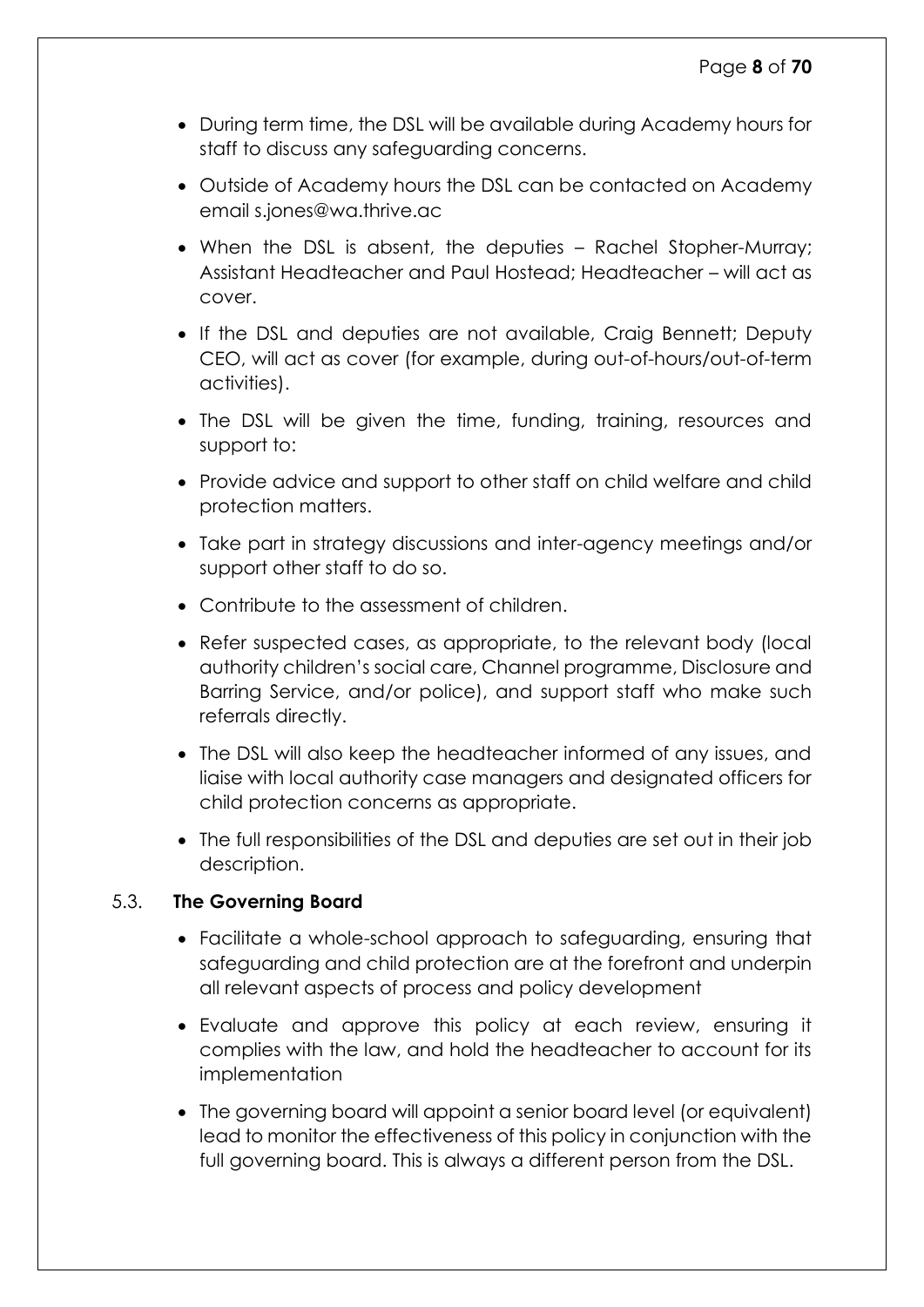The chair of governors will act as the 'case manager' in the event that an allegation of abuse is made against the headteacher, where appropriate (see appendix 3).

All governors will read Keeping Children Safe in Education.

Section 15 of this policy has information on how governors are supported to fulfil their role.

#### 5.4. **The Headteacher**

The Headteacher is responsible for the implementation of this policy, including:

- Ensuring that staff (including temporary staff) and volunteers are informed of our systems which support safeguarding, including this policy, as part of their induction
- Understand and follow the procedures included in this policy, particularly those concerning referrals of cases of suspected abuse and neglect
- Communicating this policy to parents when their child joins the Academy and via the Academy website
- Ensuring that the DSL has appropriate time, funding, training and resources, and that there is always adequate cover if the DSL is absent.
- Ensuring that all staff undertake appropriate safeguarding and child protection training and update this regularly.
- Acting as the 'case manager' in the event of an allegation of abuse made against another member of staff or volunteer, where appropriate (see appendix 3)
- Ensuring the relevant staffing ratios are met, where applicable

# <span id="page-8-0"></span>**6. Confidentiality**

At all times confidentiality is upheld within The Warwickshire Academy as reflected in our GDPR policy, however, you should note that:

- Timely information sharing is essential to effective safeguarding.
- Fears about sharing information must not be allowed to stand in the way of the need to promote the welfare, and protect the safety, of children.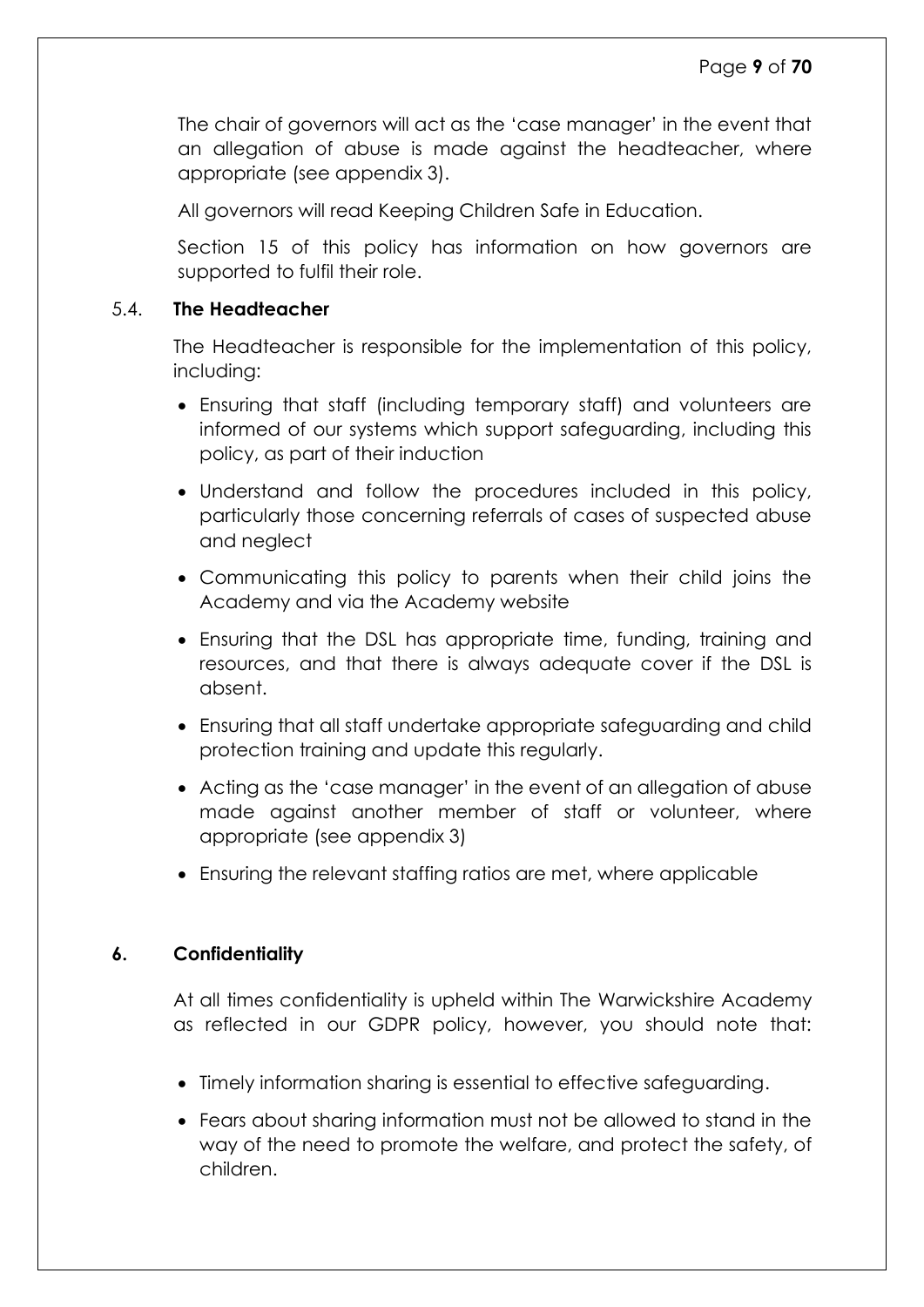- The Data Protection Act (DPA) 2018 and GDPR do not prevent, or limit, the sharing of information for the purposes of keeping children safe.
- If staff need to share 'special category personal data', the DPA 2018 contains 'safeguarding of children and individuals at risk' as a processing condition that allows practitioners to share information without consent if it is not possible to gain consent, it cannot be reasonably expected that a practitioner gains consent, or if to gain consent would place a child at risk.
- Staff should never promise a child that they will not tell anyone about a report of abuse, as this may not be in the child's best interests.
- The government's information sharing advice for safeguarding [practitioners](https://www.gov.uk/government/publications/safeguarding-practitioners-information-sharing-advice) includes 7 'golden rules' for sharing information, and will support staff who have to make decisions about sharing information
- If staff are in any doubt about sharing information, they should speak to the designated safeguarding lead (or deputy)
- Confidentiality is also addressed in this policy with respect to recordkeeping in section 14, and allegations of abuse against staff in appendix 3

# <span id="page-9-0"></span>**7. Recognising Abuse and Taking Action**

- Staff, volunteers and governors must follow the procedures set out below in the event of a safeguarding issue.
- Please note in this and subsequent sections, you should take any references to the DSL to mean "the DSL (or deputy DSL)".

# 7.1. **If a child is suffering or likely to suffer harm, or in immediate danger**

- Make a referral to children's social care and/or the police **immediately** if you believe a child is suffering or likely to suffer from harm, or in immediate danger. **Anyone can make a referral.**
- Tell the DSL (see section 5.2) as soon as possible if you make a referral directly.
- Details of the Warwickshire County Council Safeguarding Referral procedures can be found on their website here:

[Child safeguarding procedures -](https://www.warwickshire.gov.uk/safeguardingreferral) for professionals – Warwickshire [County Council](https://www.warwickshire.gov.uk/safeguardingreferral)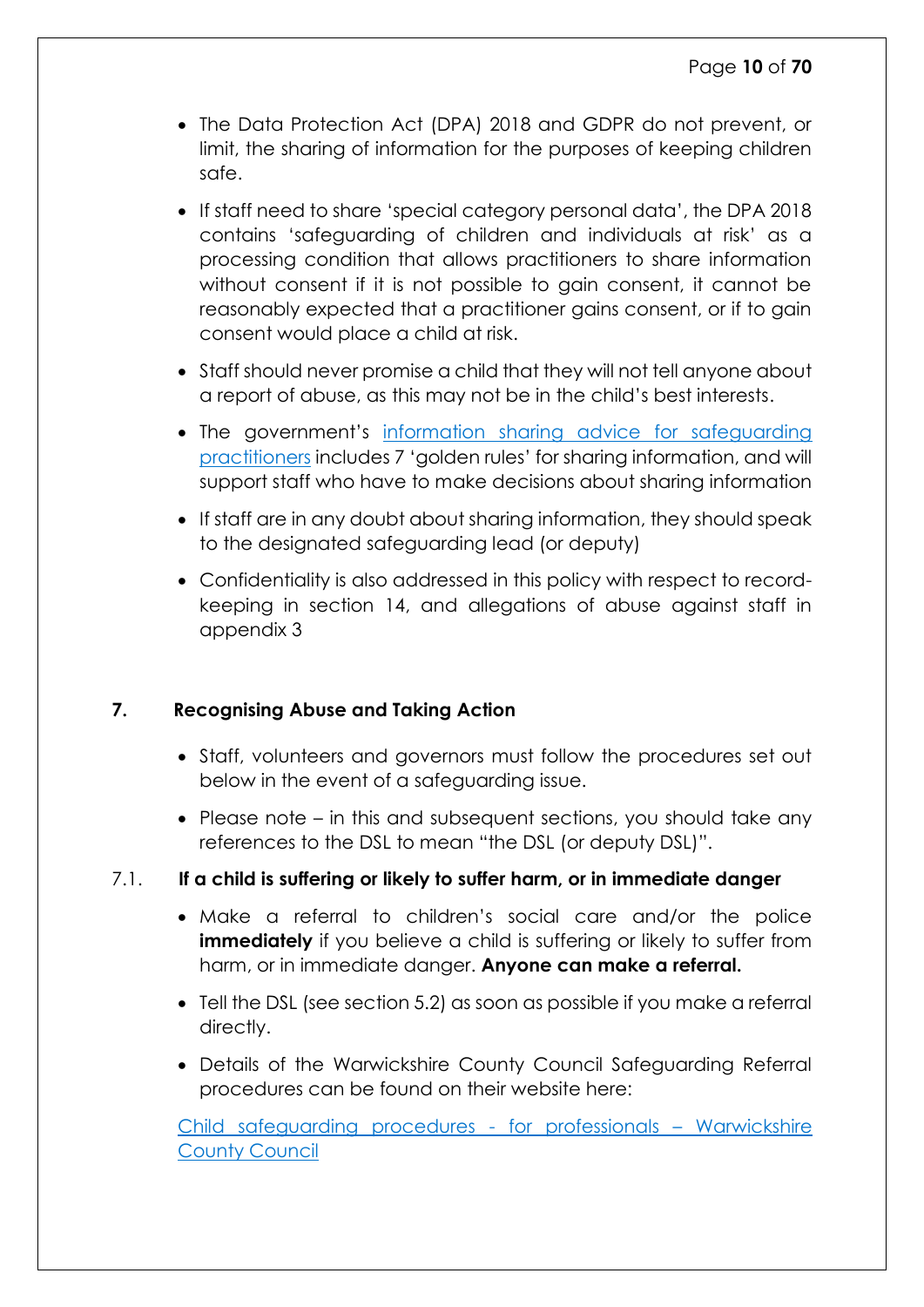The following link to the GOV.UK webpage provides information for reporting child abuse to your local council:

<https://www.gov.uk/report-child-abuse-to-local-council>

# 7.2. **If a child makes a disclosure to you.**

If a child discloses a safeguarding issue to you, you should:

- Listen to and believe them. Allow them time to talk freely and do not ask leading questions.
- Stay calm and do not show that you are shocked or upset.
- Tell the child they have done the right thing in telling you. Do not tell them they should have told you sooner.
- Explain what will happen next and that you will have to pass this information on. Do not promise to keep it a secret.
- Write up your conversation as soon as possible in the child's own words. Stick to the facts, and do not put your own judgement on it
- Sign and date the write-up and pass it on to the DSL. Alternatively, if appropriate, make a referral to children's social care and/or the police directly (see 7.1), and tell the DSL as soon as possible that you have done so.

# 7.3. **If you discover that FGM has taken place or a pupil is at risk of FGM**

- Keeping Children Safe in Education explains that FGM comprises "all procedures involving partial or total removal of the external female genitalia, or other injury to the female genital organs".
- FGM is illegal in the UK and a form of child abuse with long-lasting, harmful consequences. It is also known as 'female genital cutting', 'circumcision' or 'initiation'.
- Possible indicators that a pupil has already been subjected to FGM, and factors that suggest a pupil may be at risk, are set out in appendix 4 of this policy.
- Any teacher who either:
- Is informed by a girl under 18 that an act of FGM has been carried out on her; or
- Observes physical signs which appear to show that an act of FGM has been carried out on a girl under 18 and they have no reason to believe that the act was necessary for the girl's physical or mental health or for purposes connected with labour or birth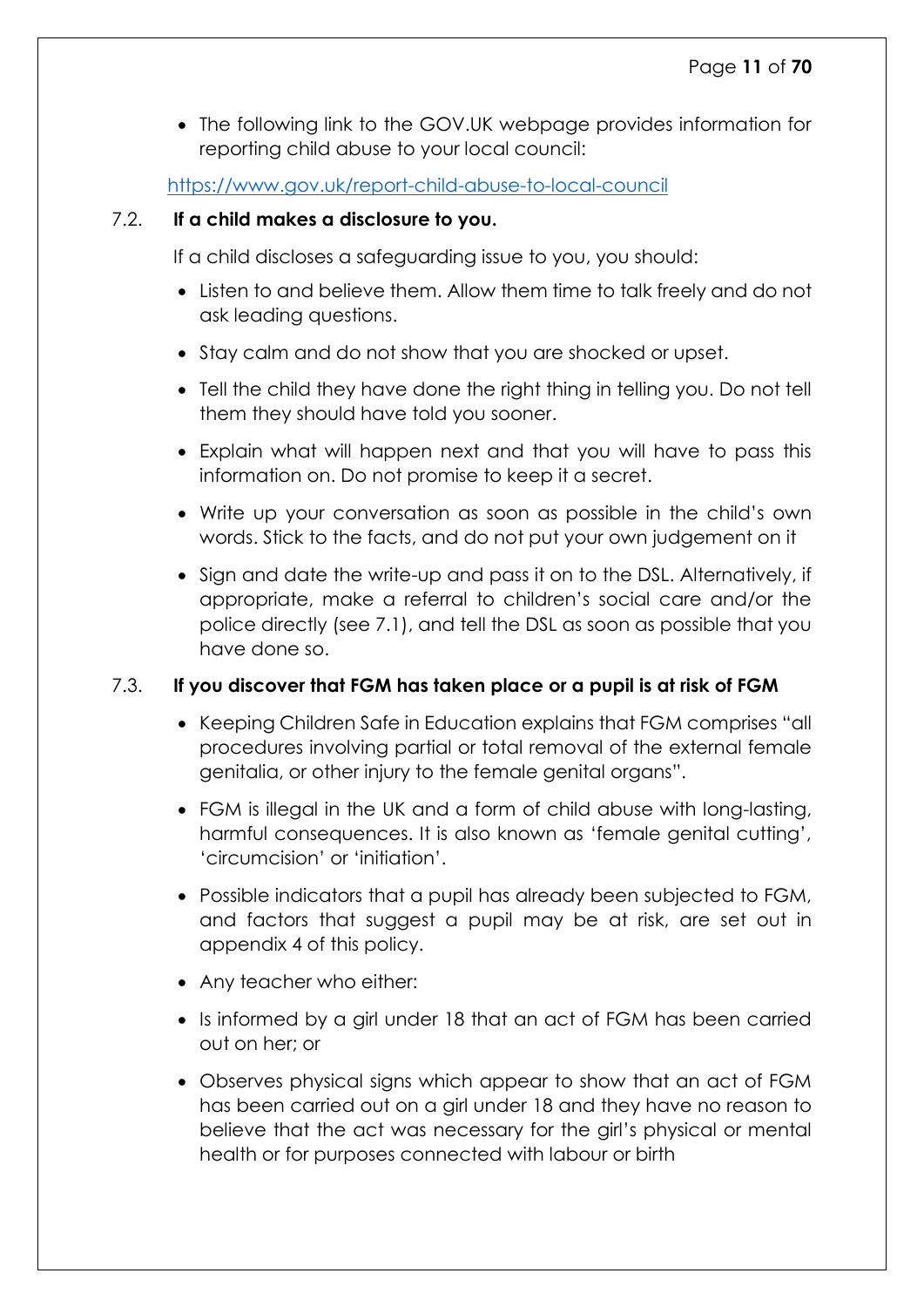- Must immediately report this to the police, personally. This is a mandatory statutory duty, and teachers will face disciplinary sanctions for failing to meet it.
- Unless they have been specifically told not to disclose, they should also discuss the case with the DSL and involve children's social care as appropriate.
- Any other member of staff who discovers that an act of FGM appears to have been carried out on a pupil under 18 must speak to the DSL and follow our local safeguarding procedures.
- The duty for teachers mentioned above does not apply in cases where a pupil is at risk of FGM or FGM is suspected but is not known to have been carried out. Staff should not examine pupils.
- **Any other member of staff** who discovers that an act of FGM appears to have been carried out on a **pupil under 18** must speak to the DSL and follow our local safeguarding procedures.
- The duty for teachers mentioned above does not apply in cases where a pupil is *at risk* of FGM or FGM is suspected but is not known to have been carried out. Staff should not examine pupils.
- **Any member of staff** who suspects a pupil is *at risk* of FGM or suspects that FGM has been carried out [or discovers that a pupil **aged 18 or over** appears to have been a victim of FGM] must speak to the DSL and follow our local safeguarding procedures.
- If you or someone you know is, or is at risk of becoming, a victim of Female Genital Mutilation (FGM), Honour Based Violence (HBV) and Forced Marriage, contact Warwickshire Police on 101. In an emergency call 999.

# 7.4. **If you have concerns about a child (as opposed to believing a child is suffering or likely to suffer from harm, or is in immediate danger)**

Figure 1 below illustrates the procedure to follow if you have any concerns about a child's welfare.

- Where possible, speak to the DSL first to agree a course of action.
- If in exceptional circumstances the DSL is not available, this should not delay appropriate action being taken. Speak to a member of the senior leadership team and/or take advice from local authority children's social care. You can also seek advice at any time from the NSPCC helpline on 0808 800 5000. Share details of any actions you take with the DSL as soon as practically possible.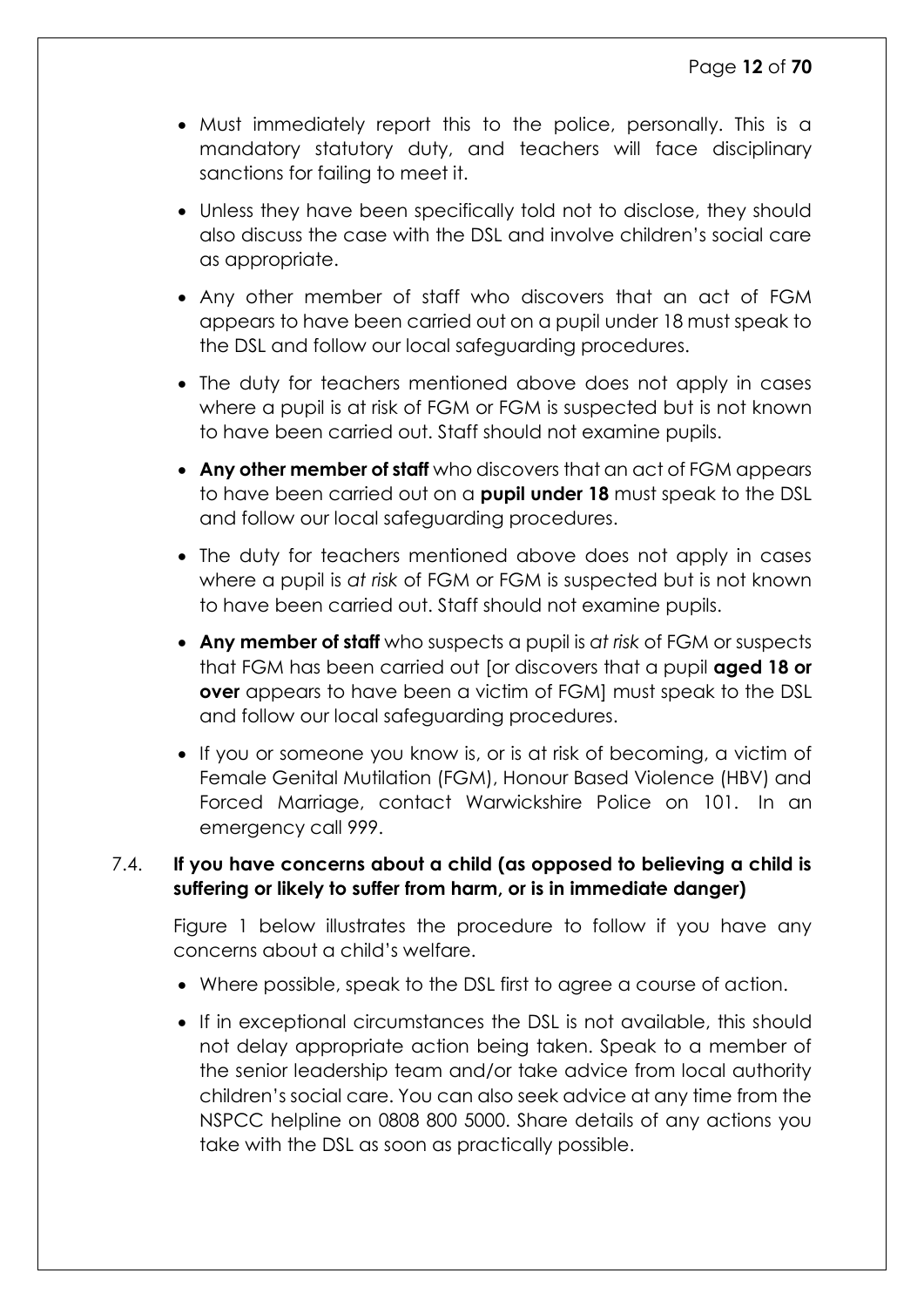Make a referral to local authority children's social care directly, if appropriate (see 'Referral' below). Share any action taken with the DSL as soon as possible.

# **7.4.2. Early Help**

- If early help is appropriate, the DSL will generally lead on liaising with other agencies and setting up an inter-agency assessment as appropriate. Staff may be required to support other agencies and professionals in an early help assessment, in some cases acting as the lead practitioner.
- The DSL will keep the case under constant review and the Academy will consider a referral to local authority children's social care if the situation does not seem to be improving. Timelines of interventions will be monitored and reviewed.
- Details of Warwickshire County Council Early Help can be found at the link below:

# Early Help in Warwickshire – [Warwickshire County Council](https://www.warwickshire.gov.uk/children-families/early-help-warwickshire/1#:~:text=Early%20Help%20in%20Warwickshire%20%E2%80%93%20Warwickshire%20County%20Council.,call%20the%20Hotline%20on%200800%20408%201447.%20Home.)

# 7.4.3. **Referral**

- If it is appropriate to refer the case to local authority children's social care or the police, the DSL will make the referral or support you to do so.
- If you make a referral directly (see section 7.1), you must tell the DSL as soon as possible.
- The local authority will make a decision within 1 working day of a referral about what course of action to take and will let the person who made the referral know the outcome. The DSL or person who made the referral must follow up with the local authority if this information is not made available, and ensure outcomes are properly recorded.
- If the child's situation does not seem to be improving after the referral, the DSL or person who made the referral must follow local escalation procedures to ensure their concerns have been addressed and that the child's situation improves.
- Details for Warwickshire procedures for referral and escalation can be found that the Regional Child Protection Procedures website link here:

[West Midlands Safeguarding Children Group \(procedures.org.uk\)](https://westmidlands.procedures.org.uk/page/contents)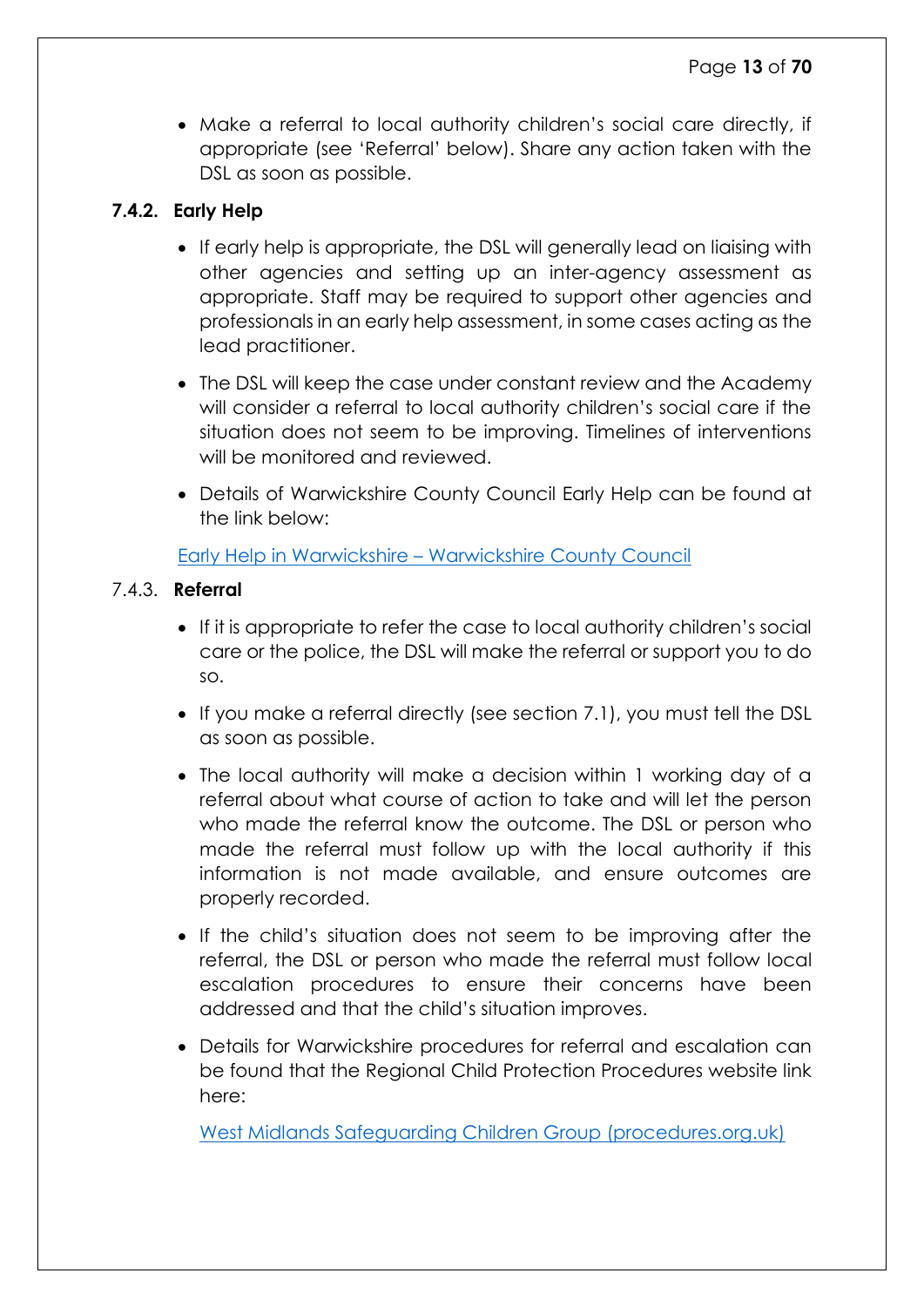# 7.5. **If you have concerns about Extremism**

- If a child is not suffering or likely to suffer from harm, or in immediate danger, where possible speak to the DSL first to agree a course of action.
- If in exceptional circumstances the DSL is not available, this should not delay appropriate action being taken. Speak to a member of the senior leadership team and/or seek advice from local authority children's social care. Make a referral to local authority children's social care directly, if appropriate (see 'Referral' above). Inform the DSL or deputy as soon as practically possible after the referral.
- Where there is a concern, the DSL will consider the level of risk and decide which agency to make a referral to. This could include [Channel](https://www.gov.uk/government/publications/channel-guidance), the government's programme for identifying and supporting individuals at risk of being drawn into terrorism, or the local authority children's social care team.
- The Department for Education also has a dedicated telephone helpline, 020 7340 7264, which Academy staff and governors can call to raise concerns about extremism with respect to a pupil. You can also email [counter.extremism@education.gov.uk.](mailto:counter.extremism@education.gov.uk) Note that this is not for use in emergency situations.
- In an emergency, call 999 or the confidential anti-terrorist hotline on 0800 789 321 if you:

a) Think someone is in immediate danger.

b) Think someone may be planning to travel to join an extremist group.

c) See or hear something that may be terrorist related.

# 7.6. **If you have a mental health concern**

- Mental health problems can, in some cases, be an indicator that a child has suffered or is at risk of suffering abuse, neglect or exploitation.
- Staff will be alert to behavioural signs that suggest a child may be experiencing a mental health problem or be at risk of developing one.
- If you have a mental health concern about a child that is also a safeguarding concern, take immediate action by following the steps in section 7.4.
- If you have a mental health concern that is **not** also a safeguarding concern, speak to the DSL to agree a course of action.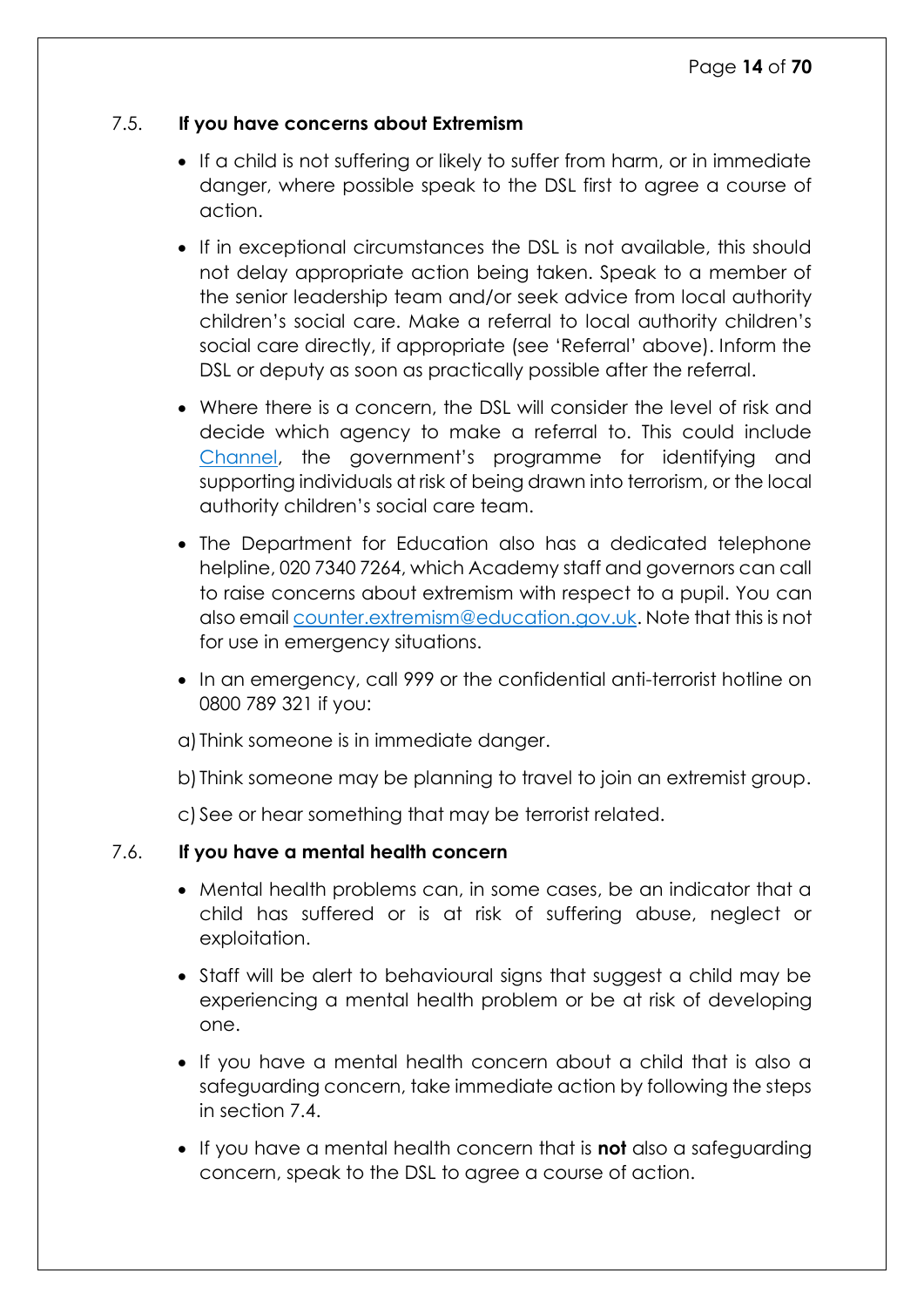Further details are available at the Department for Education guidance on [mental health and behaviour in](https://www.gov.uk/government/publications/mental-health-and-behaviour-in-schools--2) Academy's .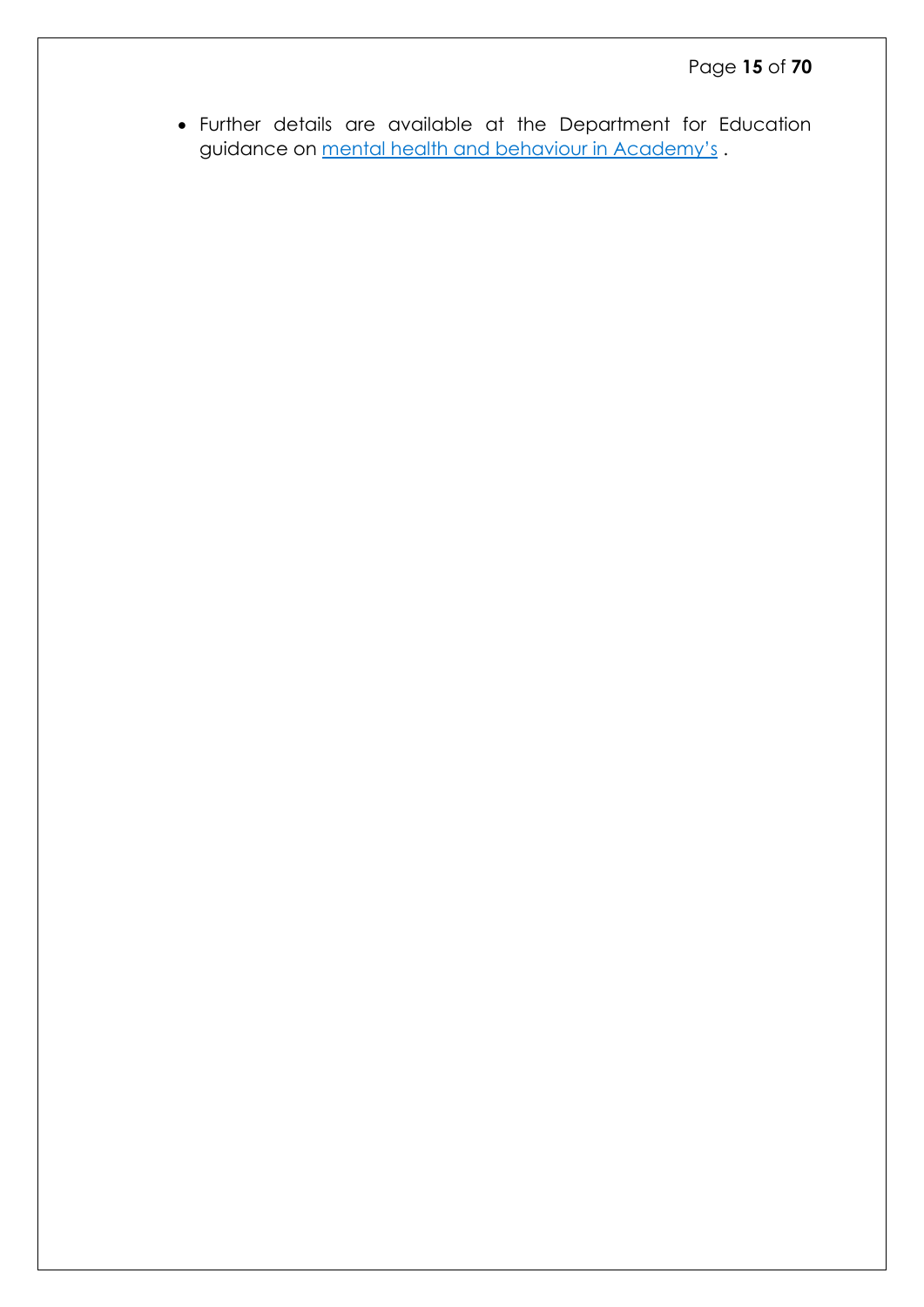**Figure 1: procedure if you have concerns about a child's welfare (as opposed to believing a child is suffering or likely to suffer from harm, or in immediate danger)**

(Note – if the DSL is unavailable, this should not delay action. See section 7.4 for what to do.)

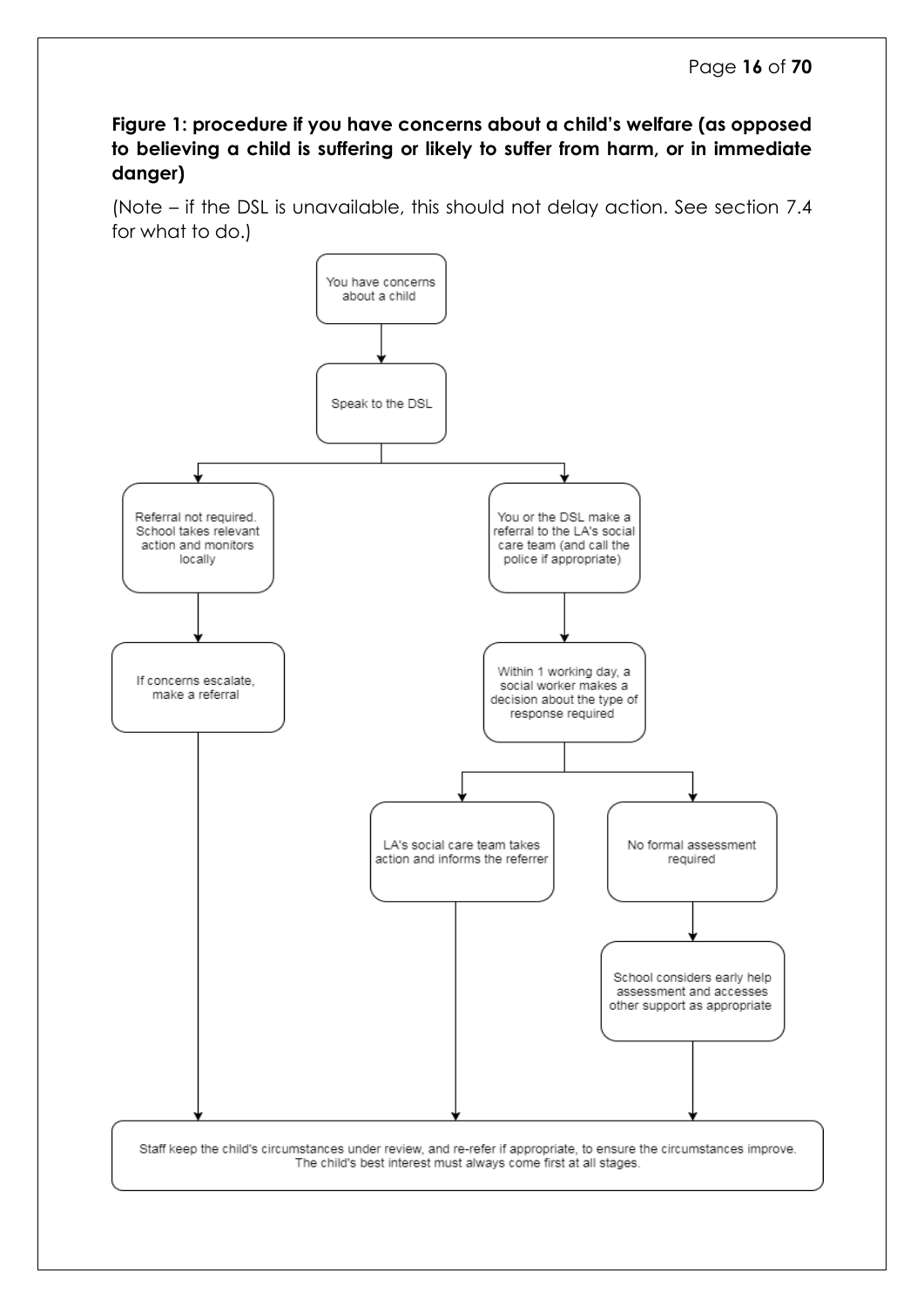# 7.7. **Concerns about a Staff Member, Supply Teacher or Volunteer**

- If you have concerns about a member of staff (including a supply teacher or volunteer), or an allegation is made about a member of staff (including a supply teacher or volunteer) posing a risk of harm to children, speak to the headteacher. If the concerns/allegations are about the headteacher report directly to the CEO of Thrive Education Partnership.
- The headteacher/chair of governors/CEO will then follow the procedures set out in appendix 3, if appropriate.

# 7.8. **Allegations of Abuse made Against Other Pupils**

We recognise that children are capable of abusing their peers. Abuse will never be tolerated or passed off as "banter", "just having a laugh" or "part of growing up", as this can lead to a culture of unacceptable behaviours and an unsafe environment for pupils.

We also recognise the gendered nature of peer-on-peer abuse. However, all peer-on-peer abuse is unacceptable and will be taken seriously.

Most cases of pupils hurting other pupils will be dealt with under our school's behaviour policy, but this child protection and safeguarding policy will apply to any allegations that raise safeguarding concerns. This might include where the alleged behaviour:

- Is serious, and potentially a criminal offence
- Could put pupils in the school at risk
- $\bullet$  Is violent
- Involves pupils being forced to use drugs or alcohol
- Involves sexual exploitation, sexual abuse or sexual harassment, such as indecent exposure, sexual assault, upskirting or sexually inappropriate pictures or videos (including the sharing of nudes and semi-nudes)

See appendix 4 for more information about peer-on-peer abuse.

# 7.8.1. **Procedures for dealing with allegations of peer-on-peer abuse**

If a pupil makes an allegation of abuse against another pupil: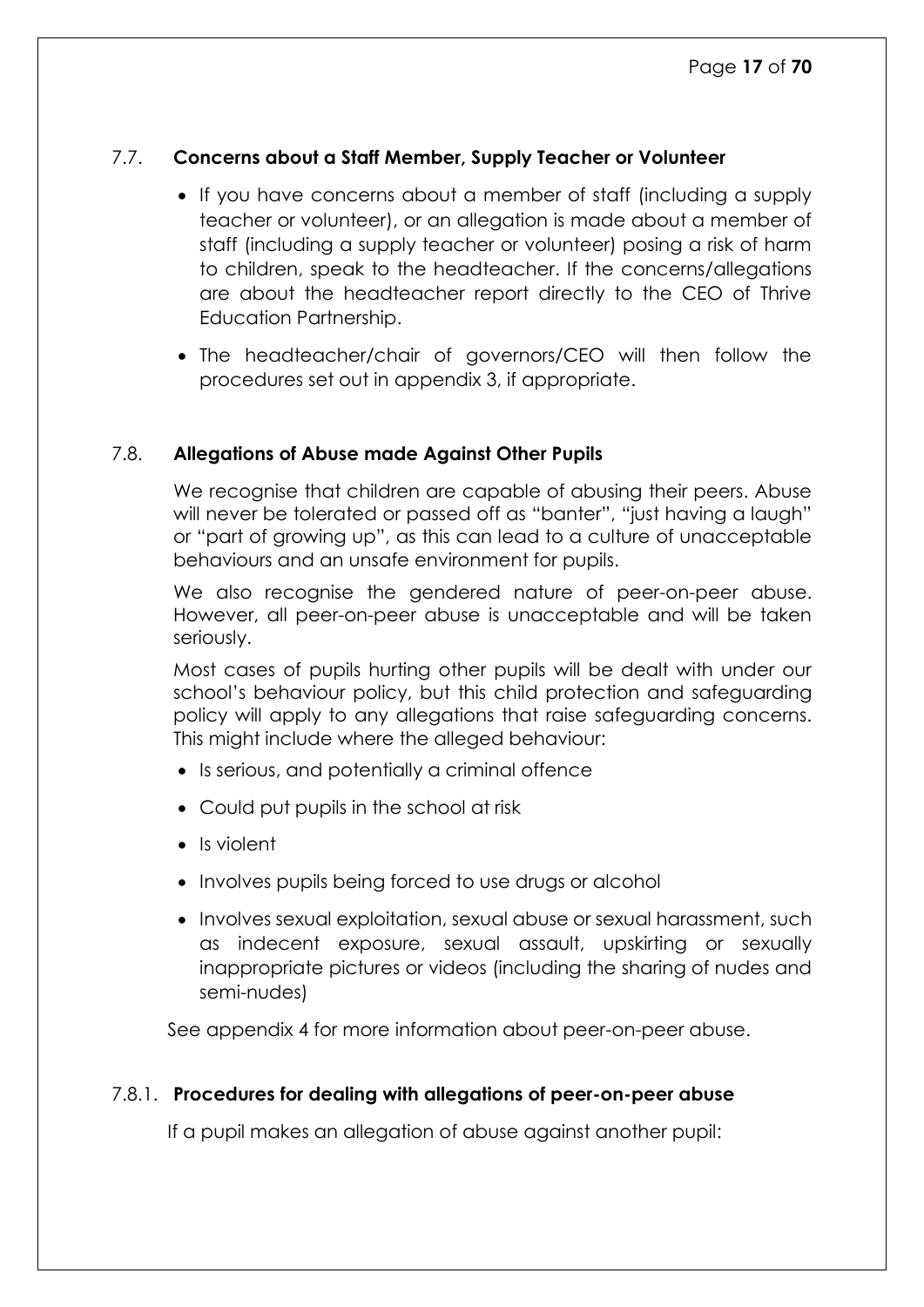- You must record the allegation and tell the DSL, but do not investigate it.
- The DSL will contact the local authority children's social care team and follow its advice, as well as the police if the allegation involves a potential criminal offence.
- The DSL will put a risk assessment and support plan into place for all children involved (including the victim(s), the child(ren) against whom the allegation has been made and any others affected) with a named person they can talk to if needed.
- The DSL will contact the children and adolescent mental health services (CAMHS), if appropriate.

# 7.8.2. **Creating a supportive environment in school and minimising the risk of peer-on-peer abuse**

We recognise the importance of taking proactive action to minimise the risk of peer-on-peer abuse, and of creating a supportive environment where victims feel confident in reporting incidents.

To achieve this, we will:

- Challenge any form of derogatory or sexualised language or inappropriate behaviour between peers, including requesting or sending sexual images.
- Be vigilant to issues that particularly affect different genders for example, sexualised or aggressive touching or grabbing towards female pupils, and initiation or hazing type violence with respect to boys.
- Ensure our curriculum helps to educate pupils about appropriate behaviour and consent
- Ensure pupils are able to easily and confidently report abuse using our reporting systems (as described in section 7.10 below)
- Ensure staff reassure victims that they are being taken seriously
- Fnsure staff are trained to understand:
- How to recognise the indicators and signs of peer-on-peer abuse, and know how to identify it and respond to reports
- That even if there are no reports of peer-on-peer abuse in school, it does not mean it is not happening – staff should maintain an attitude of "it could happen here"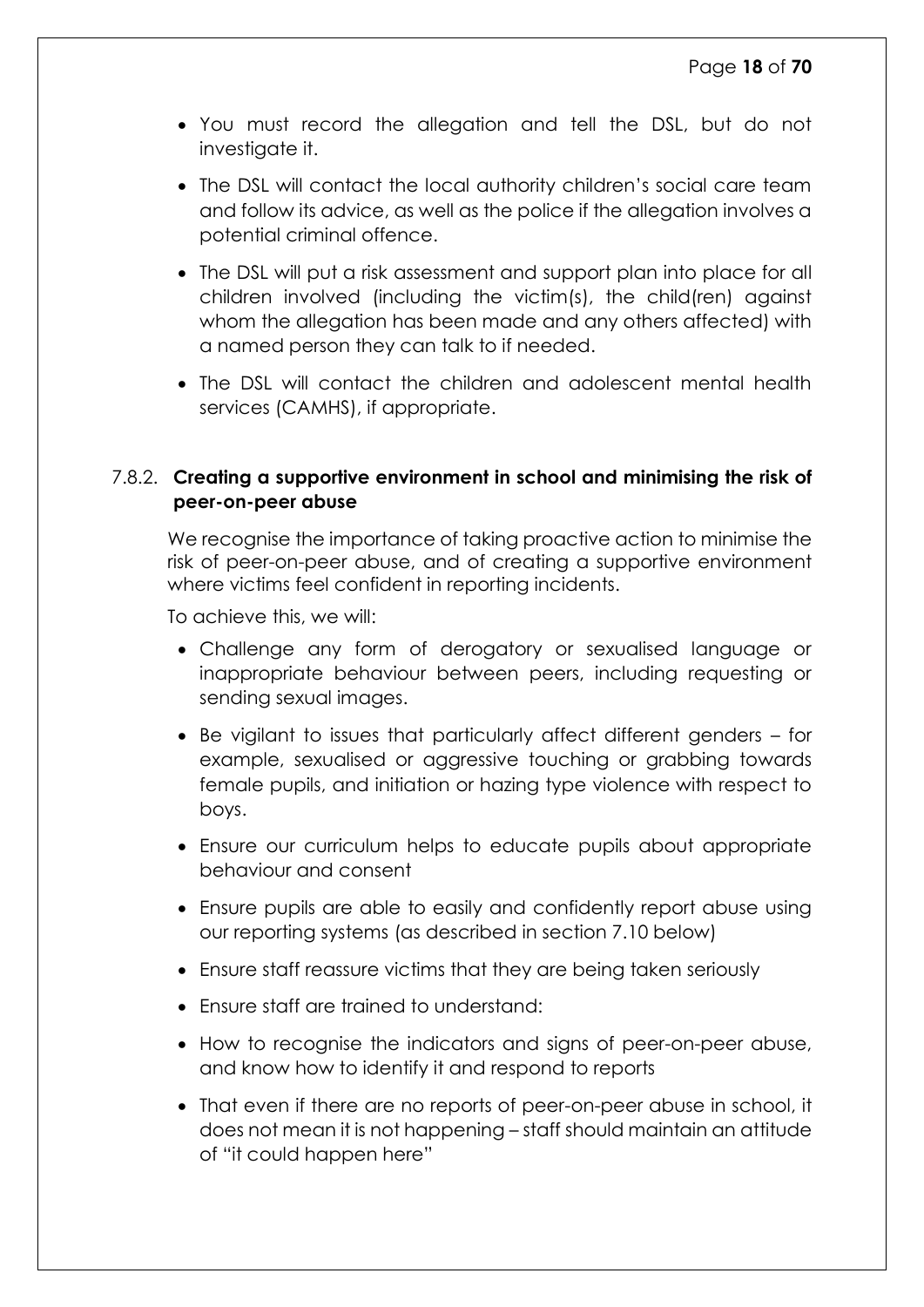- That if they have any concerns about a child's welfare, they should act on them immediately rather than wait to be told, and that victims may not always make a direct report. For example:
- Children can show signs or act in ways they hope adults will notice and react to
- A friend may make a report
- A member of staff may overhear a conversation
- A child's behaviour might indicate that something is wrong
- That certain children may face additional barriers to telling someone because of their vulnerability, disability, gender, ethnicity and/or sexual orientation
- That a pupil harming a peer could be a sign that the child is being abused themselves, and that this would fall under the scope of this policy
- The important role they have to play in preventing peer-on-peer abuse and responding where they believe a child may be at risk from it
- That they should speak to the DSL if they have any concerns

# 7.8.3. **Allegations of Abuse made Against Other Pupils**

# **Your responsibilities when responding to an incident**

If you are made aware of an incident involving the consensual or nonconsensual sharing of nude or semi-nude images/videos (also known as 'sexting' or 'youth produced sexual imagery'), you must report it to the DSL immediately.

You must **not**:

- View, copy, print, share, store or save the imagery yourself, or ask a pupil to share or download it (if you have already viewed the imagery by accident, you must report this to the DSL)
- Delete the imagery or ask the pupil to delete it
- Ask the pupil(s) who are involved in the incident to disclose information regarding the imagery (this is the DSL's responsibility)
- Share information about the incident with other members of staff, the pupil(s) it involves or their, or other, parents and/or carers
- Say or do anything to blame or shame any young people involved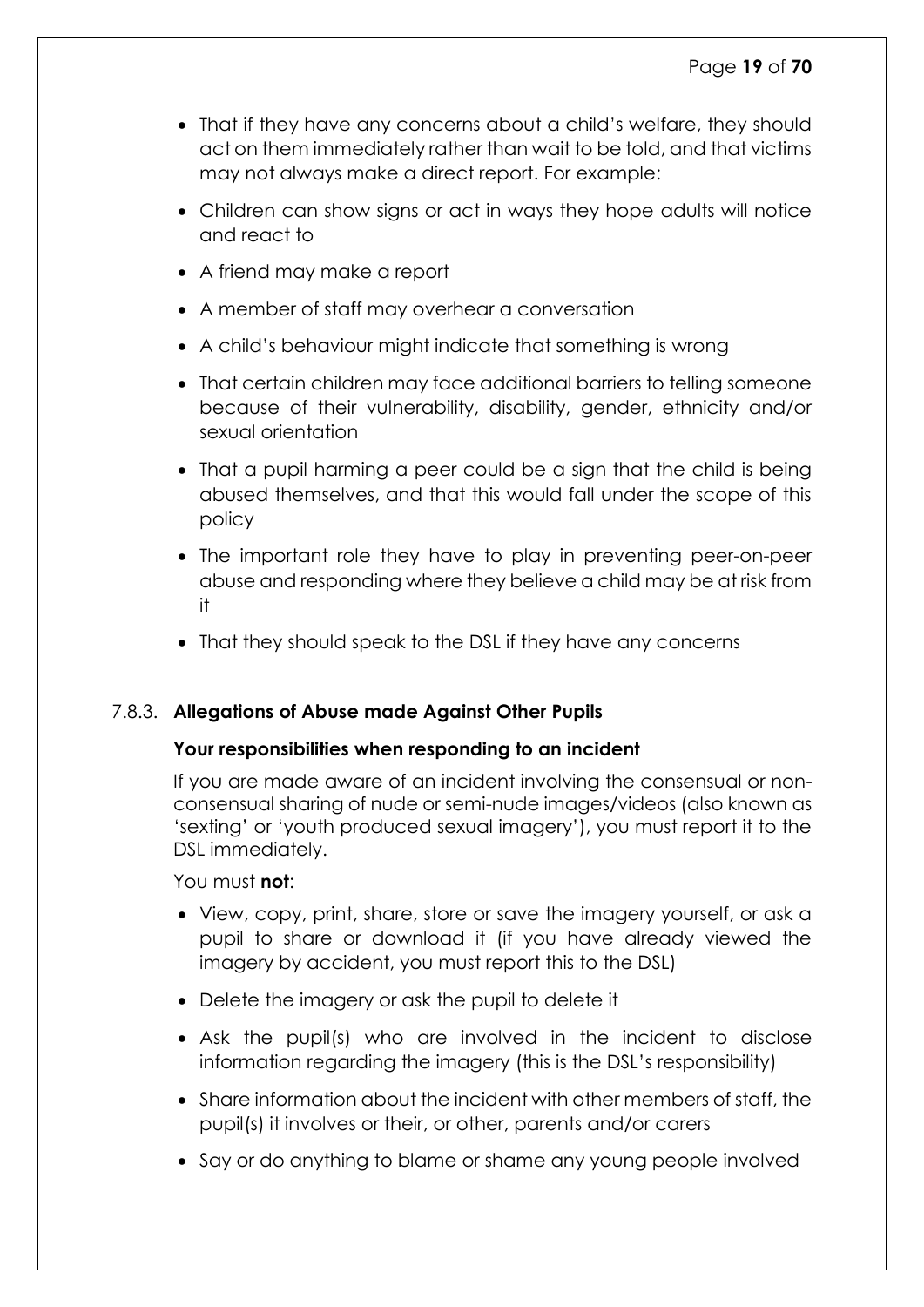You should explain that you need to report the incident, and reassure the pupil(s) that they will receive support and help from the DSL.

# 7.9. **Initial review meeting**

Following a report of an incident, the DSL will hold an initial review meeting with appropriate school staff – this may include the staff member who reported the incident and the safeguarding or leadership team that deals with safeguarding concerns. This meeting will consider the initial evidence and aim to determine:

- Whether there is an immediate risk to pupil(s)
- If a referral needs to be made to the police and/or children's social care
- If it is necessary to view the image(s) in order to safeguard the young person (in most cases, images or videos should not be viewed)
- What further information is required to decide on the best response
- Whether the image(s) has been shared widely and via what services and/or platforms (this may be unknown)
- Whether immediate action should be taken to delete or remove images or videos from devices or online services
- Any relevant facts about the pupils involved which would influence risk assessment
- If there is a need to contact another school, college, setting or individual
- Whether to contact parents or carers of the pupils involved (in most cases parents/carers should be involved)

The DSL will make an immediate referral to police and/or children's social care if:

- The incident involves an adult
- There is reason to believe that a young person has been coerced, blackmailed or groomed, or if there are concerns about their capacity to consent (for example owing to special educational needs)
- What the DSL knows about the images or videos suggests the content depicts sexual acts which are unusual for the young person's developmental stage, or are violent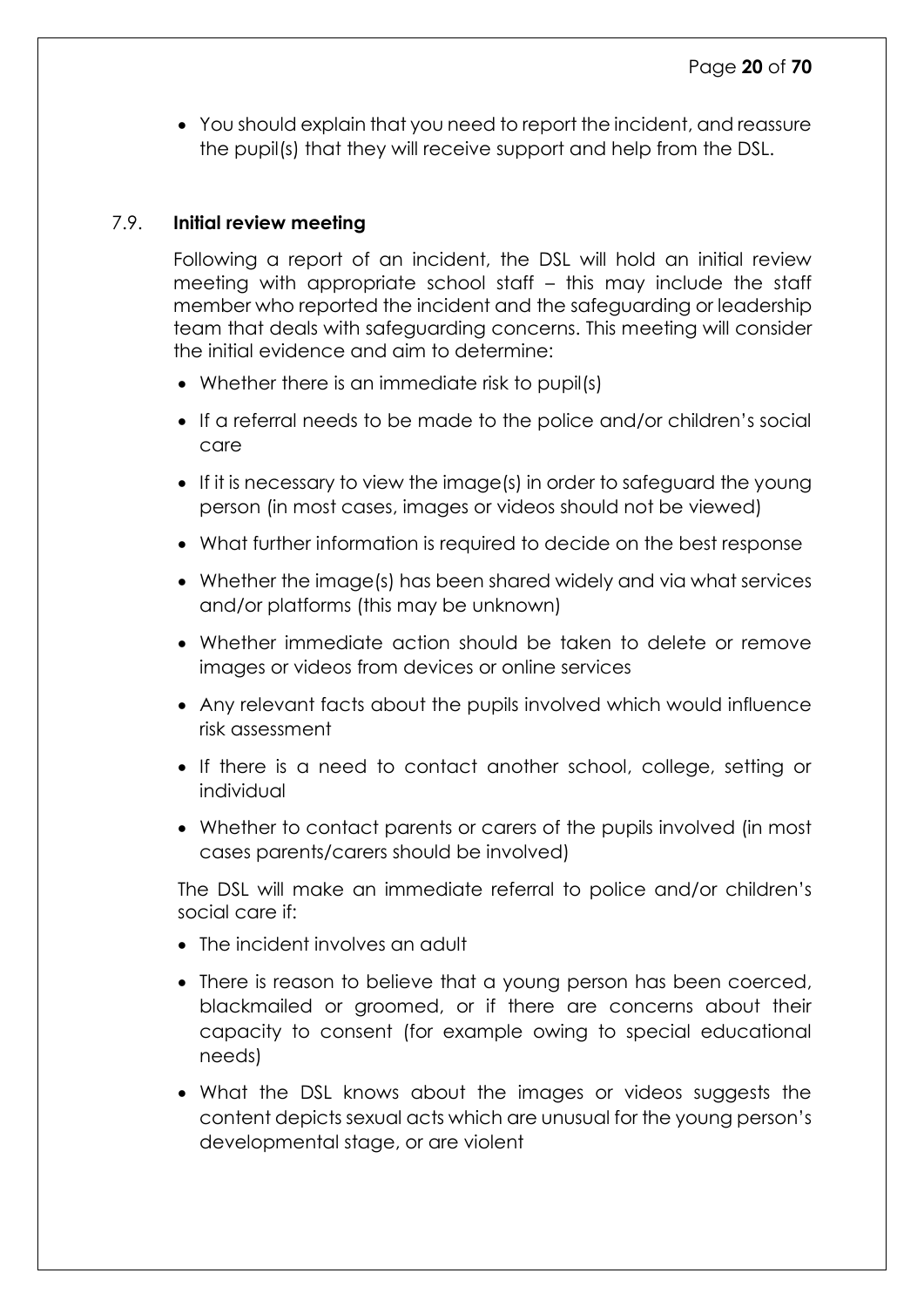- The imagery involves sexual acts and any pupil in the images or videos is under 13
- The DSL has reason to believe a pupil is at immediate risk of harm owing to the sharing of nudes and semi-nudes (for example, the young person is presenting as suicidal or self-harming)

If none of the above apply then the DSL, in consultation with the headteacher and other members of staff as appropriate, may decide to respond to the incident without involving the police or children's social care. The decision will be made and recorded in line with the procedures set out in this policy.

# **Further review by the DSL**

If at the initial review stage a decision has been made not to refer to police and/or children's social care, the DSL will conduct a further review to establish the facts and assess the risks.

They will hold interviews with the pupils involved (if appropriate).

If at any point in the process there is a concern that a pupil has been harmed or is at risk of harm, a referral will be made to children's social care and/or the police immediately.

# **Informing parents/carers**

The DSL will inform parents/carers at an early stage and keep them involved in the process, unless there is a good reason to believe that involving them would put the pupil at risk of harm.

# **Referring to the police**

If it is necessary to refer an incident to the police, this will be done through dialling 101

# **Recording incidents**

All incidents of sharing of nudes and semi-nudes, and the decisions made in responding to them, will be recorded. The record-keeping arrangements set out in section 14 of this policy also apply to recording these incidents.

# **Curriculum coverage**

Pupils are taught about the issues surrounding the sharing of nudes and semi-nudes as part of our relationships and sex education and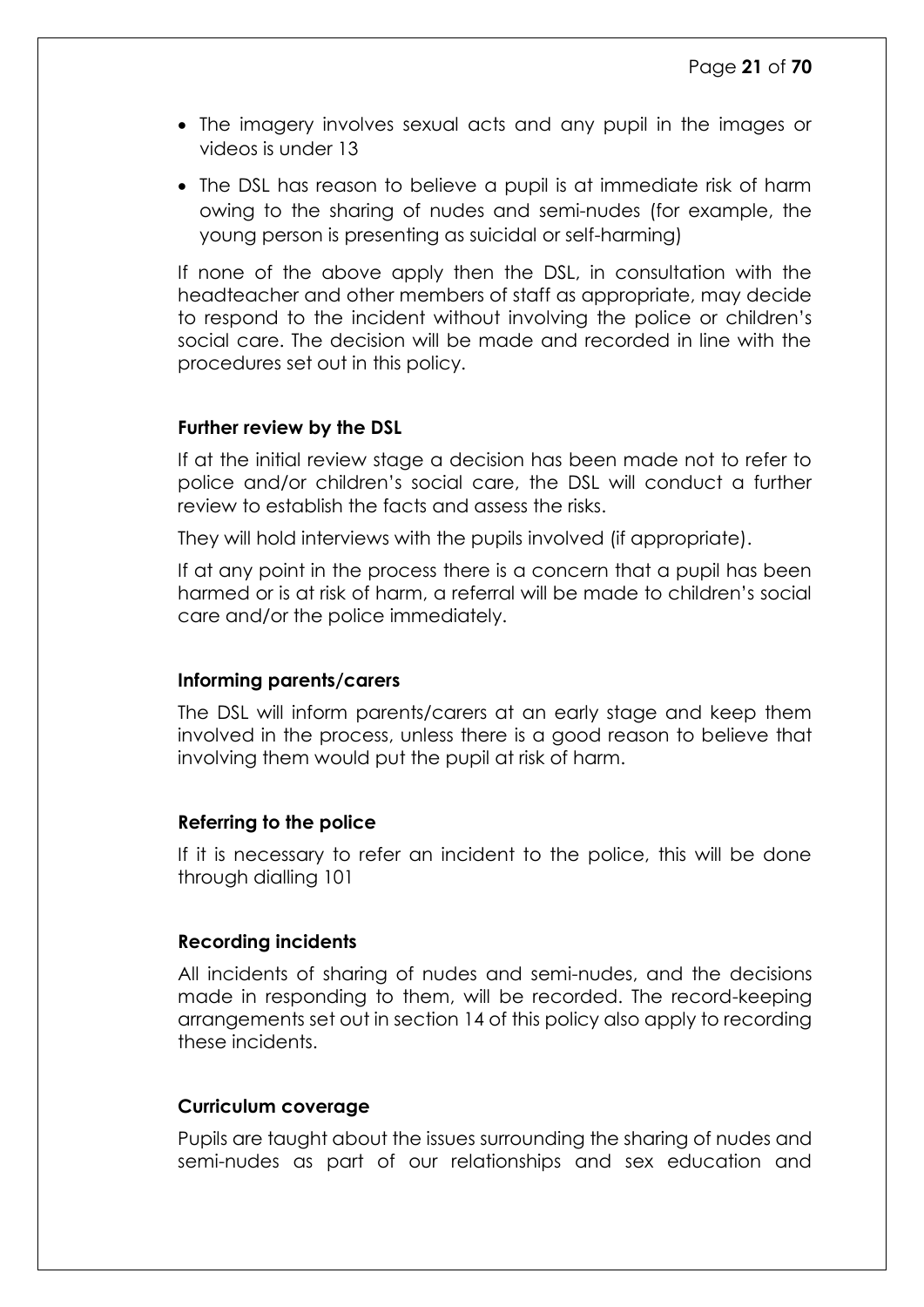computing programmes. Teaching covers the following in relation to the sharing of nudes and semi-nudes:

- What it is
- How it is most likely to be encountered
- The consequences of requesting, forwarding or providing such images, including when it is and is not abusive and when it may be deemed as online sexual harassment
- Issues of legality
- The risk of damage to people's feelings and reputation
- Pupils also learn the strategies and skills needed to manage:
- Specific requests or pressure to provide (or forward) such images
- The receipt of such images

This policy on the sharing of nudes and semi-nudes is also shared with pupils so they are aware of the processes the school will follow in the event of an incident.

# 7.10. **Allegations of Abuse made Against Other Pupils**

Where there is a safeguarding concern, we will take the child's wishes and feelings into account when determining what action to take and what services to provide.

We recognise the importance of ensuring pupils feel safe and comfortable to come forward and report any concerns and/or allegations.

- To achieve this, we will:
- Put systems in place for pupils to confidently report abuse
- Ensure our reporting systems are well promoted, easily understood and easily accessible for pupils
- Make it clear to pupils that their concerns will be taken seriously, and that they can safely express their views and give feedback

Through PSHE, RSE and pastoral sessions within the curriculum and school day pupils will be provided with information on how to report any concerns they should have and who they can go to for support. The Warwickshire Academy will ensure that students are regularly reminded of how to report their concerns and reassured that school are here to support them so that they feel safe in making disclosures and concerns.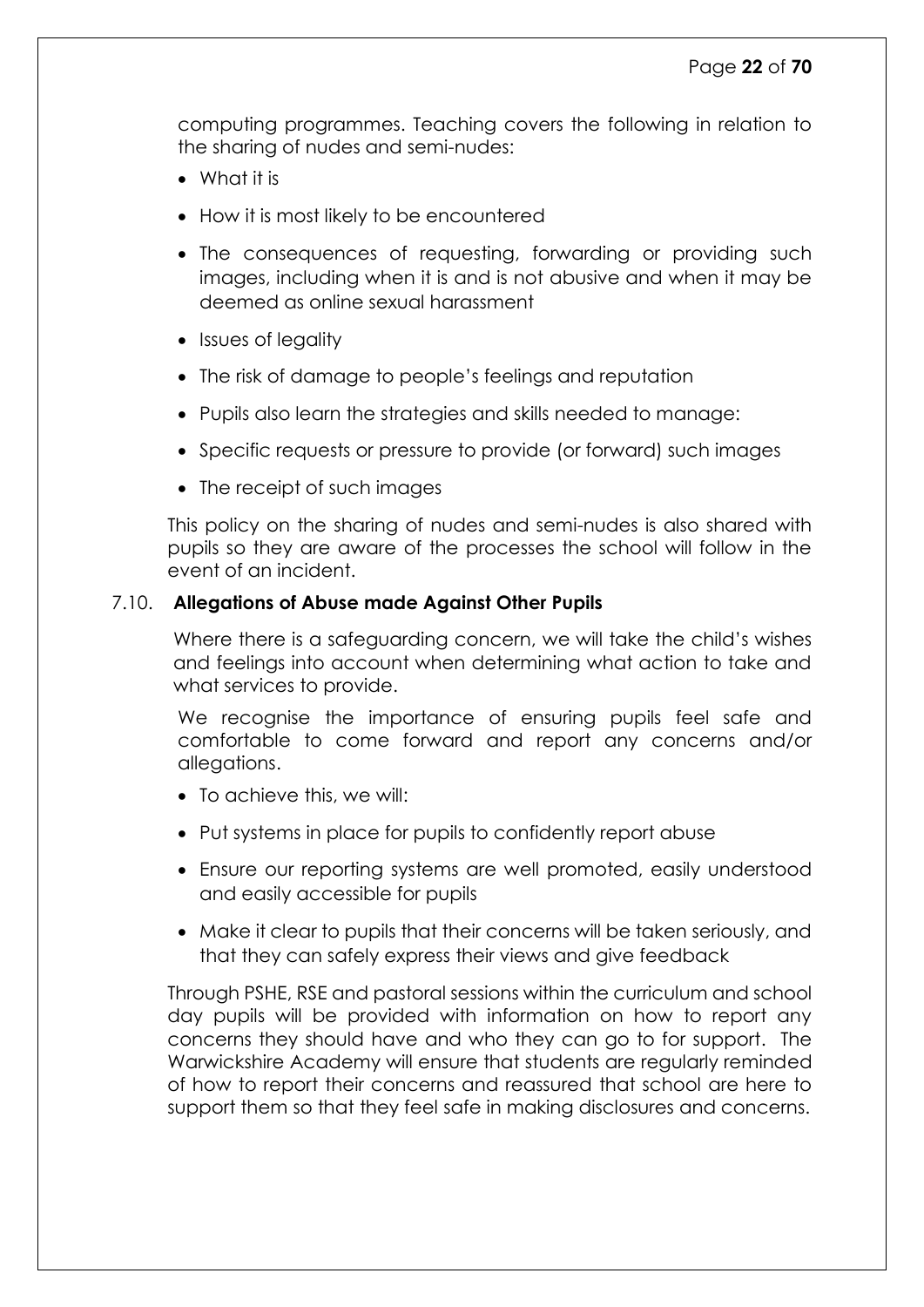# <span id="page-22-0"></span>**8. Online safety and the use of mobile technology**

We recognise the importance of safeguarding children from potentially harmful and inappropriate online material, and we understand that technology is a significant component in many safeguarding and wellbeing issues.

To address this, our school aims to:

- Have robust processes in place to ensure the online safety of pupils, staff, volunteers and governors
- Protect and educate the whole school community in its safe and responsible use of technology, including mobile and smart technology (which we refer to as 'mobile phones')
- Set clear guidelines for the use of mobile phones for the whole school community
- Establish clear mechanisms to identify, intervene in and escalate any incidents or concerns, where appropriate

#### 8.1. **The 4 key categories of risk**

Our approach to online safety is based on addressing the following categories of risk:

**Content** – being exposed to illegal, inappropriate or harmful content, such as pornography, fake news, racism, misogyny, self-harm, suicide, anti-Semitism, radicalisation and extremism

**Contact** – being subjected to harmful online interaction with other users, such as peer-to-peer pressure, commercial advertising and adults posing as children or young adults with the intention to groom or exploit them for sexual, criminal, financial or other purposes

**Conduct** – personal online behaviour that increases the likelihood of, or causes, harm, such as making, sending and receiving explicit images (e.g. consensual and non-consensual sharing of nudes and semi-nudes and/or pornography), sharing other explicit images and online bullying; and

**Commerce** – risks such as online gambling, inappropriate advertising, phishing and/or financial scams

# 8.2. **To meet our aims and address the risks above we will:**

Educate pupils about online safety as part of our curriculum. For example:

- The safe use of social media, the internet and technology
- Keeping personal information private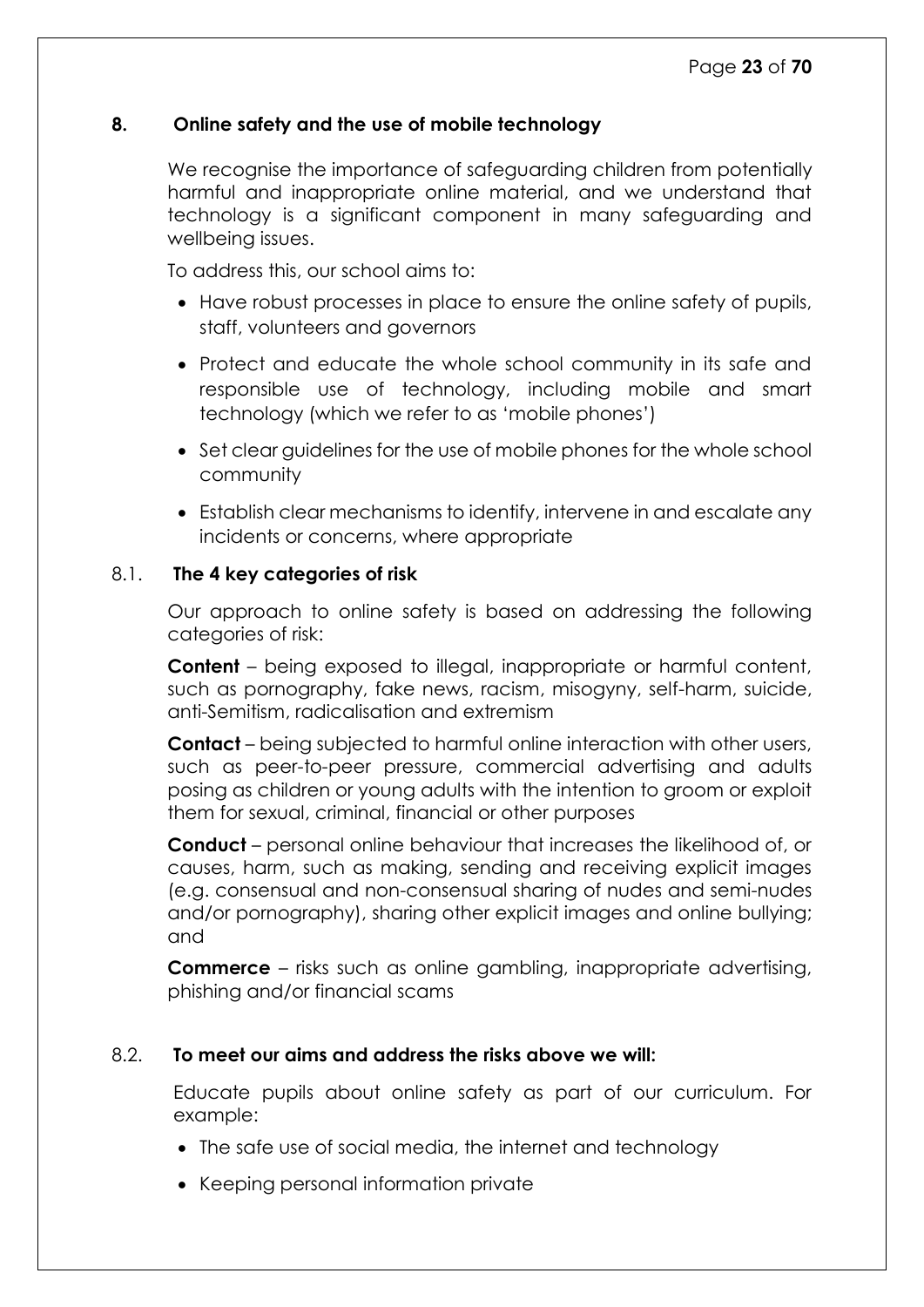- How to recognise unacceptable behaviour online
- How to report any incidents of cyber-bullying, ensuring pupils are encouraged to do so, including where they are a witness rather than a victim
- Train staff, as part of their induction, on safe internet use and online safeguarding issues including cyber-bullying and the risks of online radicalisation. All staff members will receive refresher training at least once each academic year
- Educate parents/carers about online safety via our website, communications sent directly to them and during parents' evenings. We will also share clear procedures with them so they know how to raise concerns about online safety

Make sure staff are aware of any restrictions placed on them with regards to the use of their mobile phone and cameras, for example that:

- Staff are allowed to bring their personal phones to school for their own use, but will limit such use to non-contact time when pupils are not present
- Staff will not take pictures or recordings of pupils on their personal phones or cameras
- Make all pupils, parents/carers, staff, volunteers and governors aware that they are expected to sign an agreement regarding the acceptable use of the internet in school, use of the school's ICT systems and use of their mobile and smart technology
- Explain the sanctions we will use if a pupil is in breach of our policies on the acceptable use of the internet and mobile phones
- Make sure all staff, pupils and parents/carers are aware that staff have the power to search pupils' phones, as set out in the [DfE's](https://www.gov.uk/government/publications/searching-screening-and-confiscation)  [guidance on searching, screening and confiscation](https://www.gov.uk/government/publications/searching-screening-and-confiscation)
- Put in place robust filtering and monitoring systems to limit children's exposure to the 4 key categories of risk (described above) from the school's IT systems
- Carry out an annual review of our approach to online safety, supported by an annual risk assessment that considers and reflects the risks faced by our school community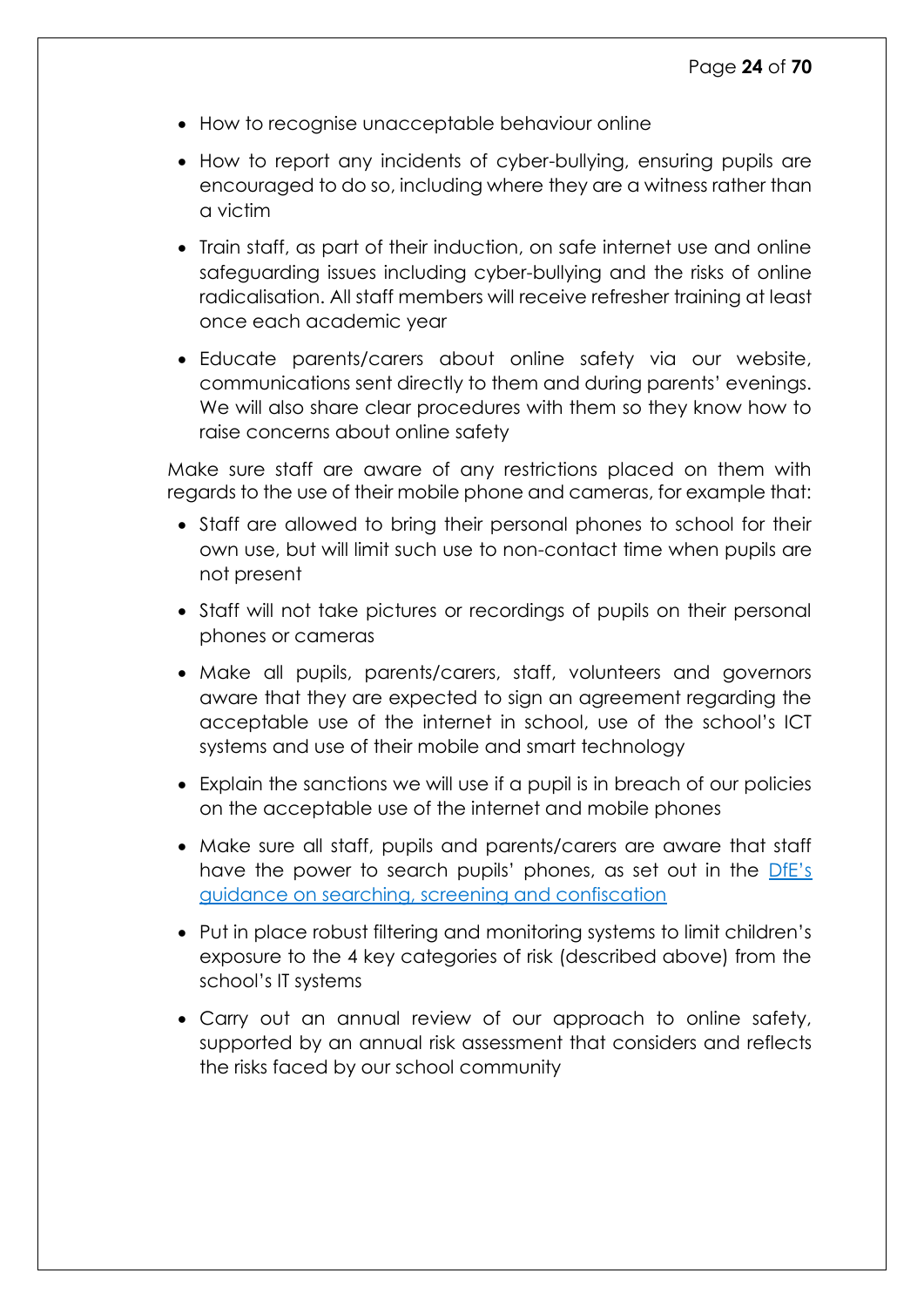# <span id="page-24-0"></span>**9. Notifying Parents or carers**

- Where appropriate, we will discuss any concerns about a child with the child's parents. The DSL will normally do this in the event of a suspicion or disclosure.
- Other staff will only talk to parents about any such concerns following consultation with the DSL.
- If we believe that notifying the parents would increase the risk to the child, we will discuss this with the local authority children's social care team before doing so.
- In the case of allegations of abuse made against other children, we will normally notify the parents of all the children involved.

# <span id="page-24-1"></span>**10. Pupils with Special Educational Needs and Disabilities or health issues**

We recognise that pupils with special educational needs (SEN) and disabilities can face additional safeguarding challenges. Additional barriers can exist when recognising abuse and neglect in this group, including:

- Assumptions that indicators of possible abuse such as behaviour, mood and injury relate to the child's disability without further exploration.
- Pupils being more prone to peer group isolation than other pupils.
- The potential for pupils with SEN and disabilities being disproportionally impacted by behaviours such as bullying, without outwardly showing any signs.
- Communication barriers and difficulties in overcoming these barriers.

We offer extra pastoral support for pupils with SEN and disabilities through our pastoral team and key workers as well as our PSHCE and RSE curriculum.

# <span id="page-24-2"></span>**11. Pupils with a Social Worker**

Pupils may need a social worker due to safeguarding or welfare needs. We recognise that a child's experiences of adversity and trauma can leave them vulnerable to further harm as well as potentially creating barriers to attendance, learning, behaviour and mental health.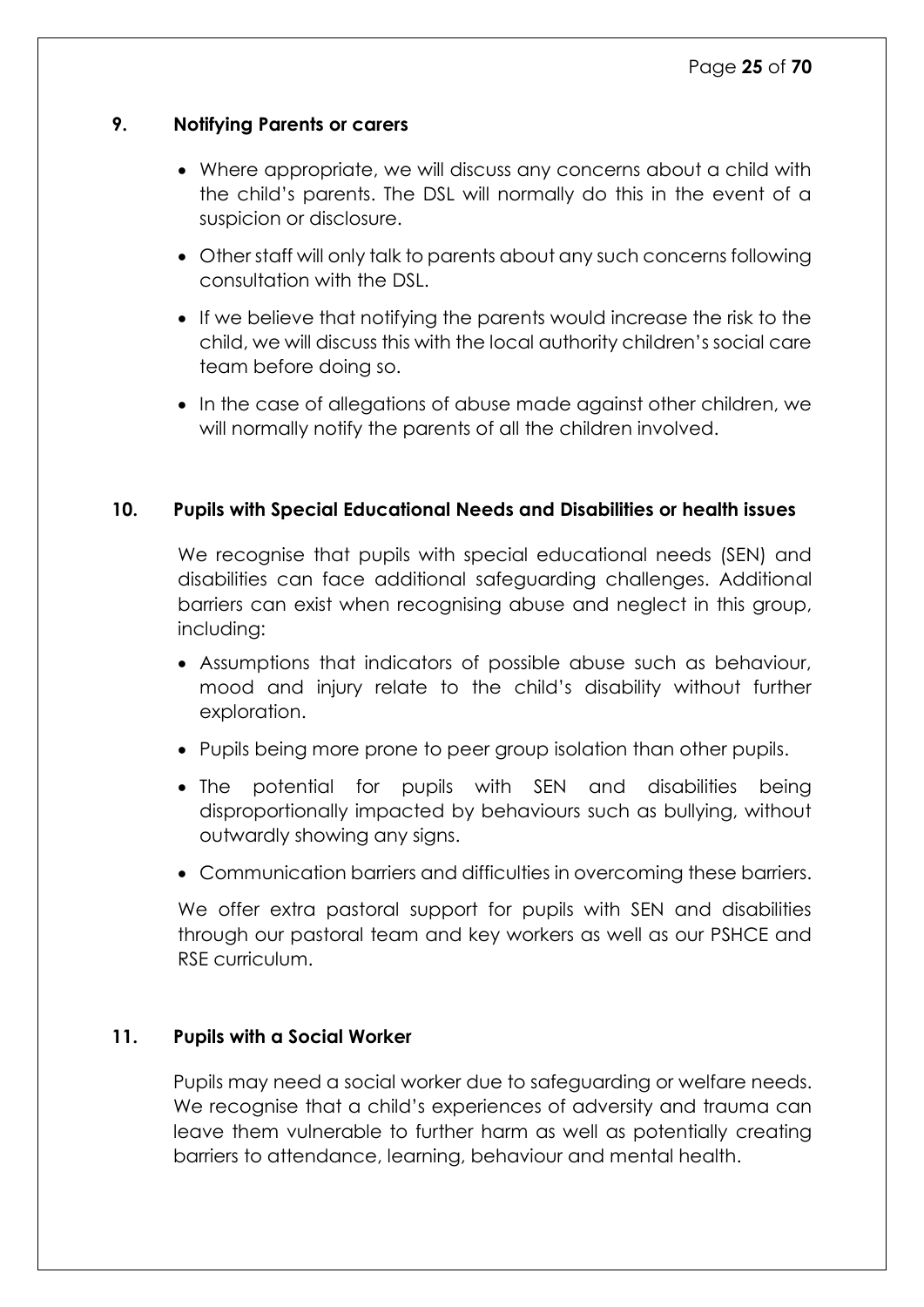The DSL and all members of staff will work with and support social workers to help protect vulnerable children.

Where we are aware that a pupil has a social worker, the DSL will always consider this fact to ensure any decisions are made in the best interests of the pupil's safety, welfare and educational outcomes. For example, it will inform decisions about:

- Responding to unauthorised absence or missing education where there are known safeguarding risks
- The provision of pastoral and/or academic support

# <span id="page-25-0"></span>**12. Looked-After and Previously Looked-After Children**

We will ensure that staff have the skills, knowledge and understanding to keep looked-after children and previously looked-after children safe. In particular, we will ensure that:

- Appropriate staff have relevant information about children's looked after legal status, contact arrangements with birth parents or those with parental responsibility, and care arrangements
- The DSL has details of children's social workers and relevant virtual Academy heads

We have appointed a designated teacher, **Paul Hostead** who is responsible for promoting the educational achievement of lookedafter children and previously looked-after children in line with [statutory](https://www.gov.uk/government/publications/designated-teacher-for-looked-after-children)  [guidance.](https://www.gov.uk/government/publications/designated-teacher-for-looked-after-children)

The designated teacher is appropriately trained and has the relevant qualifications and experience to perform the role.

As part of their role, the designated teacher will:

- Work closely with the DSL to ensure that any safeguarding concerns regarding looked-after and previously looked-after children are quickly and effectively responded to
- Work with virtual Academy heads to promote the educational achievement of looked-after and previously looked-after children, including discussing how pupil premium plus funding can be best used to support looked-after children and meet the needs identified in their personal education plans.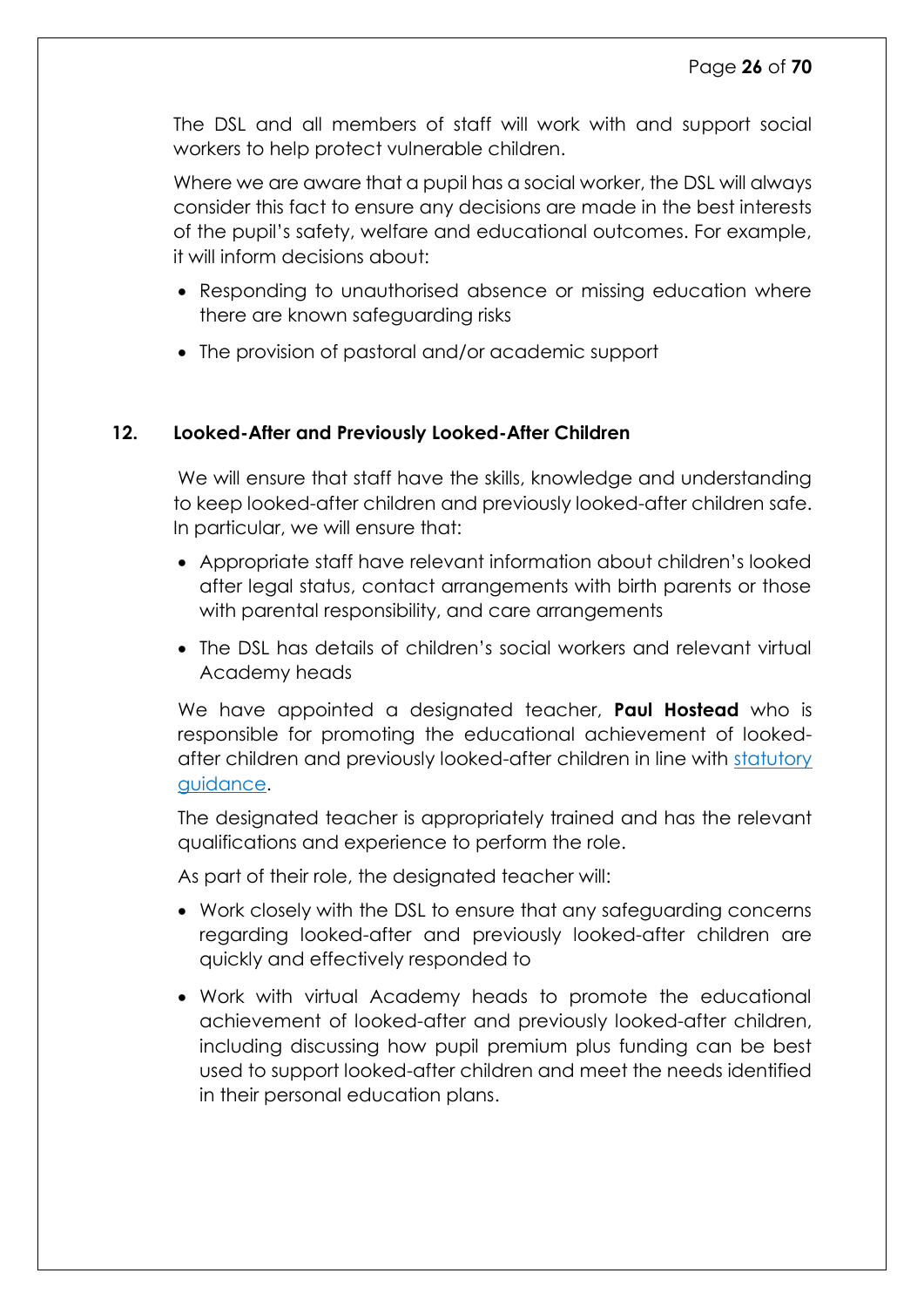# <span id="page-26-0"></span>**13. Complaints and Concerns about Academy Safeguarding Policies**

# 13.1. **Complaints against staff**

Complaints against staff that are likely to require a child protection investigation will be handled in accordance with our procedures for dealing with allegations of abuse made against staff (see appendix 3).

#### 13.2. **Other complaints**

Please refer to our complaints policy

# 13.3. **Whistle-blowing**

The Warwickshire Academy operates a culture of safeguarding and all staff should report any concerns about poor or unsafe practice, or The Warwickshire Academy's safeguarding processes to the senior leadership team.

The senior leadership team will take all concerns seriously.

In the event that a member of staff is unable to raise an issue with senior leadership in Academy, they should refer to Part 1 of Keeping Children Safe in Education for additional guidance on whistleblowing procedures.

# <span id="page-26-1"></span>**14. Record-Keeping**

We will hold records in line with our records retention schedule.

All safeguarding concerns, discussions, decisions made and the reasons for those decisions, must be recorded in writing. If you are in any doubt about whether to record something, discuss it with the DSL.

Records will include:

- A clear and comprehensive summary of the concern
- Details of how the concern was followed up and resolved
- A note of any action taken, decisions reached and the outcome

Concerns and referrals will be kept in a separate child protection file for each child.

Any non-confidential records will be readily accessible and available. Confidential information and records will be held securely and only available to those who have a right or professional need to see them.

Safeguarding records relating to individual children will be retained for a reasonable period of time after they have left the school.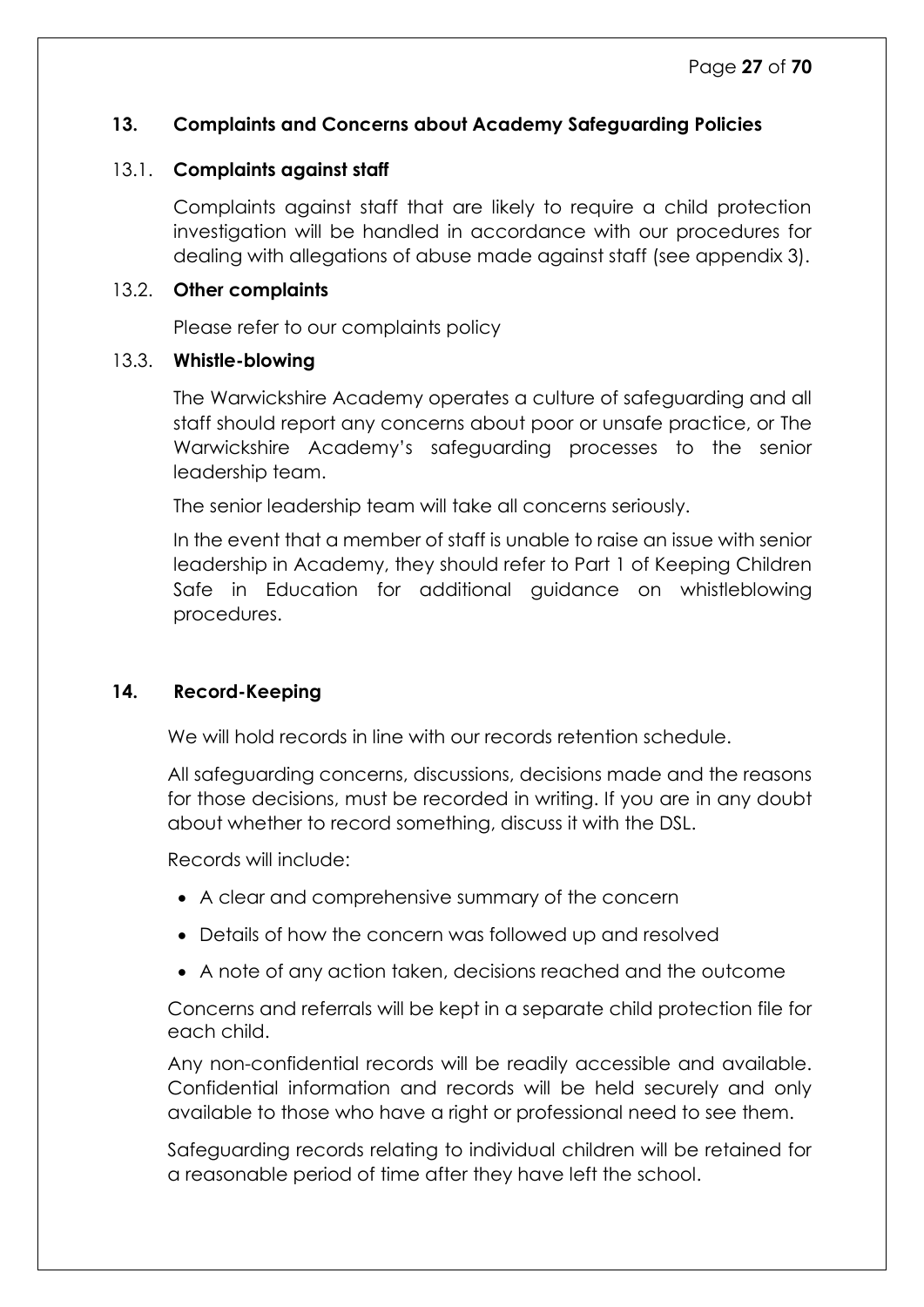Safeguarding records which contain information about allegations of sexual abuse will be retained for the Independent Inquiry into Child Sexual Abuse (IICSA), for the term of the inquiry.

If a child for whom the school has, or has had, safeguarding concerns moves to another school, the DSL will ensure that their child protection file is forwarded promptly and securely, and separately from the main pupil file. In addition, if the concerns are significant or complex, and/or social services are involved, the DSL will speak to the DSL of the receiving school and provide information to enable them to have time to make any necessary preparations to ensure the safety of the child.

In addition:

- Appendix 2 sets out our policy on record-keeping specifically with respect to recruitment and pre-appointment checks
- Appendix 3 sets out our policy on record-keeping with respect to allegations of abuse made against staff

# 14.1. **Use of Reasonable Force**

There may be occasions when staff are required to use reasonable force to safeguard children. We will not use any more force than is necessary. Staff are trained in positive handling though this is only ever used as a last resort and we use de-escalating techniques throughout the Academy. Incidents are recorded on our behaviour system.

# <span id="page-27-0"></span>**15. Training**

# 15.1. **All staff**

All staff members will undertake safeguarding and child protection training at induction, including on whistle-blowing procedures and online safety, to ensure they understand the school's safeguarding systems and their responsibilities, and can identify signs of possible abuse or neglect.

This training will be regularly updated and will:

- Be integrated, aligned and considered as part of the whole-school safeguarding approach and wider staff training, and curriculum planning
- Be in line with advice from the 3 safeguarding partners
- Have regard to the Teachers' Standards to support the expectation that all teachers: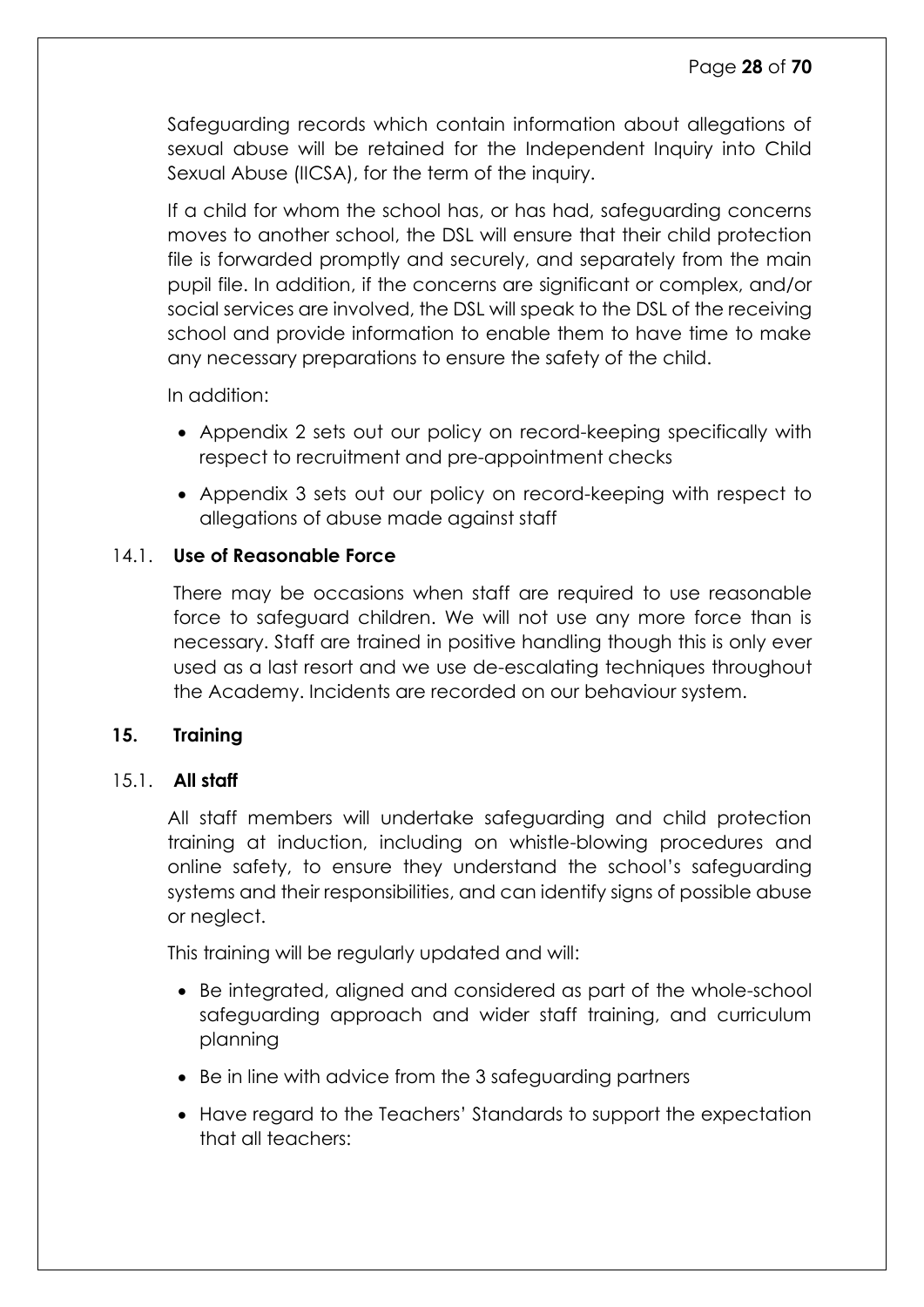- Manage behaviour effectively to ensure a good and safe environment
- Have a clear understanding of the needs of all pupils

All staff will have training on the government's anti-radicalisation strategy, Prevent, to enable them to identify children at risk of being drawn into terrorism and to challenge extremist ideas.

Staff will also receive regular safeguarding and child protection updates, including on online safety, as required but at least annually (for example, through emails, e-bulletins and staff meetings).

Contractors who are provided through a private finance initiative (PFI) or similar contract will also receive safeguarding training.

Volunteers will receive appropriate training, if applicable.

# 15.2. **The DSL and deputies**

The DSL and deputies will undertake child protection and safeguarding training at least every 2 years.

In addition, they will update their knowledge and skills at regular intervals and at least annually (for example, through e-bulletins, meeting other DSLs, or taking time to read and digest safeguarding developments).

They will also undertake Prevent awareness training.

# 15.3. **Governors**

All governors receive training about safeguarding, to make sure they have the knowledge and information needed to perform their functions and understand their responsibilities.

As the chair of governors may be required to act as the 'case manager' in the event that an allegation of abuse is made against the headteacher, they receive training in managing allegations for this purpose.

# 15.4. **Recruitment – interview panels**

At least one person conducting any interview for any post at the school will have undertaken safer recruitment training. This will cover, as a minimum, the contents of Keeping Children Safe in Education, and will be in line with local safeguarding procedures.

See appendix 2 of this policy for more information about our safer recruitment procedures.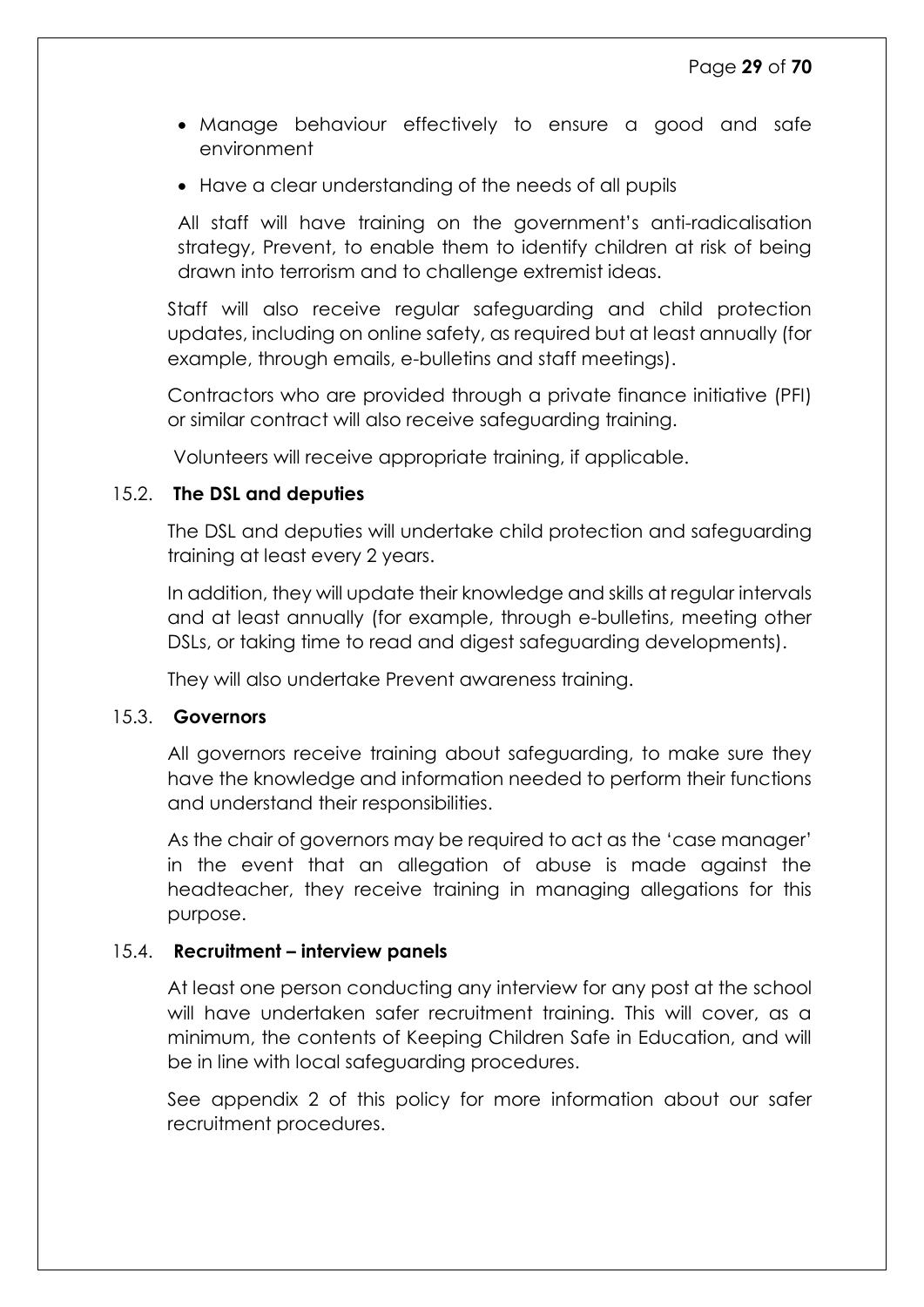# 15.5. **Staff who have contact with pupils and families**

All staff who have contact with children and families will have supervisions which will provide them with support, coaching and training, promote the interests of children and allow for confidential discussions of sensitive issues.

# <span id="page-29-0"></span>**16. Monitoring arrangements**

This policy will be reviewed annually by Paul Hostead; Headteacher. At every review, it will be approved by the full governing board.

# <span id="page-29-1"></span>**17. Links with Other Policies**

This policy links to the following policies and procedures:

- Behaviour
- Staff code of conduct
- Complaints
- Health and safety
- Attendance
- Equality Information & Objectives
- Sex and relationship education
- First aid
- Curriculum
- Designated teacher for looked-after and previously looked-after children
- Whistle-blowing
- Anti-bullying
- IT acceptable use policy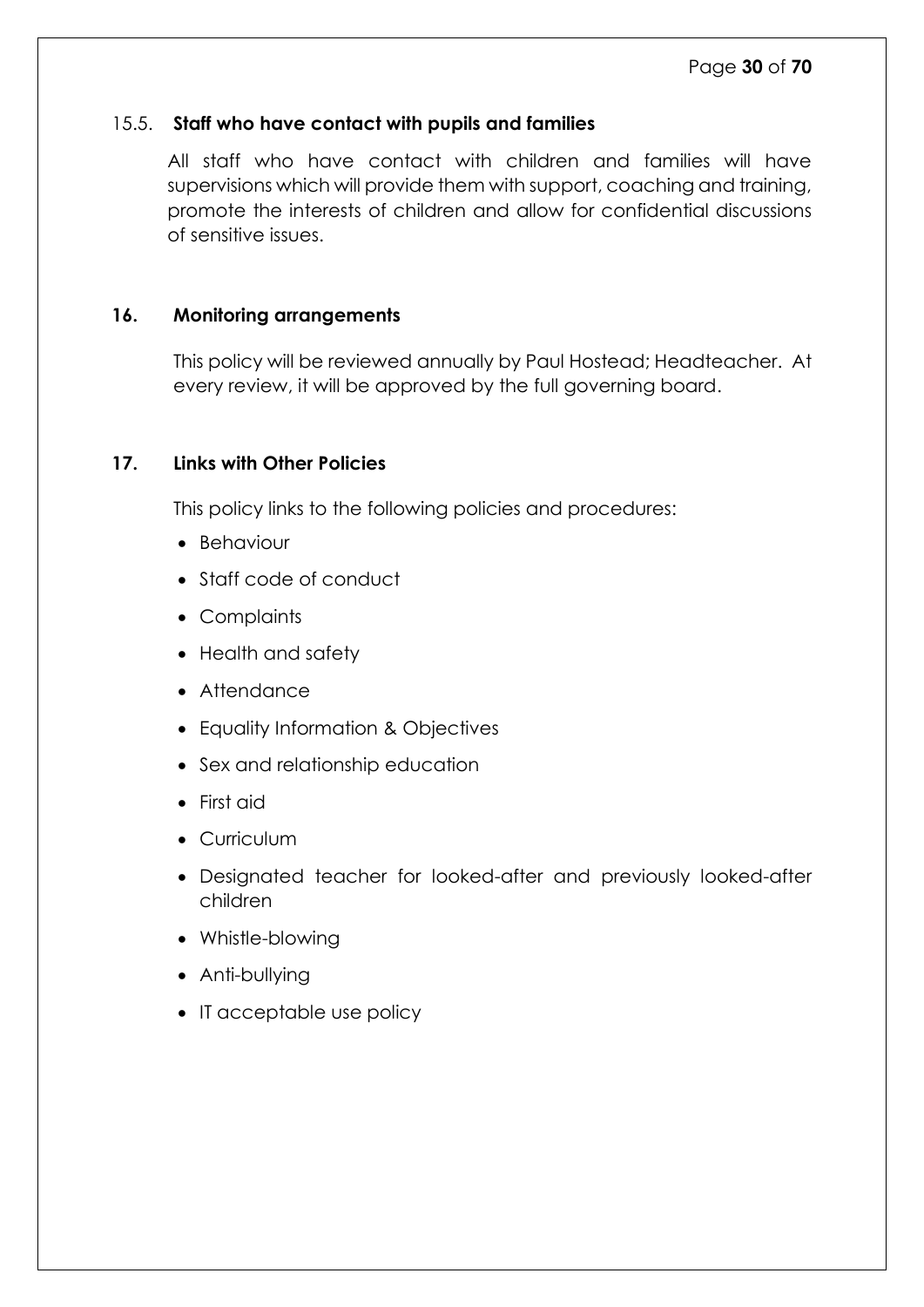# **These appendices are based on the Department for Education's statutory guidance, Keeping Children Safe in Education.**

# <span id="page-30-0"></span>**18. Appendix 1: Types of Abuse**

Abuse, including neglect, and safeguarding issues are rarely standalone events that can be covered by one definition or label. In most cases, multiple issues will overlap.

**Physical abuse** may involve hitting, shaking, throwing, poisoning, burning or scalding, drowning, suffocating or otherwise causing physical harm to a child. Physical harm may also be caused when a parent or carer fabricates the symptoms of, or deliberately induces, illness in a child.

**Emotional abuse** is the persistent emotional maltreatment of a child such as to cause severe and adverse effects on the child's emotional development. Some level of emotional abuse is involved in all types of maltreatment of a child, although it may occur alone.

Emotional abuse may involve:

- Conveying to a child that they are worthless or unloved, inadequate, or valued only insofar as they meet the needs of another person
- Not giving the child opportunities to express their views, deliberately silencing them or 'making fun' of what they say or how they communicate
- Age or developmentally inappropriate expectations being imposed on children. These may include interactions that are beyond a child's developmental capability, as well as overprotection and limitation of exploration and learning, or preventing the child participating in normal social interaction
- Seeing or hearing the ill-treatment of another
- Serious bullying (including cyberbullying), causing children frequently to feel frightened or in danger, or the exploitation or corruption of children

**Sexual abuse** involves forcing or enticing a child or young person to take part in sexual activities, not necessarily involving a high level of violence, whether or not the child is aware of what is happening. The activities may involve:

- Physical contact, including assault by penetration (for example rape or oral sex) or non-penetrative acts such as masturbation, kissing, rubbing and touching outside of clothing
- Non-contact activities, such as involving children in looking at, or in the production of, sexual images, watching sexual activities,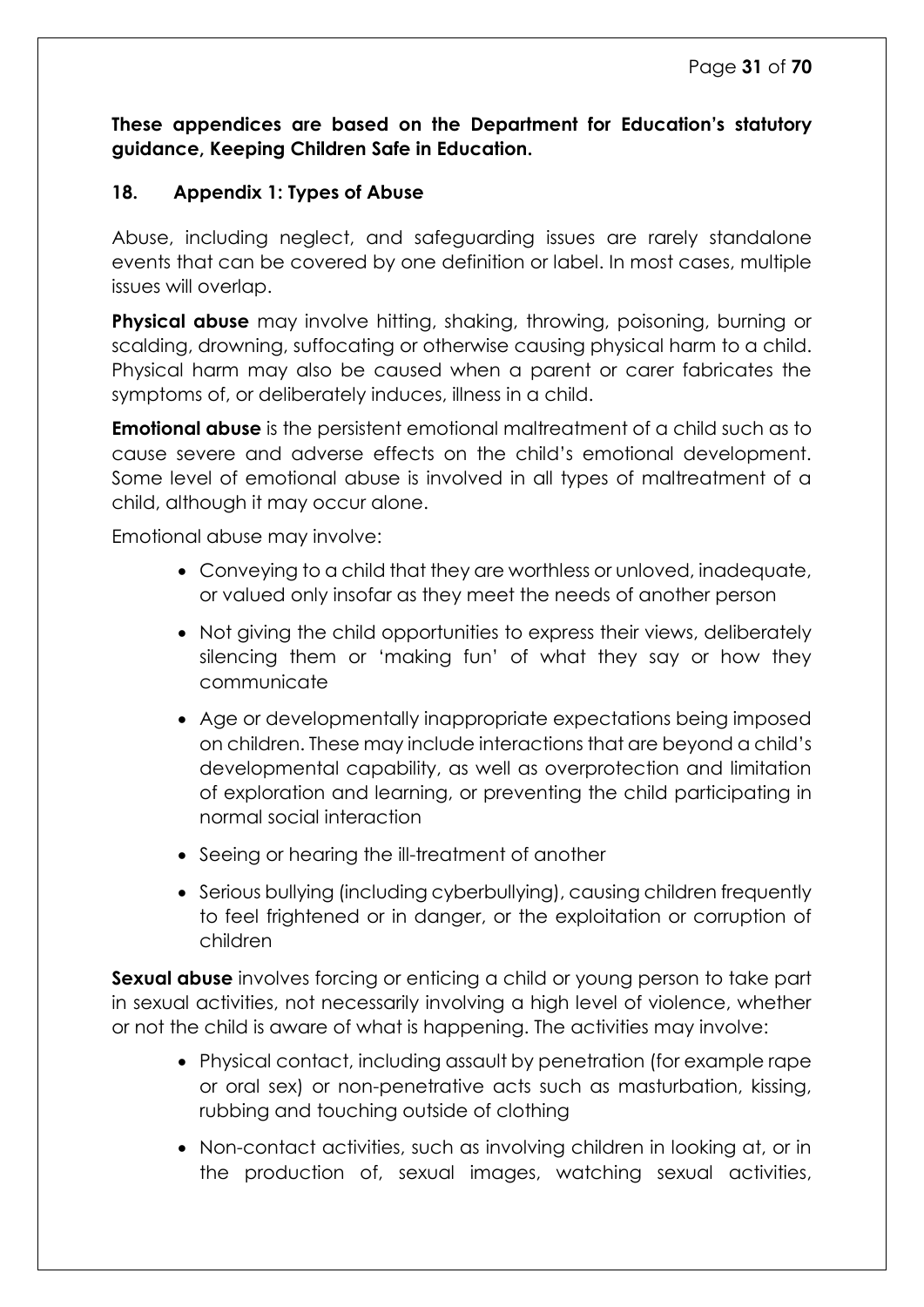encouraging children to behave in sexually inappropriate ways, or grooming a child in preparation for abuse (including via the internet)

Sexual abuse is not solely perpetrated by adult males. Women can also commit acts of sexual abuse, as can other children.

**Neglect** is the persistent failure to meet a child's basic physical and/or psychological needs, likely to result in the serious impairment of the child's health or development. Neglect may occur during pregnancy as a result of maternal substance abuse.

Once a child is born, neglect may involve a parent or carer failing to:

- Provide adequate food, clothing and shelter (including exclusion from home or abandonment)
- Protect a child from physical and emotional harm or danger
- Ensure adequate supervision (including the use of inadequate caregivers)
- Ensure access to appropriate medical care or treatment

It may also include neglect of, or unresponsiveness to, a child's basic emotional needs.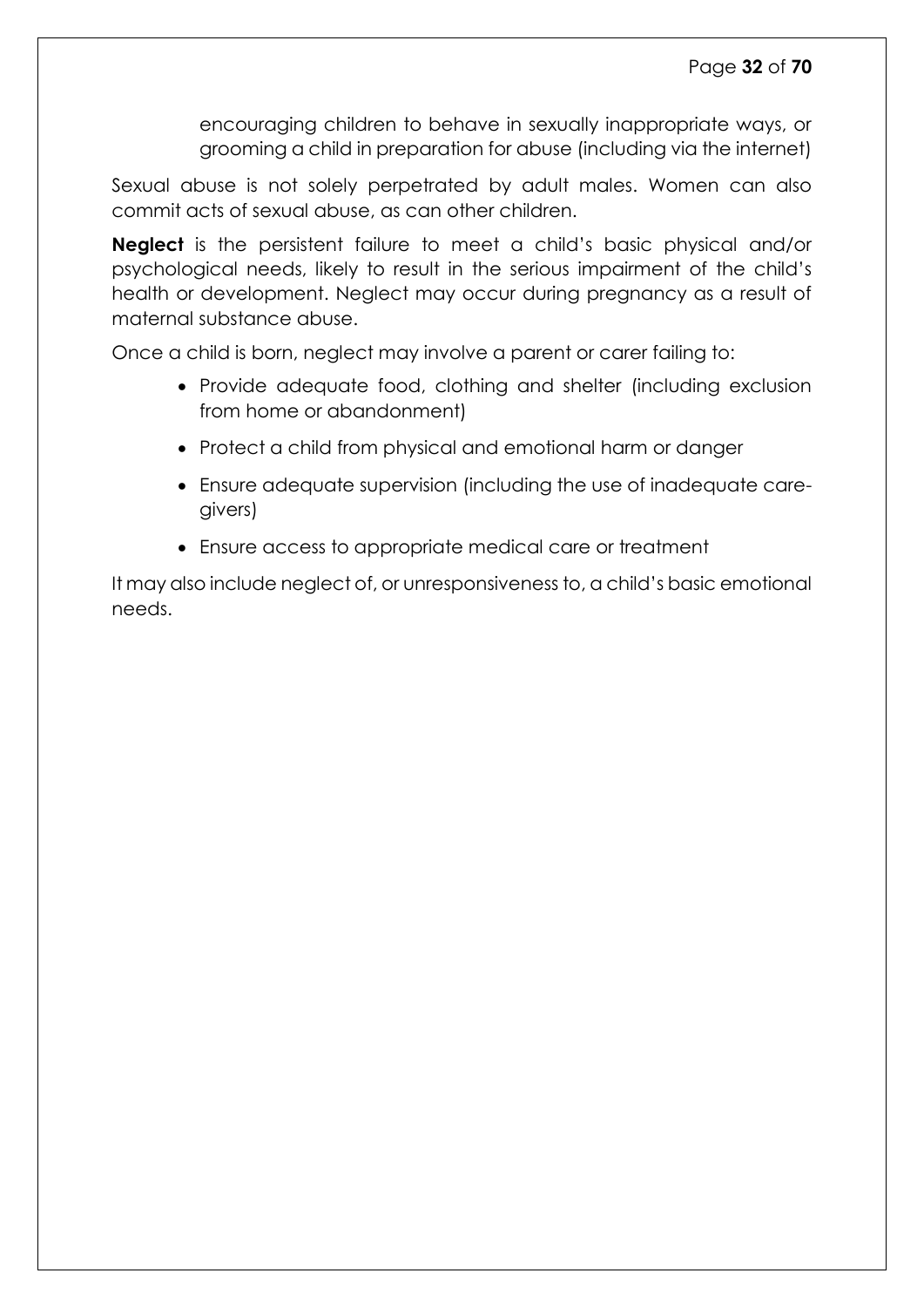# <span id="page-32-0"></span>**19. Appendix 2: Safer Recruitment and DBS Checks – Policy and Procedures**

#### **Recruitment and selection process**

To make sure we recruit suitable people, we will ensure that those involved in the recruitment and employment of staff to work with children have received appropriate safer recruitment training.

We have put the following steps in place during our recruitment and selection process to ensure we are committed to safeguarding and promoting the welfare of children.

#### **Advertising**

When advertising roles, we will make clear:

- Our school's commitment to safeguarding and promoting the welfare of children
- That safeguarding checks will be undertaken
- The safeguarding requirements and responsibilities of the role, such as the extent to which the role will involve contact with children
- Whether or not the role is exempt from the Rehabilitation of Offenders Act 1974 and the amendments to the Exceptions Order 1975, 2013 and 2020. If the role is exempt, certain spent convictions and cautions are 'protected', so they do not need to be disclosed, and if they are disclosed, we cannot take them into account

# **Application forms**

Our application forms will:

- Include a statement saying that it is an offence to apply for the role if an applicant is barred from engaging in regulated activity relevant to children (where the role involves this type of regulated activity)
- Include a copy of, or link to, our child protection and safeguarding policy and our policy on the employment of ex-offenders

#### **Shortlisting**

Our shortlisting process will involve at least 2 people and will:

- Consider any inconsistencies and look for gaps in employment and reasons given for them
- Explore all potential concerns
- Once we have shortlisted candidates, we will ask shortlisted candidates to: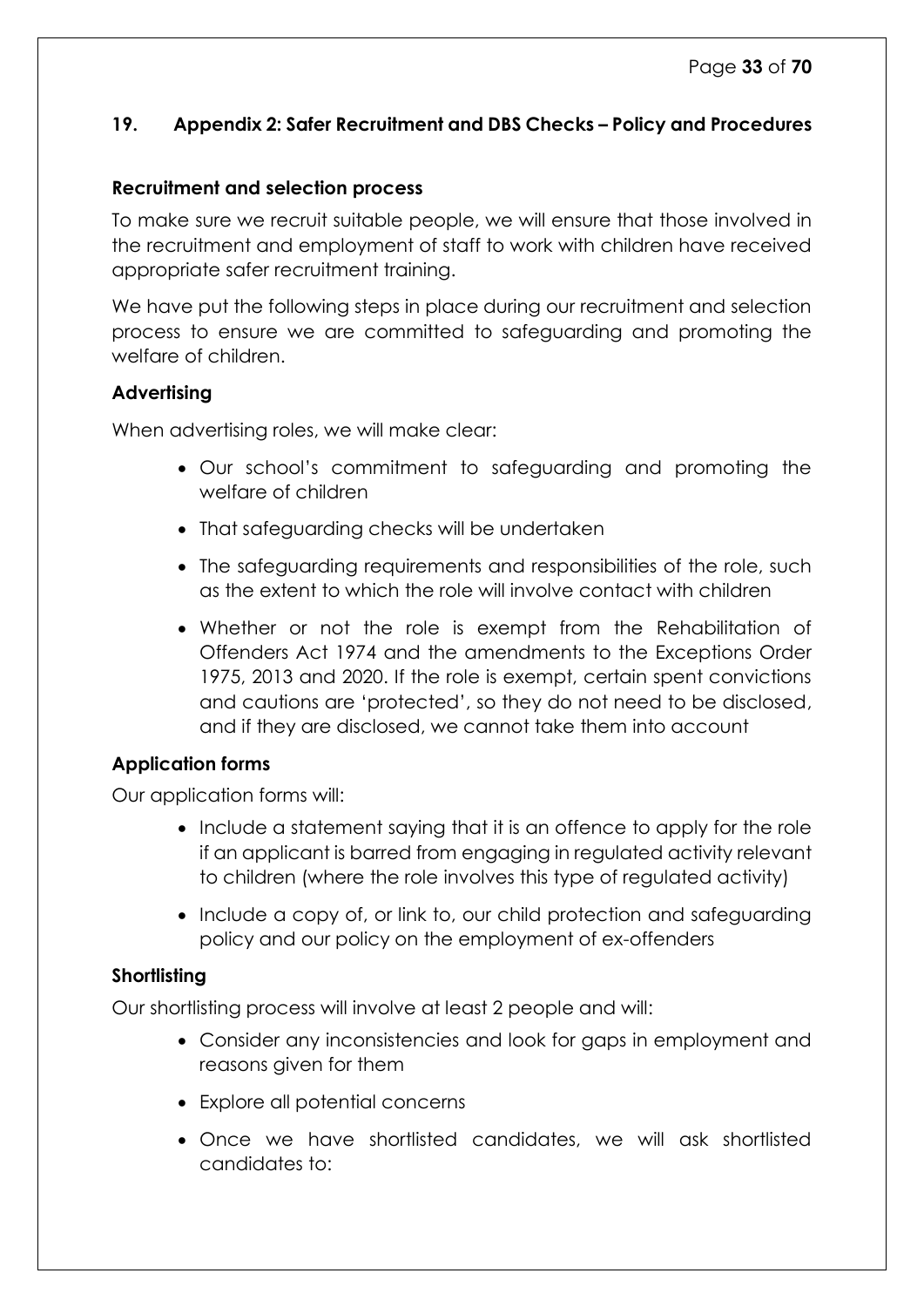Complete a self-declaration of their criminal record or any information that would make them unsuitable to work with children, so that they have the opportunity to share relevant information and discuss it at interview stage.

The information we will ask for includes:

- If they have a criminal history
- Whether they are included on the barred list
- Whether they are prohibited from teaching
- Information about any criminal offences committed in any country in line with the law as applicable in England and Wales
- Any relevant overseas information
- Sign a declaration confirming the information they have provided is true

# **Seeking references and checking employment history**

We will obtain references before interview. Any concerns raised will be explored further with referees and taken up with the candidate at interview.

When seeking references we will:

- Not accept open references
- Liaise directly with referees and verify any information contained within references with the referees
- Ensure any references are from the candidate's current employer and completed by a senior person. Where the referee is school based, we will ask for the reference to be confirmed by the headteacher/principal as accurate in respect to disciplinary investigations
- Obtain verification of the candidate's most recent relevant period of employment if they are not currently employed
- Secure a reference from the relevant employer from the last time the candidate worked with children if they are not currently working with children
- Compare the information on the application form with that in the reference and take up any inconsistencies with the candidate
- Resolve any concerns before any appointment is confirmed

# **Interview and selection**

When interviewing candidates, we will: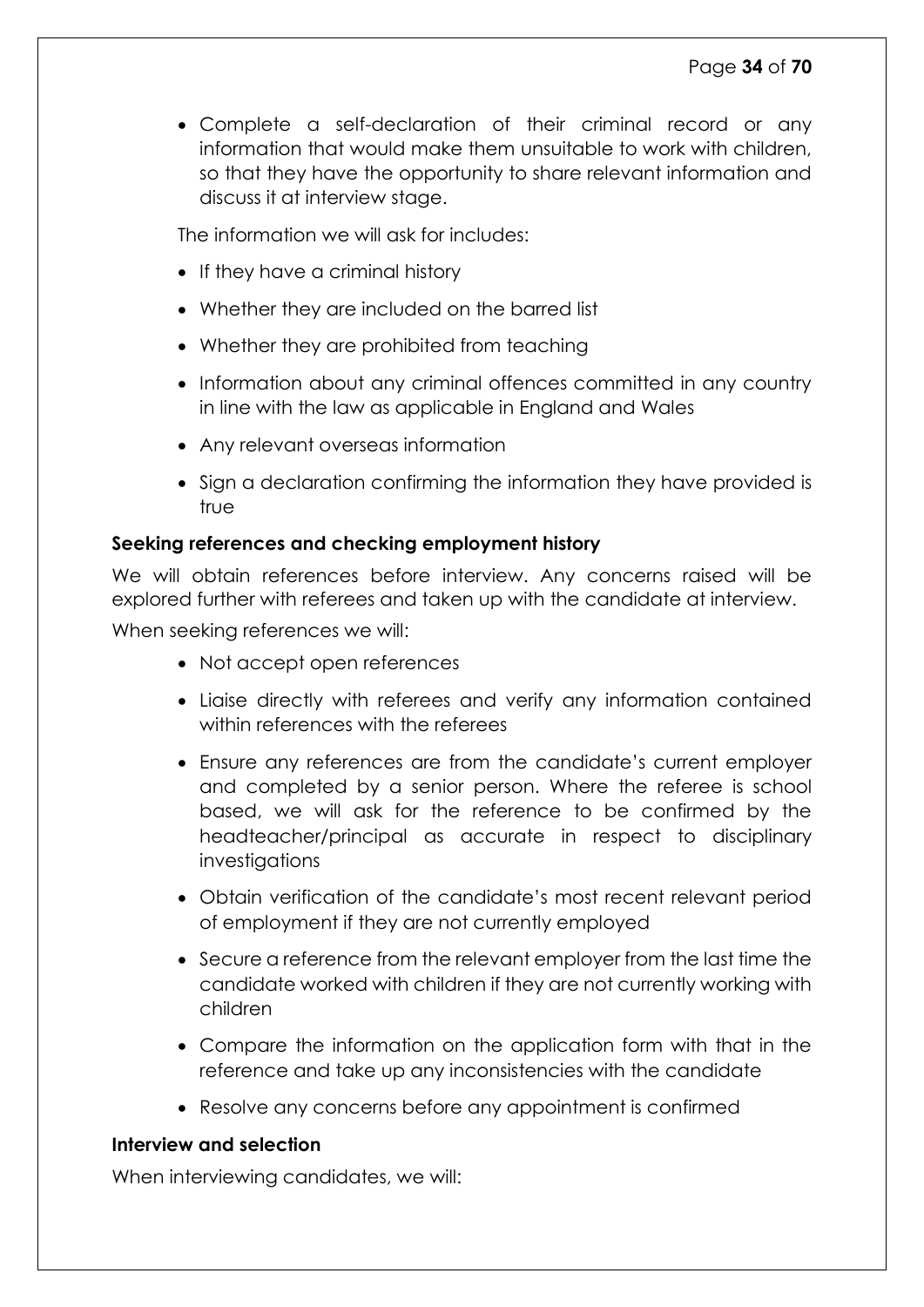- Probe any gaps in employment, or where the candidate has changed employment or location frequently, and ask candidates to explain this
- Explore any potential areas of concern to determine the candidate's suitability to work with children
- Record all information considered and decisions made

# **Pre-appointment vetting checks**

We will record all information on the checks carried out in the school's single central record (SCR). Copies of these checks, where appropriate, will be held in individuals' personnel files. We follow requirements and best practice in retaining copies of these checks, as set out below.

# **New staff**

All offers of appointment will be conditional until satisfactory completion of the necessary pre-employment checks. When appointing new staff, we will:

- Verify their identity
- Obtain (via the applicant) an enhanced DBS certificate, including barred list information for those who will be engaging in regulated activity (see definition below). We will obtain the certificate before, or as soon as practicable after, appointment, including when using the DBS update service. We will not keep a copy of the certificate for longer than 6 months, but when the copy is destroyed we may still keep a record of the fact that vetting took place, the result of the check and recruitment decision taken
- Obtain a separate barred list check if they will start work in regulated activity before the DBS certificate is available
- Verify their mental and physical fitness to carry out their work responsibilities
- Verify their right to work in the UK. We will keep a copy of this verification for the duration of the member of staff's employment and for 2 years afterwards
- Verify their professional qualifications, as appropriate
- Ensure they are not subject to a prohibition order if they are employed to be a teacher
- Carry out further additional checks, as appropriate, on candidates who have lived or worked outside of the UK. Where available, these will include: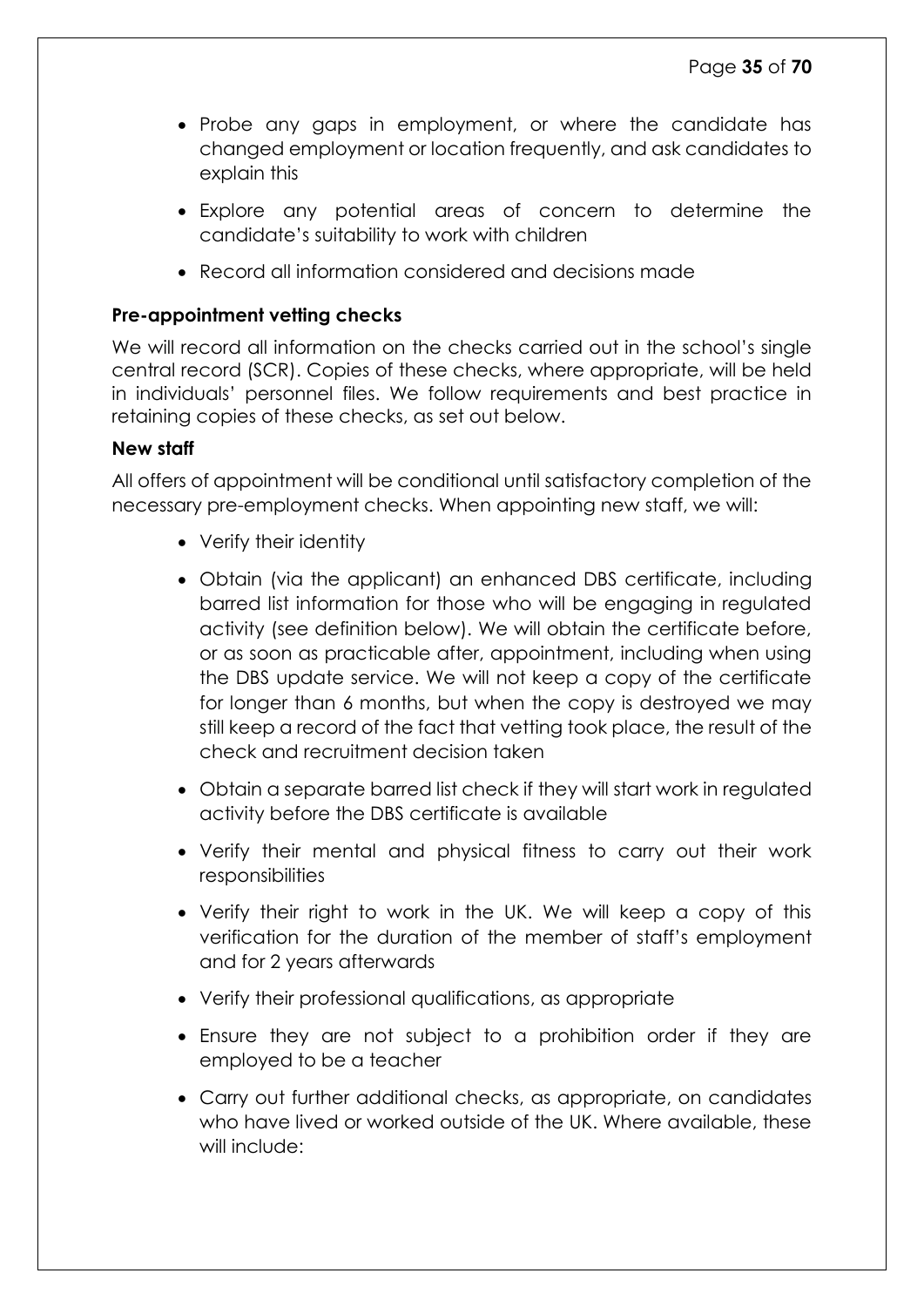- For all staff, including teaching positions: [criminal records checks for](https://www.gov.uk/government/publications/criminal-records-checks-for-overseas-applicants)  [overseas applicants](https://www.gov.uk/government/publications/criminal-records-checks-for-overseas-applicants)
- For teaching positions: obtaining a letter of professional standing from the professional regulating authority in the country where the applicant has worked
- Check that candidates taking up a management position\* are not subject to a prohibition from management (section 128) direction made by the secretary of state

\* Management positions are most likely to include, but are not limited to, headteachers, principals and deputy/assistant headteachers.

**Regulated activity** means a person who will be:

- Responsible, on a regular basis in a school or college, for teaching, training, instructing, caring for or supervising children; or
- Carrying out paid, or unsupervised unpaid, work regularly in a school or college where that work provides an opportunity for contact with children; or
- Engaging in intimate or personal care or overnight activity, even if this happens only once and regardless of whether they are supervised or not

# **Existing staff**

In certain circumstances we will carry out all the relevant checks on existing staff as if the individual was a new member of staff. These circumstances are when:

- There are concerns about an existing member of staff's suitability to work with children; or
- An individual moves from a post that is not regulated activity to one that is; or
- There has been a break in service of 12 weeks or more

We will refer to the DBS anyone who has harmed, or poses a risk of harm, to a child or vulnerable adult where:

- We believe the individual has engaged in [relevant conduct;](https://www.gov.uk/guidance/making-barring-referrals-to-the-dbs#relevant-conduct-in-relation-to-children) or
- We believe the individual has received a caution or conviction for a relevant (automatic barring either with or without the right to make representations) offence, under the [Safeguarding Vulnerable](http://www.legislation.gov.uk/uksi/2009/37/contents/made)  [Groups Act 2006 \(Prescribed Criteria and Miscellaneous Provisions\)](http://www.legislation.gov.uk/uksi/2009/37/contents/made)  [Regulations 2009;](http://www.legislation.gov.uk/uksi/2009/37/contents/made) or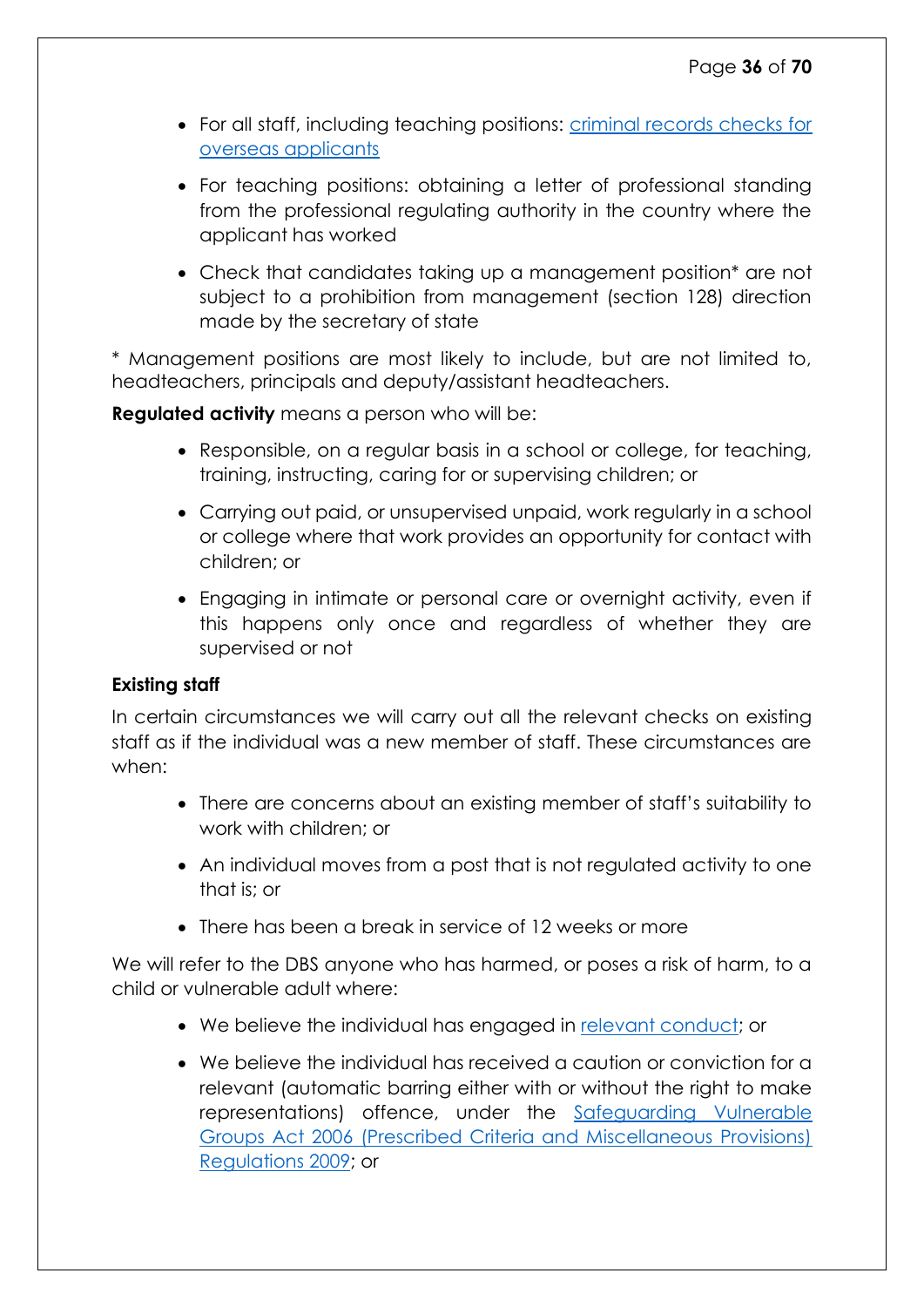- We believe the 'harm test' is satisfied in respect of the individual (i.e. they may harm a child or vulnerable adult or put them at risk of harm); and
- The individual has been removed from working in regulated activity (paid or unpaid) or would have been removed if they had not left

# **Agency and third-party staff**

We will obtain written notification from any agency or third-party organisation that it has carried out the necessary safer recruitment checks that we would otherwise perform. We will also check that the person presenting themselves for work is the same person on whom the checks have been made.

# **Contractors**

We will ensure that any contractor, or any employee of the contractor, who is to work at the school has had the appropriate level of DBS check (this includes contractors who are provided through a PFI or similar contract). This will be:

- An enhanced DBS check with barred list information for contractors engaging in regulated activity
- An enhanced DBS check, not including barred list information, for all other contractors who are not in regulated activity but whose work provides them with an opportunity for regular contact with children

We will obtain the DBS check for self-employed contractors.

We will not keep copies of such checks for longer than 6 months.

Contractors who have not had any checks will not be allowed to work unsupervised or engage in regulated activity under any circumstances.

We will check the identity of all contractors and their staff on arrival at the school.

# **Trainee/student teachers**

Where applicants for initial teacher training are salaried by us, we will ensure that all necessary checks are carried out.

Where trainee teachers are fee-funded, we will obtain written confirmation from the training provider that necessary checks have been carried out and that the trainee has been judged by the provider to be suitable to work with children.

# **Volunteers**

We will:

 Never leave an unchecked volunteer unsupervised or allow them to work in regulated activity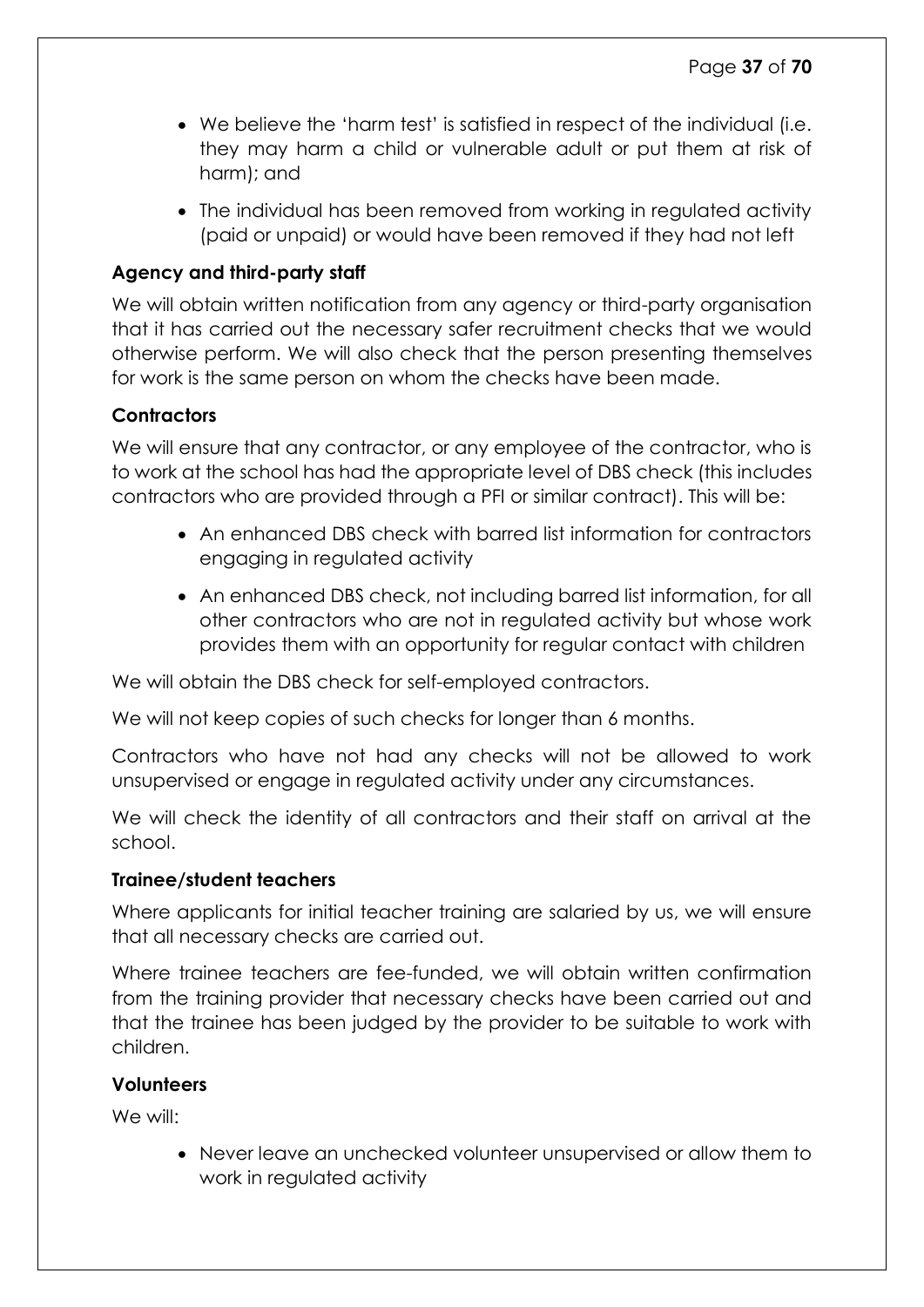- Obtain an enhanced DBS check with barred list information for all volunteers who are new to working in regulated activity
- Carry out a risk assessment when deciding whether to seek an enhanced DBS check without barred list information for any volunteers not engaging in regulated activity. We will retain a record of this risk assessment

# **Governors and members**

All trustees, local governors and members will have an enhanced DBS check without barred list information.

They will have an enhanced DBS check with barred list information if working in regulated activity.

The chair of the board will have their DBS check countersigned by the secretary of state.

All proprietors, trustees, local governors and members will also have the following checks:

- A section 128 check (to check prohibition on participation in management under [section 128 of the Education and Skills Act](https://www.legislation.gov.uk/ukpga/2008/25/section/128)  [2008\)](https://www.legislation.gov.uk/ukpga/2008/25/section/128).
- Identity
- Right to work in the UK
- Other checks deemed necessary if they have lived or worked outside the UK
- All governors will also have the following checks:
- Identity
- Right to work in the UK
- Other checks deemed necessary if they have lived or worked outside the UK

# **Staff working in alternative provision settings**

Where we place a pupil with an alternative provision provider, we obtain written confirmation from the provider that they have carried out the appropriate safeguarding checks on individuals working there that we would otherwise perform.

# **Adults who supervise pupils on work experience**

When organising work experience, we will ensure that policies and procedures are in place to protect children from harm.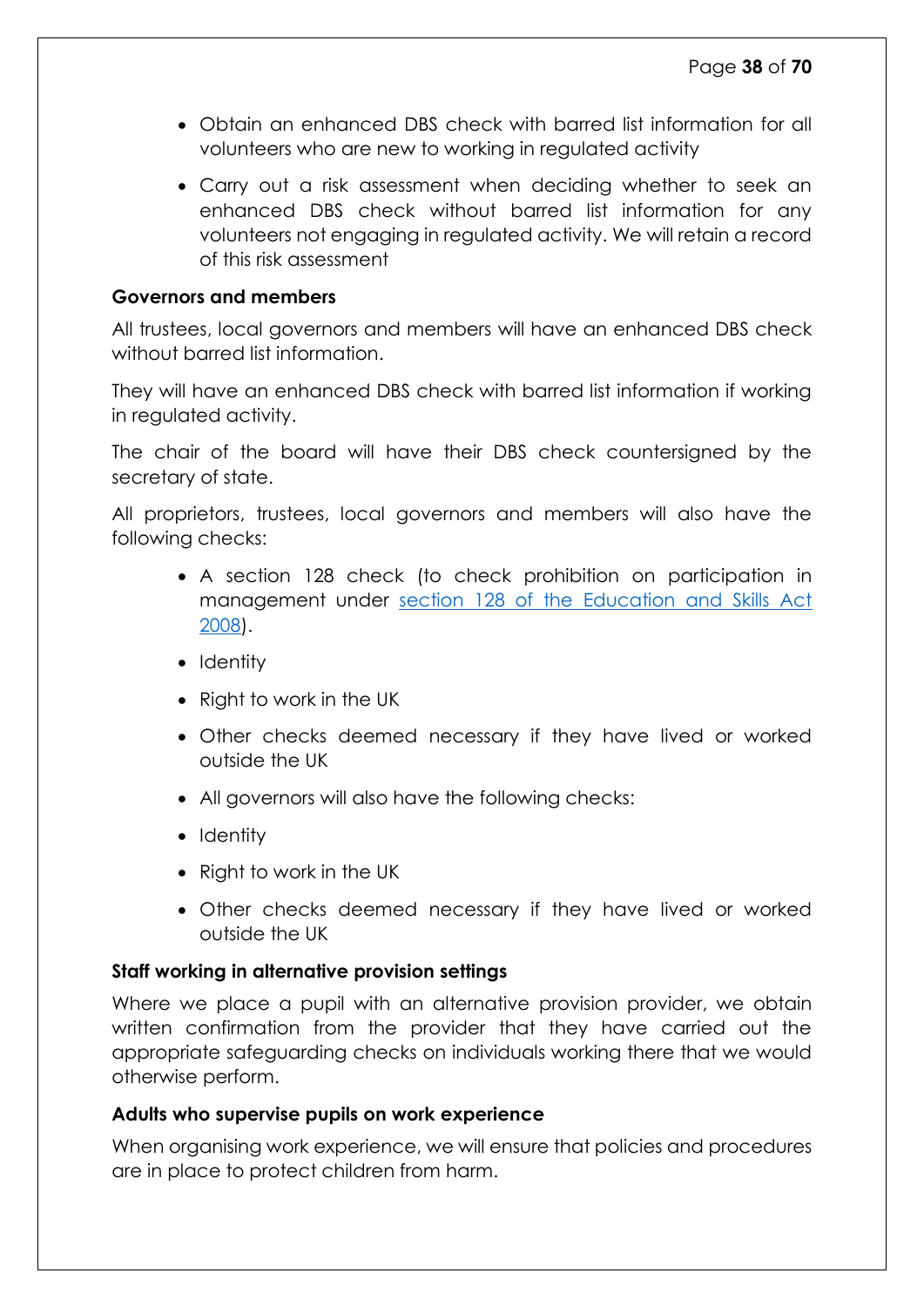We will also consider whether it is necessary for barred list checks to be carried out on the individuals who supervise a pupil under 16 on work experience. This will depend on the specific circumstances of the work experience, including the nature of the supervision, the frequency of the activity being supervised, and whether the work is regulated activity.

# **Pupils staying with host families**

Where the school makes arrangements for pupils to be provided with care and accommodation by a host family to which they are not related (for example, during a foreign exchange visit), we will request enhanced DBS checks with barred list information on those people.

Where the school is organising such hosting arrangements overseas and host families cannot be checked in the same way, we will work with our partner schools abroad to ensure that similar assurances are undertaken prior to the visit.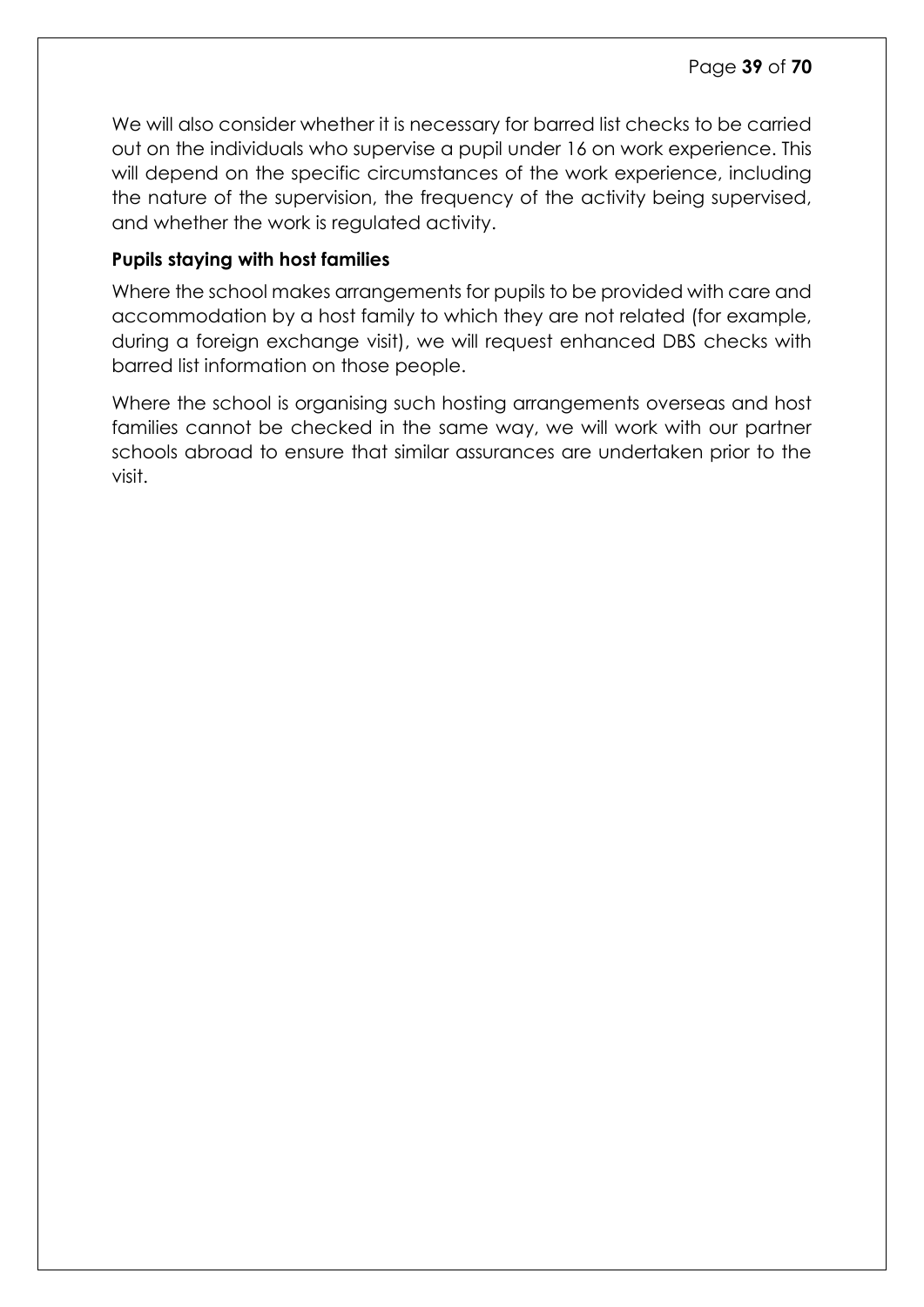# <span id="page-39-0"></span>**20. Appendix 3: Allegations of Abuse made against Staff**

#### **Section 1: allegations that may meet the harms threshold**

This section applies to all cases in which it is alleged that a current member of staff, including a supply teacher, volunteer or contractor, has:

- Behaved in a way that has harmed a child, or may have harmed a child, and/or
- Possibly committed a criminal offence against or related to a child, and/or
- Behaved towards a child or children in a way that indicates he or she may pose a risk of harm to children, and/or
- Behaved or may have behaved in a way that indicates they may not be suitable to work with children – this includes behaviour taking place both inside and outside of school

We will deal with any allegation of abuse quickly, in a fair and consistent way that provides effective child protection while also supporting the individual who is the subject of the allegation.

A 'case manager' will lead any investigation. This will be the headteacher, or the chair of governors where the headteacher is the subject of the allegation. The case manager will be identified at the earliest opportunity.

Our procedures for dealing with allegations will be applied with common sense and judgement.

# **Suspension of the accused until the case is resolved**

Suspension of the accused will not be the default position, and will only be considered in cases where there is reason to suspect that a child or other children is/are at risk of harm, or the case is so serious that there might be grounds for dismissal. In such cases, we will only suspend an individual if we have considered all other options available and there is no reasonable alternative.

Based on an assessment of risk, we will consider alternatives such as:

- Redeployment within the school so that the individual does not have direct contact with the child or children concerned
- Providing an assistant to be present when the individual has contact with children
- Redeploying the individual to alternative work in the school so that they do not have unsupervised access to children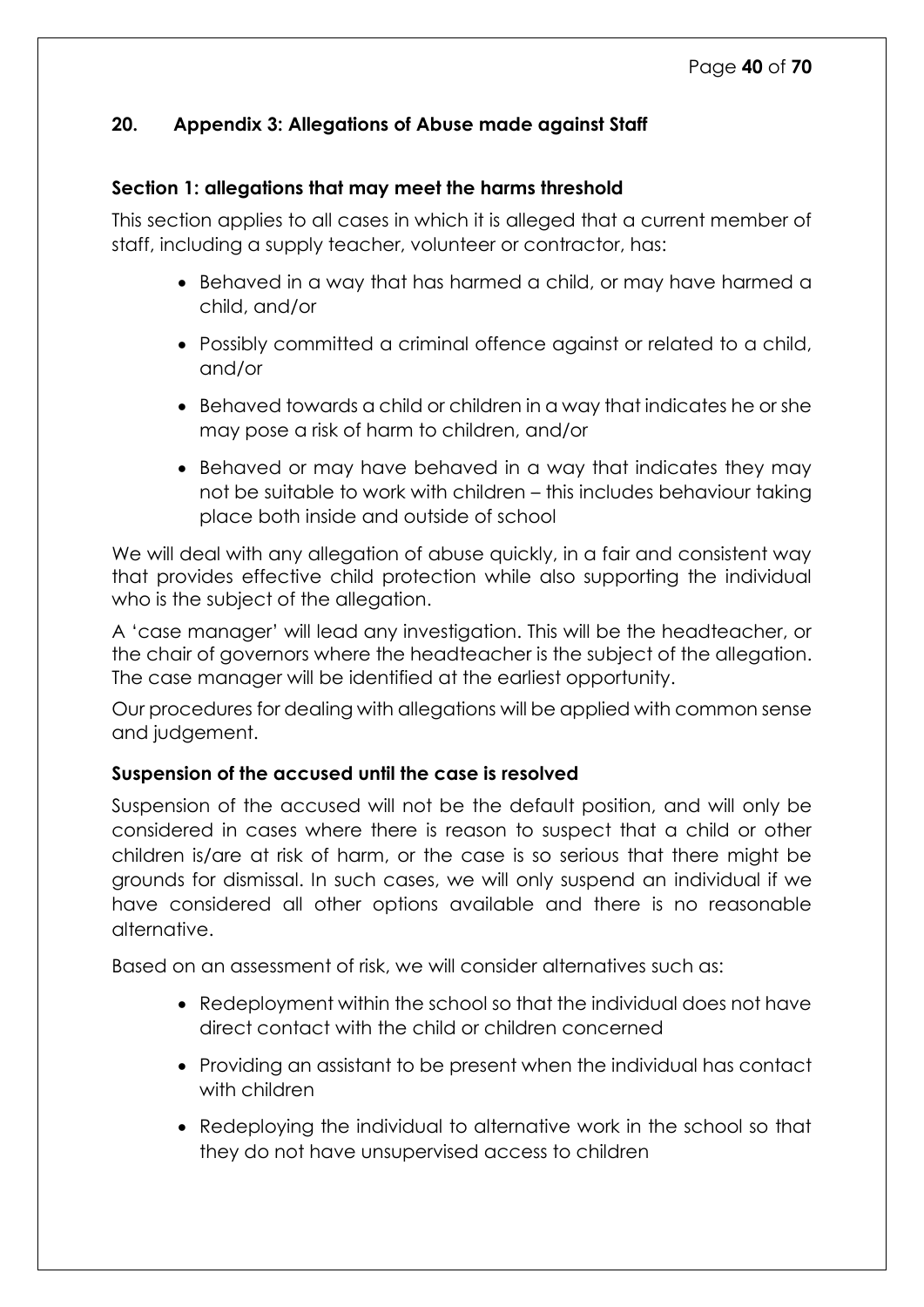- Moving the child or children to classes where they will not come into contact with the individual, making it clear that this is not a punishment and parents/carers have been consulted
- Temporarily redeploying the individual to another role in a different location, for example to an alternative school or other work for the Academy Trust

If in doubt, the case manager will seek views from the school's personnel adviser and the designated officer at the local authority, as well as the police and children's social care where they have been involved.

# **Definitions for outcomes of allegation investigations**

- **Substantiated:** there is sufficient evidence to prove the allegation
- **Malicious:** there is sufficient evidence to disprove the allegation and there has been a deliberate act to deceive, or to cause harm to the subject of the allegation
- **False:** there is sufficient evidence to disprove the allegation
- **Unsubstantiated:** there is insufficient evidence to either prove or disprove the allegation (this does not imply guilt or innocence)
- **Unfounded**: to reflect cases where there is no evidence or proper basis which supports the allegation being made

# **Procedure for dealing with allegations**

In the event of an allegation that meets the criteria above, the case manager will take the following steps:

- Conduct basic enquiries in line with local procedures to establish the facts to help determine whether there is any foundation to the allegation before carrying on with the steps below
- Discuss the allegation with the designated officer at the local authority. This is to consider the nature, content and context of the allegation and agree a course of action, including whether further enquiries are necessary to enable a decision on how to proceed, and whether it is necessary to involve the police and/or children's social care services. (The case manager may, on occasion, consider it necessary to involve the police *before* consulting the designated officer – for example, if the accused individual is deemed to be an immediate risk to children or there is evidence of a possible criminal offence. In such cases, the case manager will notify the designated officer as soon as practicably possible after contacting the police)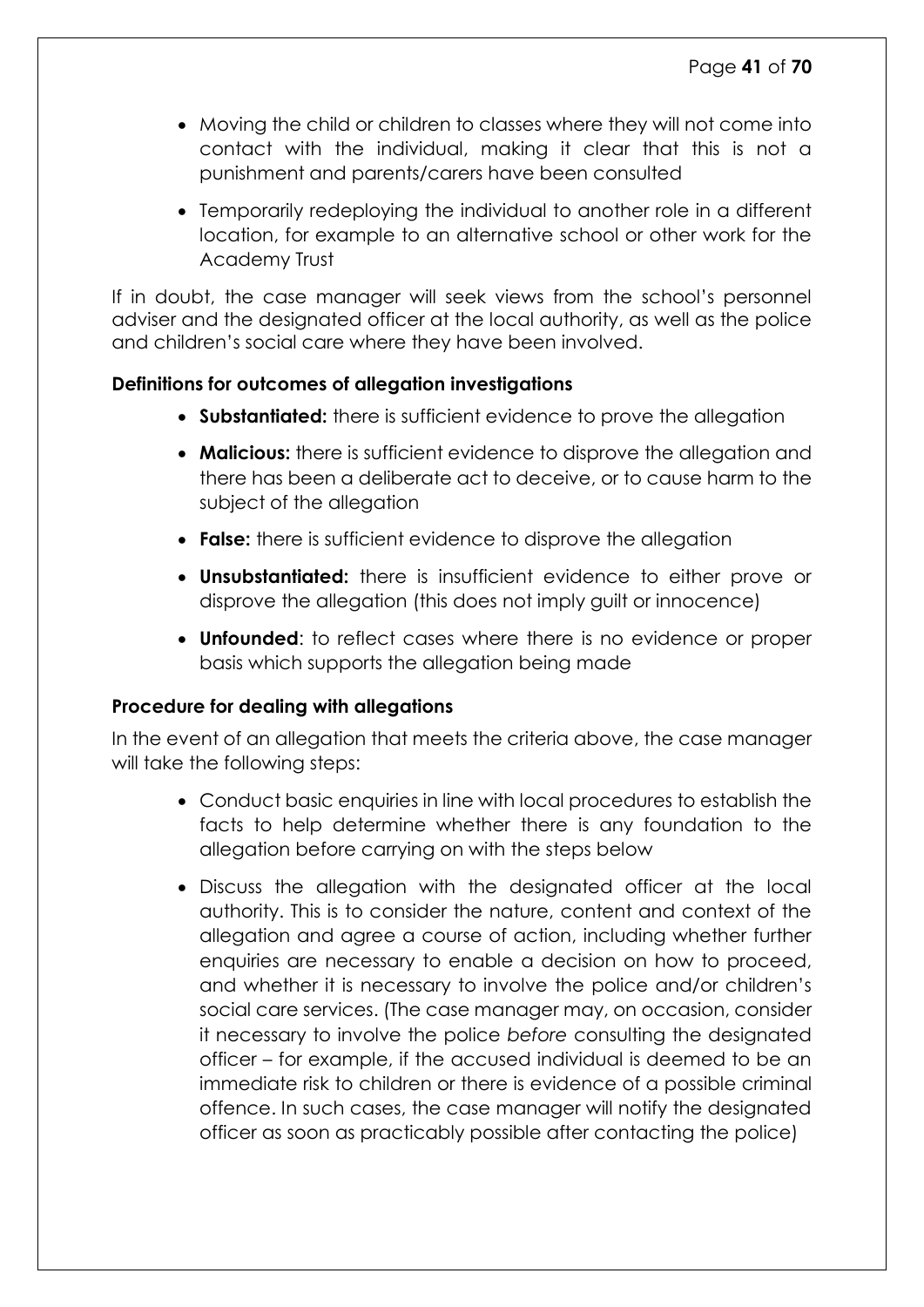- Inform the accused individual of the concerns or allegations and likely course of action as soon as possible after speaking to the designated officer (and the police or children's social care services, where necessary). Where the police and/or children's social care services are involved, the case manager will only share such information with the individual as has been agreed with those agencies
- Where appropriate (in the circumstances described above), carefully consider whether suspension of the individual from contact with children at the school is justified or whether alternative arrangements such as those outlined above can be put in place. Advice will be sought from the designated officer, police and/or children's social care services, as appropriate
- Where the case manager is concerned about the welfare of other children in the community or the individual's family, they will discuss these concerns with the DSL and make a risk assessment of the situation. If necessary, the DSL may make a referral to children's social care
- **If immediate suspension is considered necessary**, agree and record the rationale for this with the designated officer. The record will include information about the alternatives to suspension that have been considered, and why they were rejected. Written confirmation of the suspension will be provided to the individual facing the allegation or concern within 1 working day, and the individual will be given a named contact at the school and their contact details
- **If it is decided that no further action is to be taken** in regard to the subject of the allegation or concern, record this decision and the justification for it and agree with the designated officer what information should be put in writing to the individual and by whom, as well as what action should follow both in respect of the individual and those who made the initial allegation
- **If it is decided that further action is needed**, take steps as agreed with the designated officer to initiate the appropriate action in school and/or liaise with the police and/or children's social care services as appropriate
- Provide effective support for the individual facing the allegation or concern, including appointing a named representative to keep them informed of the progress of the case and considering what other support is appropriate.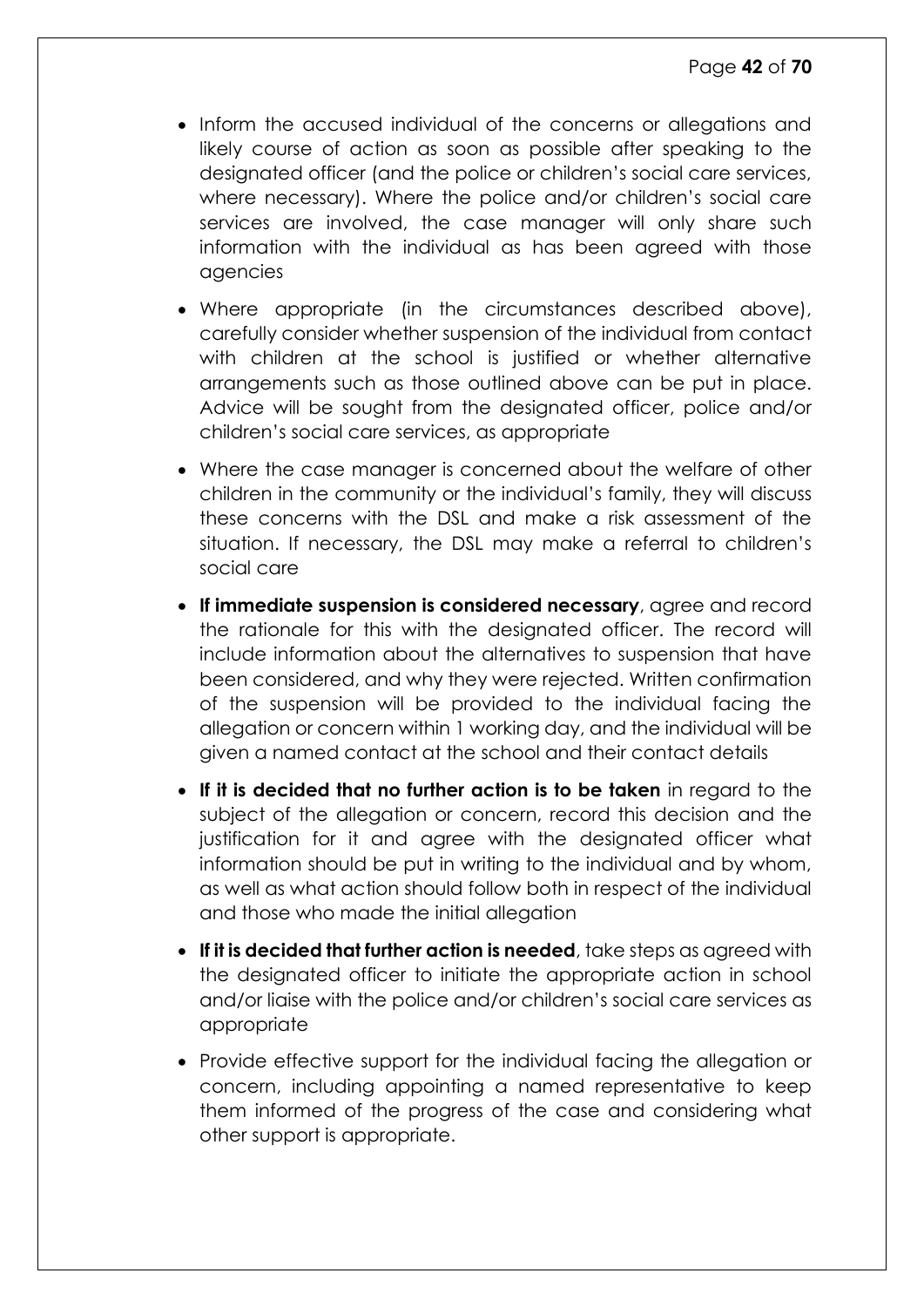- Inform the parents or carers of the child/children involved about the allegation as soon as possible if they do not already know (following agreement with children's social care services and/or the police, if applicable). The case manager will also inform the parents or carers of the requirement to maintain confidentiality about any allegations made against teachers (where this applies) while investigations are ongoing. Any parent or carer who wishes to have the confidentiality restrictions removed in respect of a teacher will be advised to seek legal advice
- Keep the parents or carers of the child/children involved informed of the progress of the case (only in relation to their child – no information will be shared regarding the staff member)
- Make a referral to the DBS where it is thought that the individual facing the allegation or concern has engaged in conduct that harmed or is likely to harm a child, or if the individual otherwise poses a risk of harm to a child

If the school is made aware that the secretary of state has made an interim prohibition order in respect of an individual, we will immediately suspend that individual from teaching, pending the findings of the investigation by the Teaching Regulation Agency.

Where the police are involved, wherever possible the school will ask the police at the start of the investigation to obtain consent from the individuals involved to share their statements and evidence for use in the school's disciplinary process, should this be required at a later point.

# **Additional considerations for supply teachers and all contracted staff**

If there are concerns or an allegation is made against someone not directly employed by the school, such as a supply teacher or contracted staff member provided by an agency, we will take the actions below in addition to our standard procedures.

- We will not decide to stop using an individual due to safeguarding concerns without finding out the facts and liaising with our LADO to determine a suitable outcome
- The governing board will discuss with the agency whether it is appropriate to suspend the individual, or redeploy them to another part of the school, while the school carries out the investigation
- We will involve the agency fully, but the school will take the lead in collecting the necessary information and providing it to the LADO as required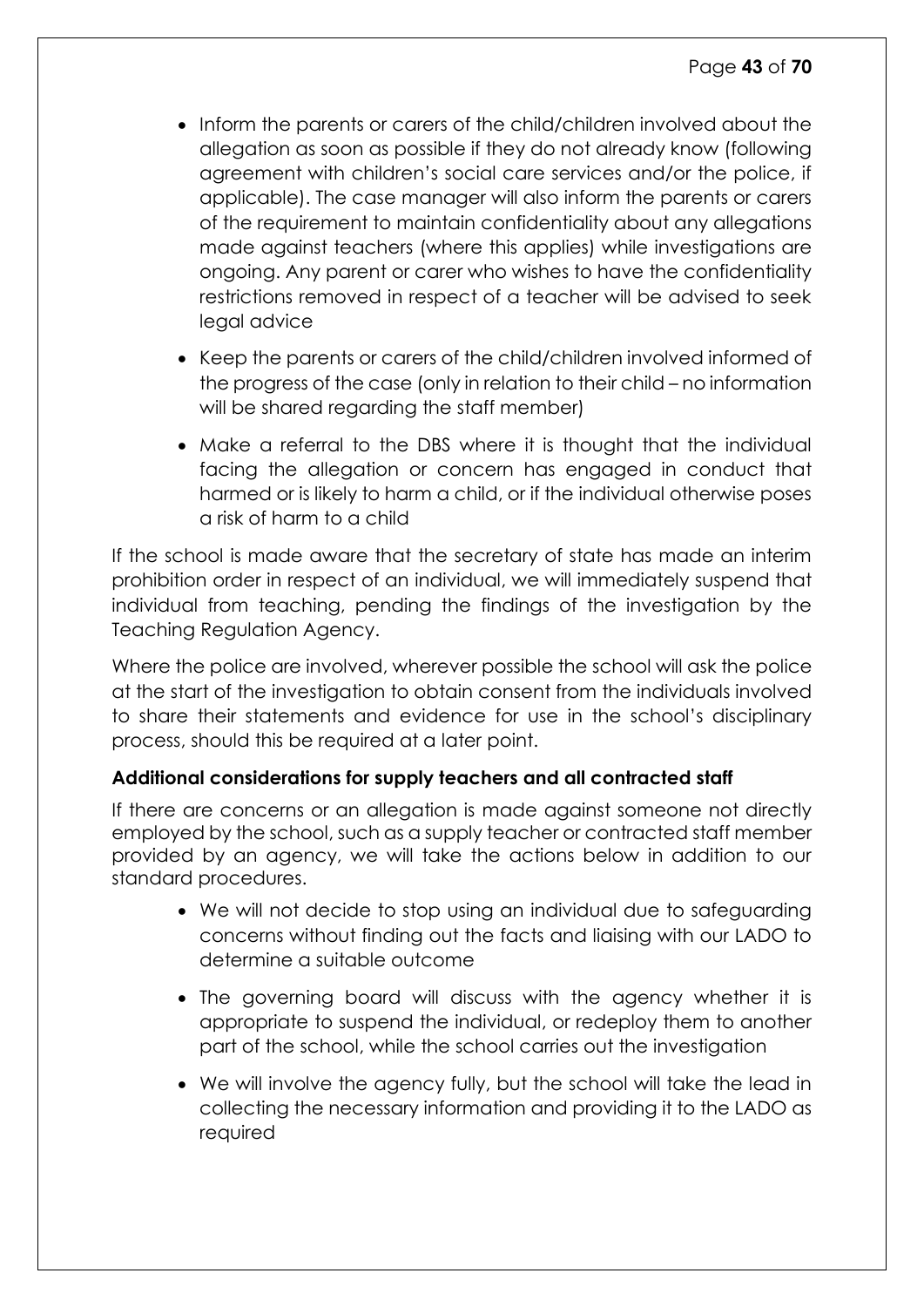We will address issues such as information sharing, to ensure any previous concerns or allegations known to the agency are taken into account (we will do this, for example, as part of the allegations management meeting or by liaising directly with the agency where necessary)

When using an agency, we will inform them of our process for managing allegations, and keep them updated about our policies as necessary, and will invite the agency's HR manager or equivalent to meetings as appropriate.

# **Timescales**

We will deal with all allegations as quickly and effectively as possible and will endeavor to comply with the following timescales, where reasonably practicable:

- Any cases where it is clear immediately that the allegation is unsubstantiated or malicious should be resolved within 1 week
- If the nature of an allegation does not require formal disciplinary action, appropriate action should be taken within 3 working days
- If a disciplinary hearing is required and can be held without further investigation, this should be held within 15 working days

However, these are objectives only and where they are not met, we will endeavour to take the required action as soon as possible thereafter.

# **Specific actions**

# **Action following a criminal investigation or prosecution**

The case manager will discuss with the local authority's designated officer whether any further action, including disciplinary action, is appropriate and, if so, how to proceed, taking into account information provided by the police and/or children's social care services.

# **Conclusion of a case where the allegation is substantiated**

If the allegation is substantiated and the individual is dismissed or the school ceases to use their services, or the individual resigns or otherwise ceases to provide their services, the school will make a referral to the DBS for consideration of whether inclusion on the barred lists is required.

If the individual concerned is a member of teaching staff, the school will consider whether to refer the matter to the Teaching Regulation Agency to consider prohibiting the individual from teaching.

# **Individuals returning to work after suspension**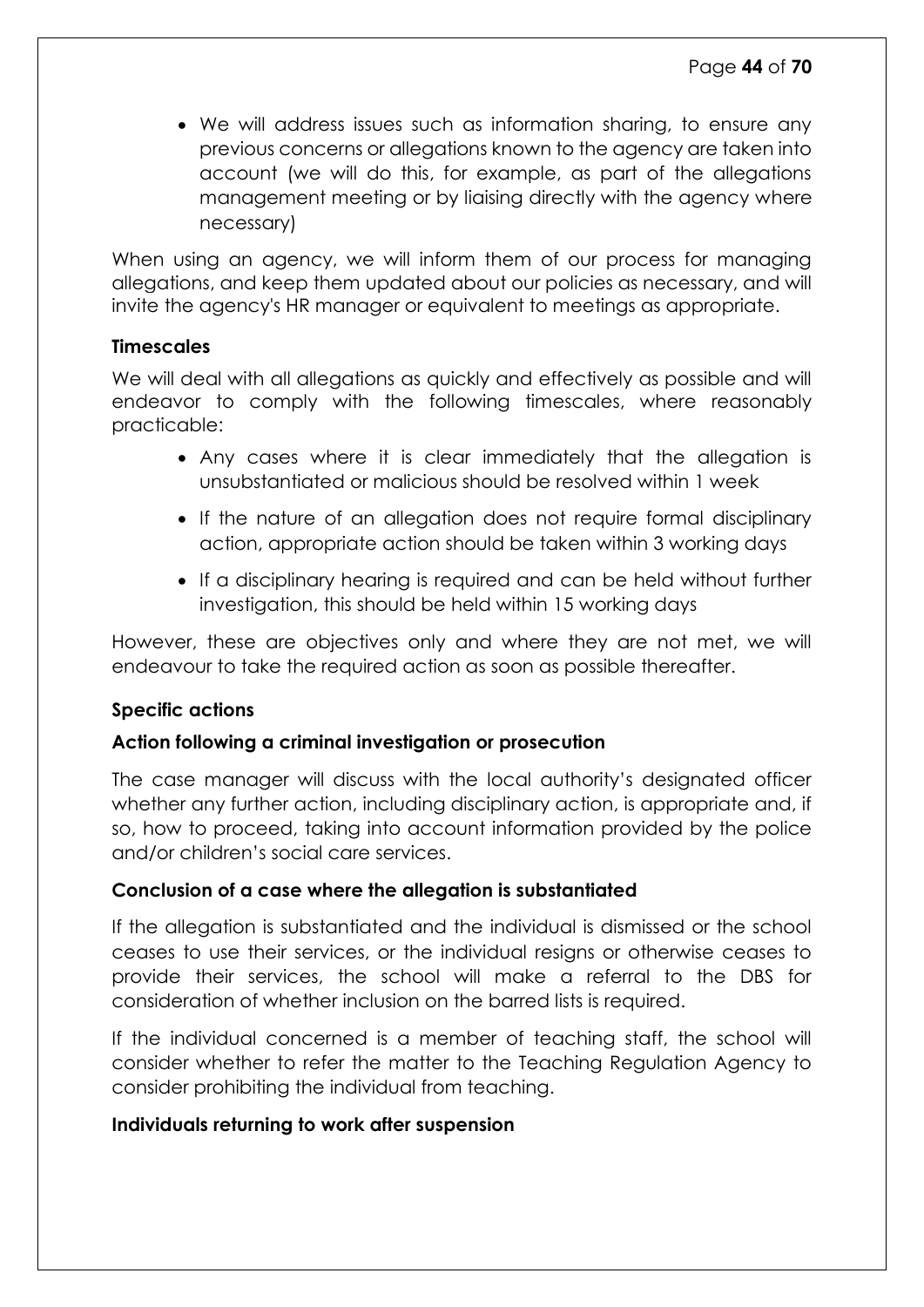If it is decided on the conclusion of a case that an individual who has been suspended can return to work, the case manager will consider how best to facilitate this.

The case manager will also consider how best to manage the individual's contact with the child or children who made the allegation, if they are still attending the school.

# **Unsubstantiated, unfounded, false or malicious reports**

If a report is:

- Determined to be unsubstantiated, unfounded, false or malicious, the DSL will consider the appropriate next steps. If they consider that the child and/or person who made the allegation is in need of help, or the allegation may have been a cry for help, a referral to children's social care may be appropriate
- Shown to be deliberately invented, or malicious, the school will consider whether any disciplinary action is appropriate against the individual(s) who made it

# **Unsubstantiated, unfounded, false or malicious allegations**

If an allegation is:

- Determined to be unsubstantiated, unfounded, false or malicious, the LADO and case manager will consider the appropriate next steps. If they consider that the child and/or person who made the allegation is in need of help, or the allegation may have been a cry for help, a referral to children's social care may be appropriate
- Shown to be deliberately invented, or malicious, the school will consider whether any disciplinary action is appropriate against the individual(s) who made it

# **Confidentiality and information sharing**

The school will make every effort to maintain confidentiality and guard against unwanted publicity while an allegation is being investigated or considered.

The case manager will take advice from the LADO, police and children's social care services, as appropriate, to agree:

- Who needs to know about the allegation and what information can be shared
- How to manage speculation, leaks and gossip, including how to make parents or carers of a child/children involved aware of their obligations with respect to confidentiality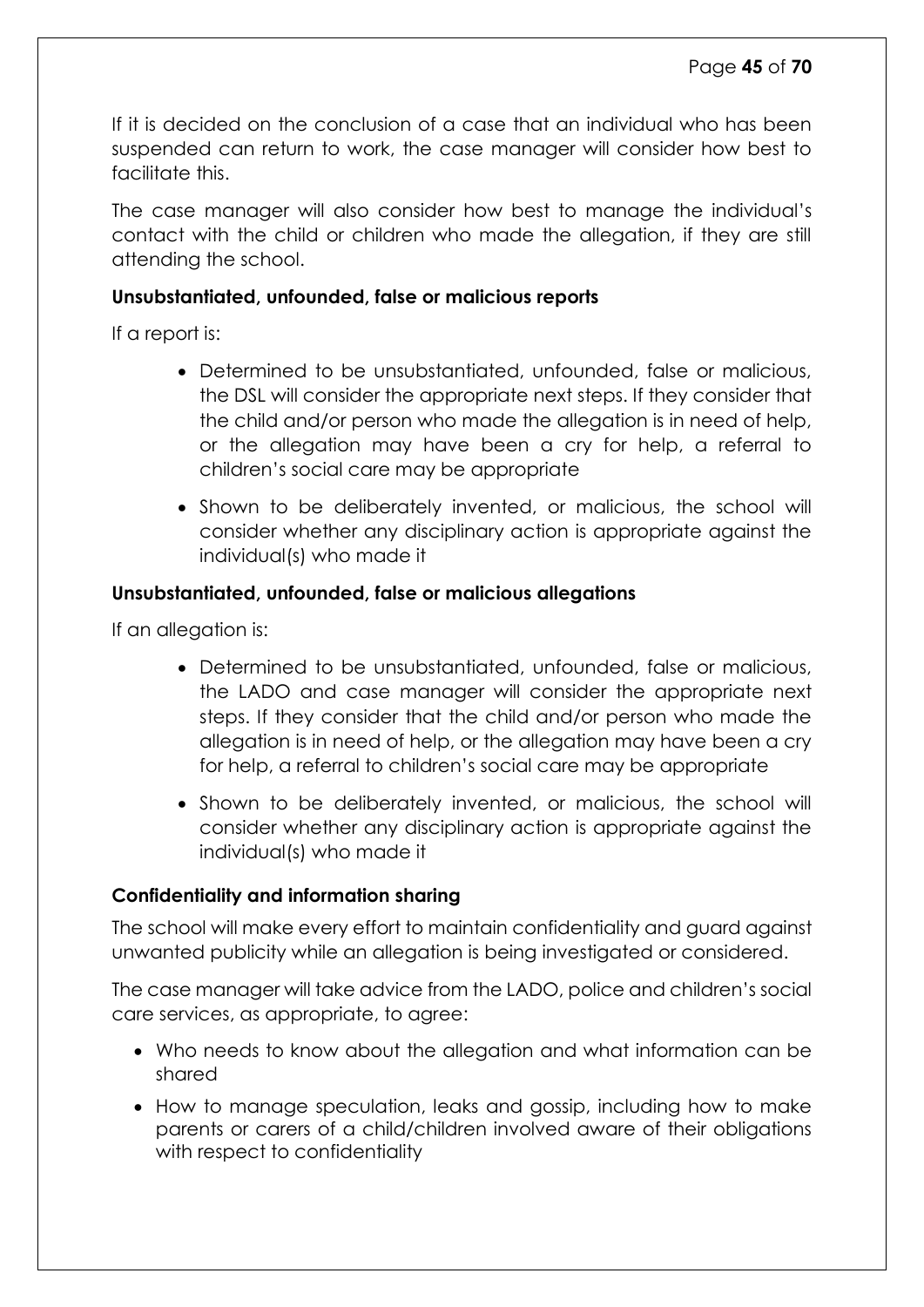- What, if any, information can be reasonably given to the wider community to reduce speculation
- How to manage press interest if, and when, it arises

# **Record-keeping**

The case manager will maintain clear records about any case where the allegation or concern meets the criteria above and store them on the individual's confidential personnel file for the duration of the case.

The records of any allegation that, following an investigation, is found to be malicious or false will be deleted from the individual's personnel file (unless the individual consents for the records to be retained on the file).

For all other allegations (which are not found to be malicious or false), the following information will be kept on the file of the individual concerned:

- A clear and comprehensive summary of the allegation
- Details of how the allegation was followed up and resolved
- Notes of any action taken, decisions reached and the outcome
- A declaration on whether the information will be referred to in any future reference

In these cases, the school will provide a copy to the individual, in agreement with children's social care or the police as appropriate.

Where records contain information about allegations of sexual abuse, we will preserve these for the Independent Inquiry into Child Sexual Abuse (IICSA), for the term of the inquiry. We will retain all other records at least until the individual has reached normal pension age, or for 10 years from the date of the allegation if that is longer.

# **References**

When providing employer references, we will:

- Not refer to any allegation that has been found to be false, unfounded, unsubstantiated or malicious, or any repeated allegations which have all been found to be false, unfounded, unsubstantiated or malicious
- Include substantiated allegations, provided that the information is factual and does not include opinions

# **Learning lessons**

After any cases where the allegations are *substantiated*, the case manager will review the circumstances of the case with the local authority's designated officer to determine whether there are any improvements that we can make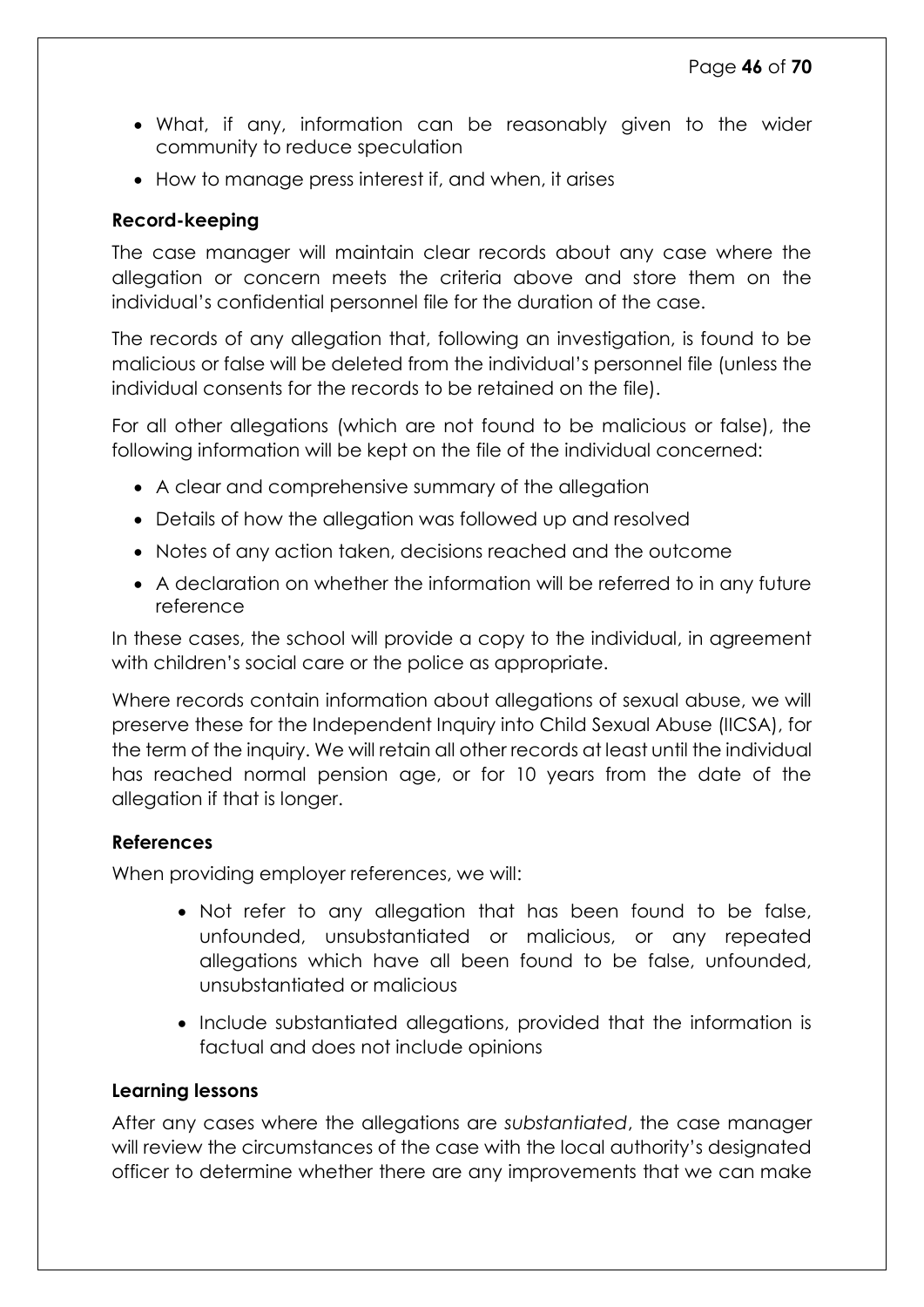to the school's procedures or practice to help prevent similar events in the future.

This will include consideration of (as applicable):

- Issues arising from the decision to suspend the member of staff
- The duration of the suspension
- Whether or not the suspension was justified
- The use of suspension when the individual is subsequently reinstated. We will consider how future investigations of a similar nature could be carried out without suspending the individual

For all other cases, the case manager will consider the facts and determine whether any improvements can be made.

# **Non-recent allegations**

Abuse can be reported, no matter how long ago it happened.

We will report any non-recent allegations made by a child to the LADO in line with our local authority's procedures for dealing with non-recent allegations.

Where an adult makes an allegation to the school that they were abused as a child, we will advise the individual to report the allegation to the police.

# **Section 2: concerns that do not meet the harm threshold**

This section applies to all concerns (including allegations) about members of staff, including supply teachers, volunteers and contractors, which do not meet the harm threshold set out in section 1 above.

Concerns may arise through, for example:

- Suspicion
- Complaint
- Disclosure made by a child, parent or other adult within or outside the school
- Pre-employment vetting checks

We recognise the importance of responding to and dealing with any concerns in a timely manner to safeguard the welfare of children.

# **Definition of low-level concerns**

The term 'low-level' concern is any concern – no matter how small – that an adult working in or on behalf of the school may have acted in a way that: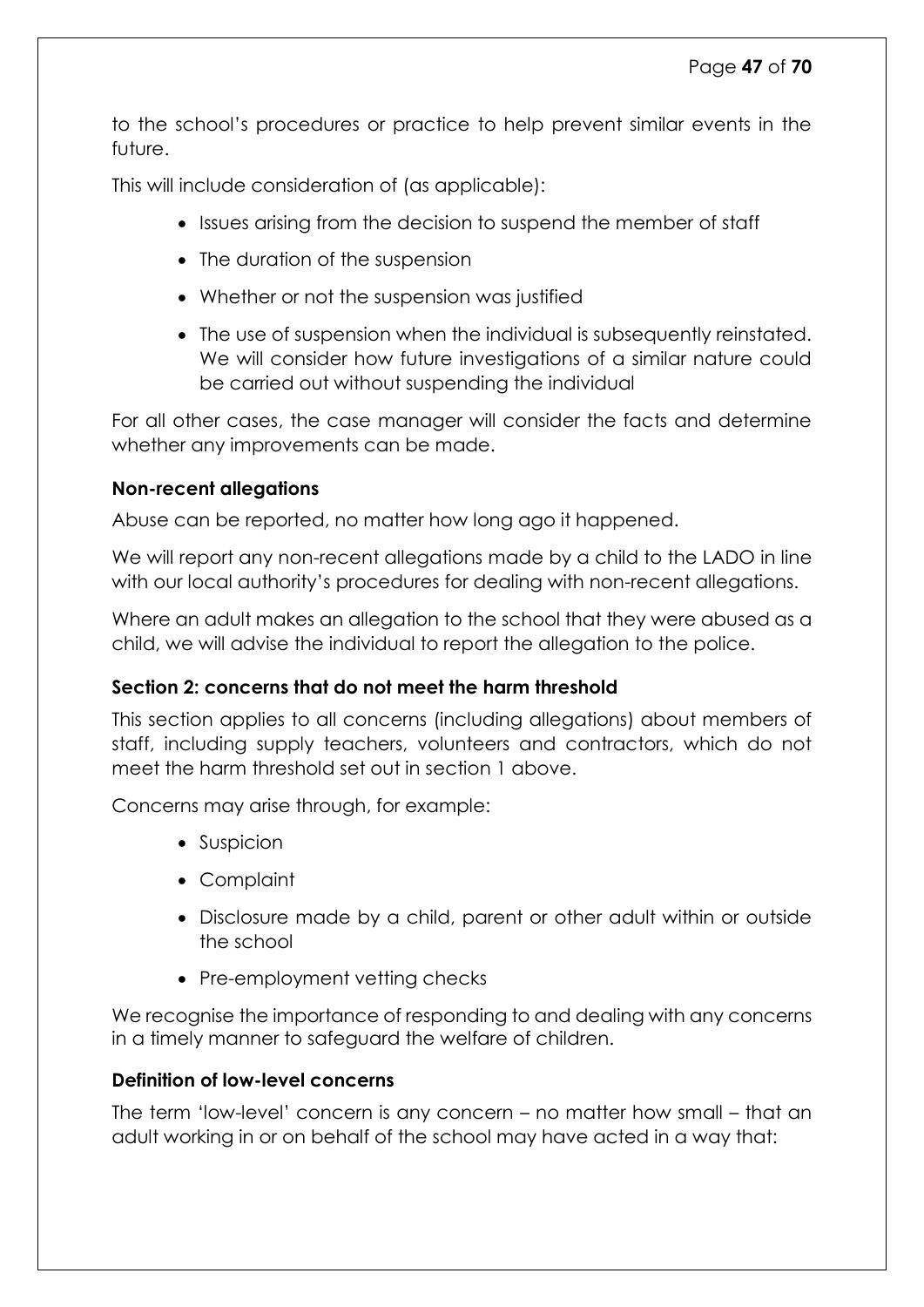- Is inconsistent with the staff code of conduct, including inappropriate conduct outside of work, **and**
- Does not meet the allegations threshold or is otherwise not considered serious enough to consider a referral to the designated officer at the local authority

Examples of such behaviour could include, but are not limited to:

- Being overly friendly with children
- Having favourites
- Taking photographs of children on their mobile phone
- Engaging with a child on a one-to-one basis in a secluded area or behind a closed door
- Using inappropriate sexualised, intimidating or offensive language

# **Sharing low-level concerns**

We recognise the importance of creating a culture of openness, trust and transparency to encourage all staff to share low-level concerns so that they can be addressed appropriately.

We will create this culture by:

- Ensuring staff are clear about what appropriate behaviour is, and are confident in distinguishing expected and appropriate behaviour from concerning, problematic or inappropriate behaviour, in themselves and others
- Empowering staff to share any low-level concerns as per section 7.7 of this policy
- Empowering staff to self-refer
- Addressing unprofessional behaviour and supporting the individual to correct it at an early stage
- Providing a responsive, sensitive and proportionate handling of such concerns when they are raised
- Helping to identify any weakness in the school's safeguarding system

# **Responding to low-level concerns**

If the concern is raised via a third party, the headteacher will collect evidence where necessary by speaking:

 Directly to the person who raised the concern, unless it has been raised anonymously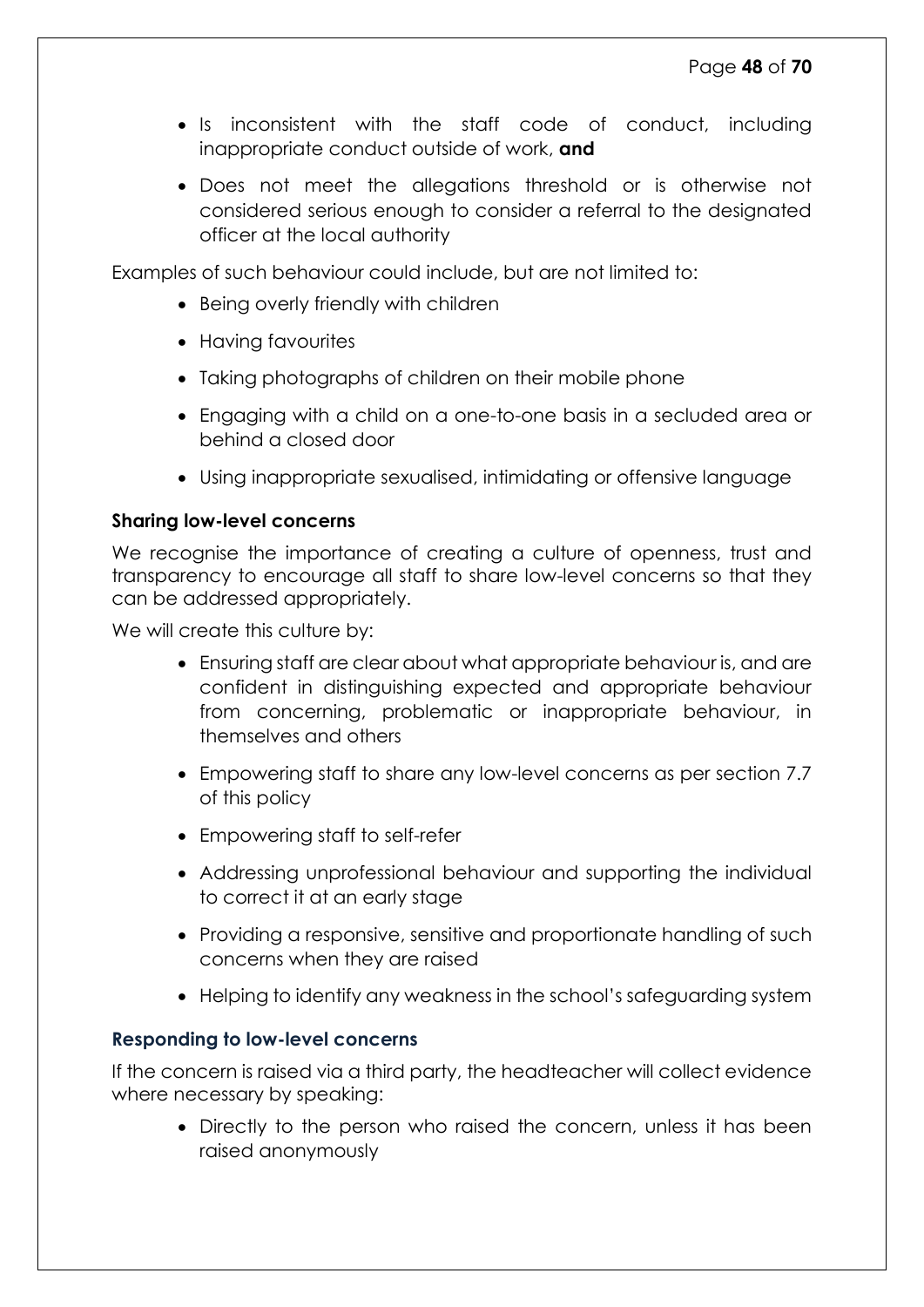To the individual involved and any witnesses

The headteacher will use the information collected to categorise the type of behaviour and determine any further action, in line with the school's staff code of conduct

# **Record keeping**

All low-level concerns will be recorded in writing. In addition to details of the concern raised, records will include the context in which the concern arose, any action taken and the rationale for decisions and action taken.

Records will be:

- Kept confidential, held securely and comply with the DPA 2018 and UK GDPR
- Reviewed so that potential patterns of concerning, problematic or inappropriate behaviour can be identified. Where a pattern of such behaviour is identified, we will decide on a course of action, either through our disciplinary procedures or, where a pattern of behaviour moves from a concern to meeting the harms threshold as described in section 1 of this appendix, we will refer it to the designated officer at the local authority
- Retained at least until the individual leaves employment at the school

Where a low-level concern relates to a supply teacher or contractor, we will notify the individual's employer, so any potential patterns of inappropriate behaviour can be identified.

# **References**

We will not include low-level concerns in references unless:

- The concern (or group of concerns) has met the threshold for referral to the designated officer at the local authority and is found to be substantiated; and/or
- The concern (or group of concerns) relates to issues which would ordinarily be included in a reference, such as misconduct or poor performance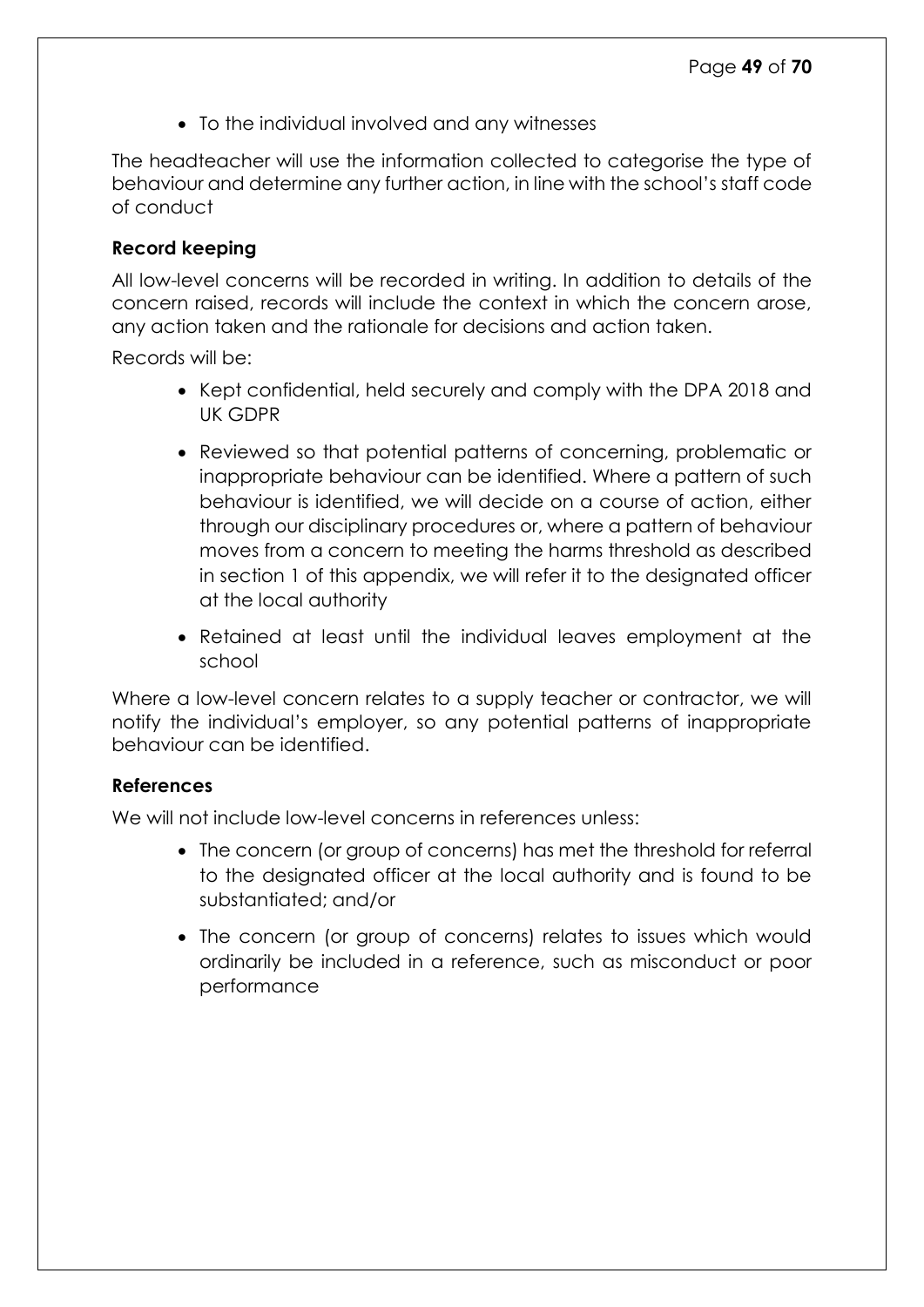# <span id="page-49-0"></span>**21. Appendix 4: Specific Safeguarding Issues**

# **Children missing from education**

A child going missing from education, particularly repeatedly, can be a warning sign of a range of safeguarding issues. This might include abuse or neglect, such as sexual abuse or exploitation or child criminal exploitation, or issues such as mental health problems, substance abuse, radicalisation, FGM or forced marriage.

There are many circumstances where a child may become missing from education, but some children are particularly at risk. These include children who:

- Are at risk of harm or neglect
- Are at risk of forced marriage or FGM
- Come from Gypsy, Roma, or Traveller families
- Come from the families of service personnel
- Go missing or run away from home or care
- Are supervised by the youth justice system
- Cease to attend a Academy
- Come from new migrant families

We will follow our procedures for unauthorised absence and for dealing with children who go missing from education, particularly on repeat occasions, to help identify the risk of abuse and neglect, including sexual exploitation, and to help prevent the risks of going missing in future. This includes informing the local authority if a child leaves the Academy without a new Academy being named, and adhering to requirements with respect to sharing information with the local authority, when applicable, when removing a child's name from the admission register at non-standard transition points.

Staff will be trained in signs to look out for and the individual triggers to be aware of when considering the risks of potential safeguarding concerns which may be related to being missing, such as travelling to conflict zones, FGM and forced marriage.

If a staff member suspects that a child is suffering from harm or neglect, we will follow local child protection procedures, including with respect to making reasonable enquiries. We will make an immediate referral to the local authority children's social care team, and the police, if the child is suffering or likely to suffer from harm, or in immediate danger.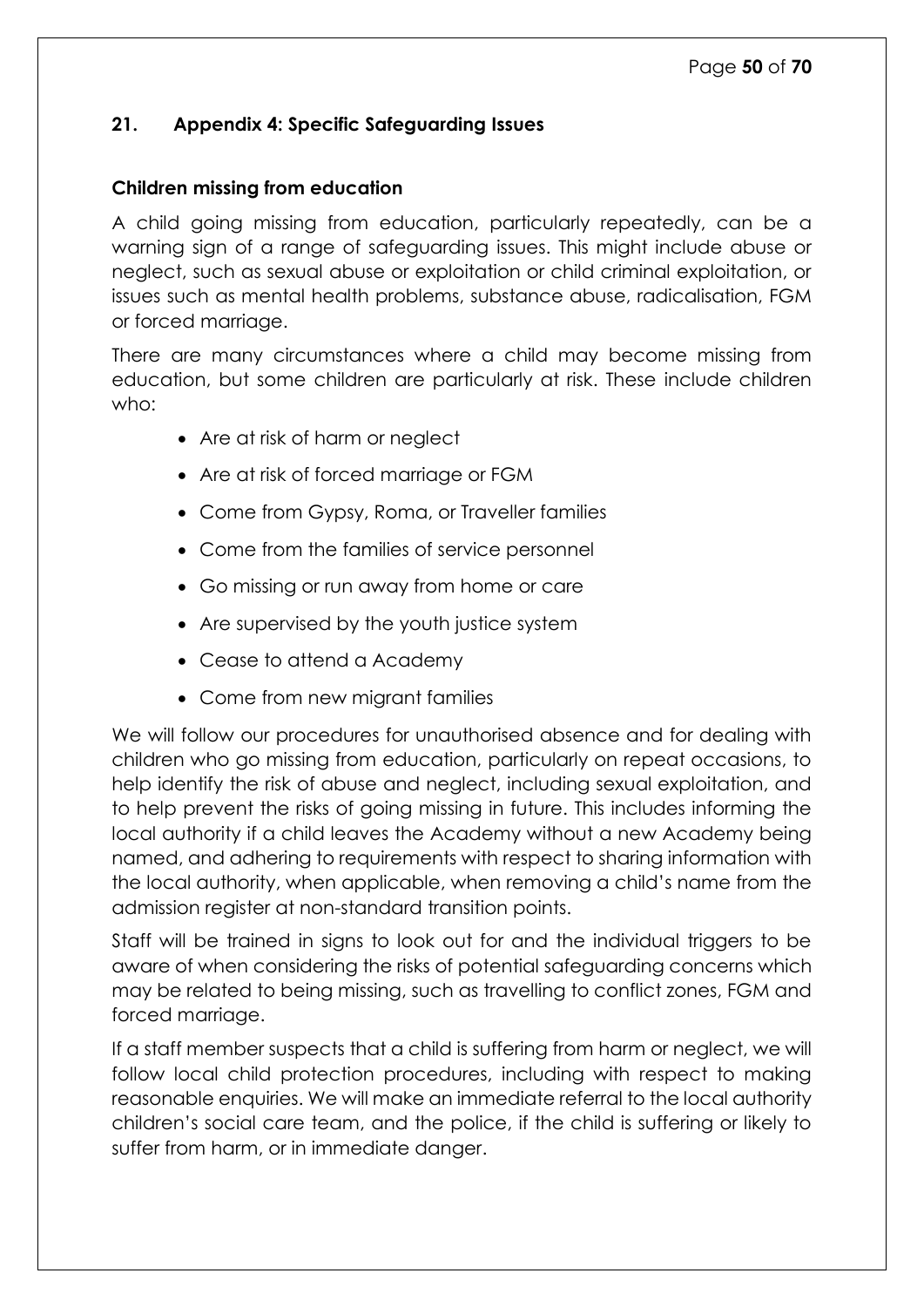# **Child criminal exploitation**

Child criminal exploitation (CCE) is a form of abuse where an individual or group takes advantage of an imbalance of power to coerce, control, manipulate or deceive a child into criminal activity, in exchange for something the victim needs or wants, and/or for the financial or other advantage of the perpetrator or facilitator, and/or through violence or the threat of violence.

The abuse can be perpetrated by males or females, and children or adults. It can be a one-off occurrence or a series of incidents over time, and range from opportunistic to complex organised abuse.

The victim can be exploited even when the activity appears to be consensual. It does not always involve physical contact and can happen online. For example, young people may be forced to work in cannabis factories, coerced into moving drugs or money across the country (county lines), forced to shoplift or pickpocket, or to threaten other young people.

Indicators of CCE can include a child:

- Appearing with unexplained gifts or new possessions
- Associating with other young people involved in exploitation
- Suffering from changes in emotional wellbeing
- Misusing drugs and alcohol
- Going missing for periods of time or regularly coming home late
- Regularly missing Academy or education
- Not taking part in education

If a member of staff suspects CCE, they will discuss this with the DSL. The DSL will trigger the local safeguarding procedures, including a referral to the local authority's children's social care team and the police, if appropriate.

# **Child sexual exploitation**

Child sexual exploitation (CSE) is a form of abuse where an individual or group takes advantage of an imbalance of power to coerce, manipulate or deceive a child into sexual activity, in exchange for something the victim needs or wants and/or for the financial advantage or increased status of the perpetrator or facilitator. It may, or may not, be accompanied by violence or threats of violence.

The abuse can be perpetrated by males or females, and children or adults. It can be a one-off occurrence or a series of incidents over time, and range from opportunistic to complex organised abuse.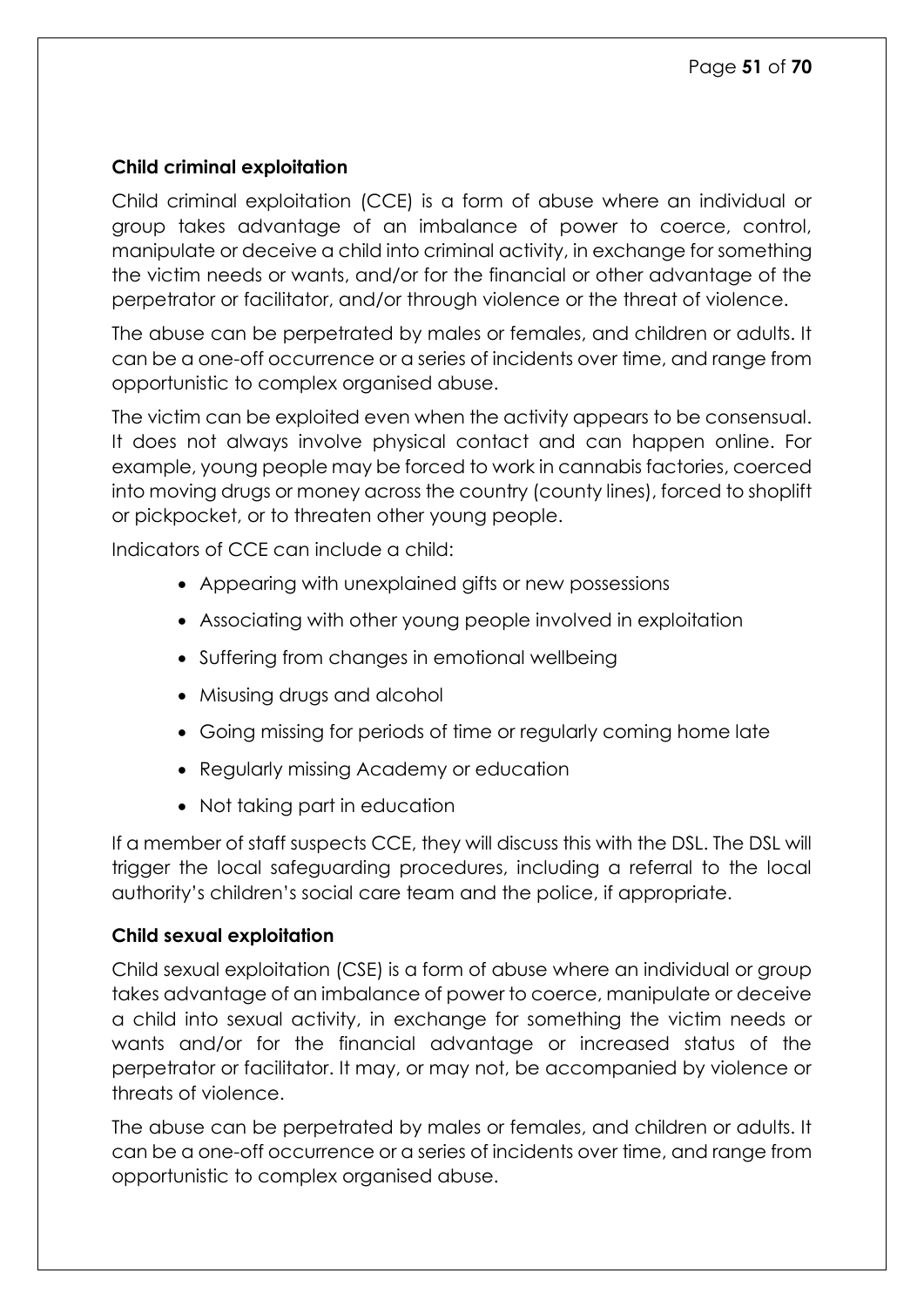The victim can be exploited even when the activity appears to be consensual. Children or young people who are being sexually exploited may not understand that they are being abused. They often trust their abuser and may be tricked into believing they are in a loving, consensual relationship.

CSE can include both physical contact (penetrative and non-penetrative acts) and non-contact sexual activity. It can also happen online. For example, young people may be persuaded or forced to share sexually explicit images of themselves, have sexual conversations by text, or take part in sexual activities using a webcam. CSE may also occur without the victim's immediate knowledge, for example through others copying videos or images.

In addition to the CCE indicators above, indicators of CSE can include a child:

- Having an older boyfriend or girlfriend
- Suffering from sexually transmitted infections or becoming pregnant

If a member of staff suspects CSE, they will discuss this with the DSL. The DSL will trigger the local safeguarding procedures, including a referral to the local authority's children's social care team and the police, if appropriate.

# **Domestic abuse**

Children can witness and be adversely affected by domestic abuse and/or violence at home where it occurs between family members. In some cases, a child may blame themselves for the abuse or may have had to leave the family home as a result.

Older children may also experience domestic abuse and/or violence in their own personal relationships.

Exposure to domestic abuse and/or violence can have a serious, long-lasting emotional and psychological impact on children.

If police are called to an incident of domestic abuse and any children in the household have experienced the incident, the police will inform the key adult in Academy (usually the designated safeguarding lead) before the child or children arrive at Academy the following day.

The DSL will provide support according to the child's needs and update records about their circumstances.

# **Homelessness**

Being homeless or being at risk of becoming homeless presents a real risk to a child's welfare.

The DSL and deputies will be aware of contact details and referral routes in to the local housing authority so they can raise/progress concerns at the earliest opportunity (where appropriate and in accordance with local procedures).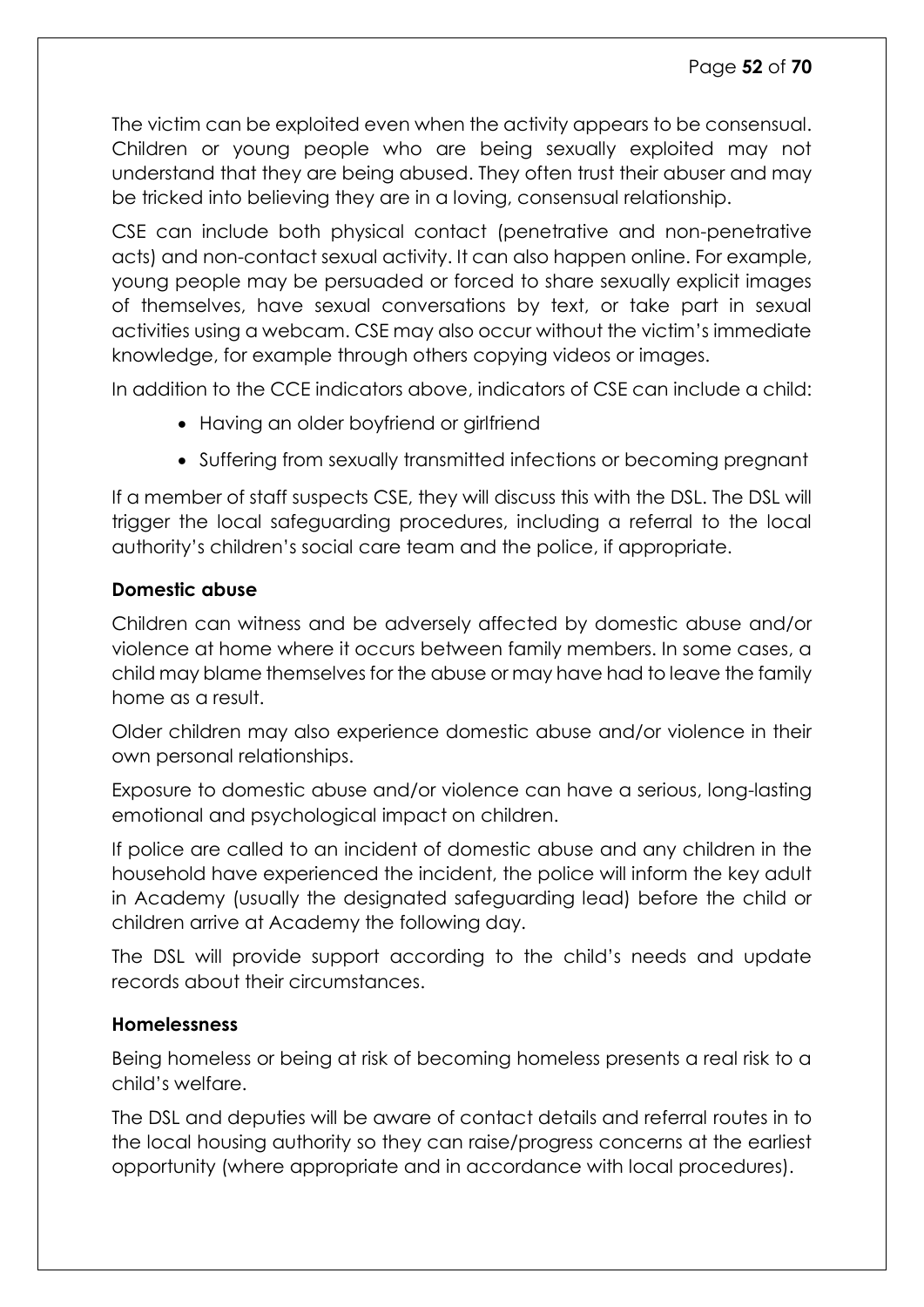Where a child has been harmed or is at risk of harm, the DSL will also make a referral to children's social care.

# **So-called 'honour-based' abuse (including FGM and forced marriage)**

So-called 'honour-based' abuse (HBA) encompasses incidents or crimes committed to protect or defend the honour of the family and/or community, including FGM, forced marriage, and practices such as breast ironing.

Abuse committed in this context often involves a wider network of family or community pressure and can include multiple perpetrators.

All forms of HBA are abuse and will be handled and escalated as such. All staff will be alert to the possibility of a child being at risk of HBA or already having suffered it. If staff have a concern, they will speak to the DSL, who will activate local safeguarding procedures.

# **FGM**

The DSL will make sure that staff have access to appropriate training to equip them to be alert to children affected by FGM or at risk of FGM.

Section 7.3 of this policy sets out the procedures to be followed if a staff member discovers that an act of FGM appears to have been carried out or suspects that a pupil is at risk of FGM.

Indicators that FGM has already occurred include:

- A pupil confiding in a professional that FGM has taken place
- A mother/family member disclosing that FGM has been carried out
- A family/pupil already being known to social services in relation to other safeguarding issues

A girl:

- Having difficulty walking, sitting or standing, or looking uncomfortable
- Finding it hard to sit still for long periods of time (where this was not a problem previously)
- Spending longer than normal in the bathroom or toilet due to difficulties urinating
- Having frequent urinary, menstrual or stomach problems
- Avoiding physical exercise or missing PE
- Being repeatedly absent from Academy, or absent for a prolonged period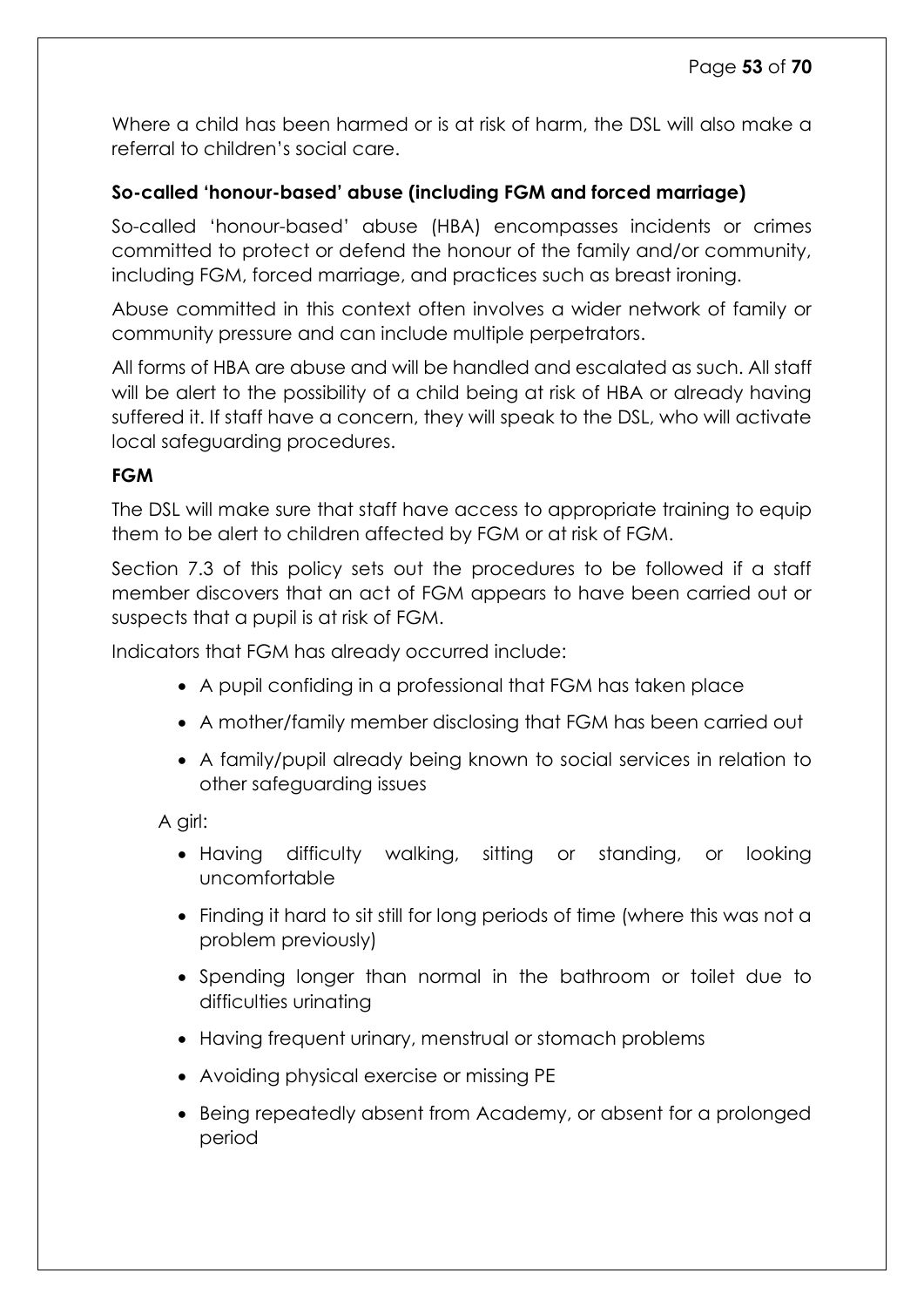- Demonstrating increased emotional and psychological needs for example, withdrawal or depression, or significant change in behaviour
- Being reluctant to undergo any medical examinations
- Asking for help, but not being explicit about the problem
- Talking about pain or discomfort between her legs

Potential signs that a pupil may be at risk of FGM include:

- The girl's family having a history of practising FGM (this is the biggest risk factor to consider)
- FGM being known to be practised in the girl's community or country of origin
- A parent or family member expressing concern that FGM may be carried out
- A family not engaging with professionals (health, education or other) or already being known to social care in relation to other safeguarding issues

A girl:

- Having a mother, older sibling or cousin who has undergone FGM
- Having limited level of integration within UK society
- Confiding to a professional that she is to have a "special procedure" or to attend a special occasion to "become a woman"
- Talking about a long holiday to her country of origin or another country where the practice is prevalent, or parents stating that they or a relative will take the girl out of the country for a prolonged period
- Requesting help from a teacher or another adult because she is aware or suspects that she is at immediate risk of FGM
- Talking about FGM in conversation for example, a girl may tell other children about it (although it is important to take into account the context of the discussion)
- Being unexpectedly absent from Academy
- Having sections missing from her 'red book' (child health record) and/or attending a travel clinic or equivalent for vaccinations/antimalarial medication

The above indicators and risk factors are not intended to be exhaustive.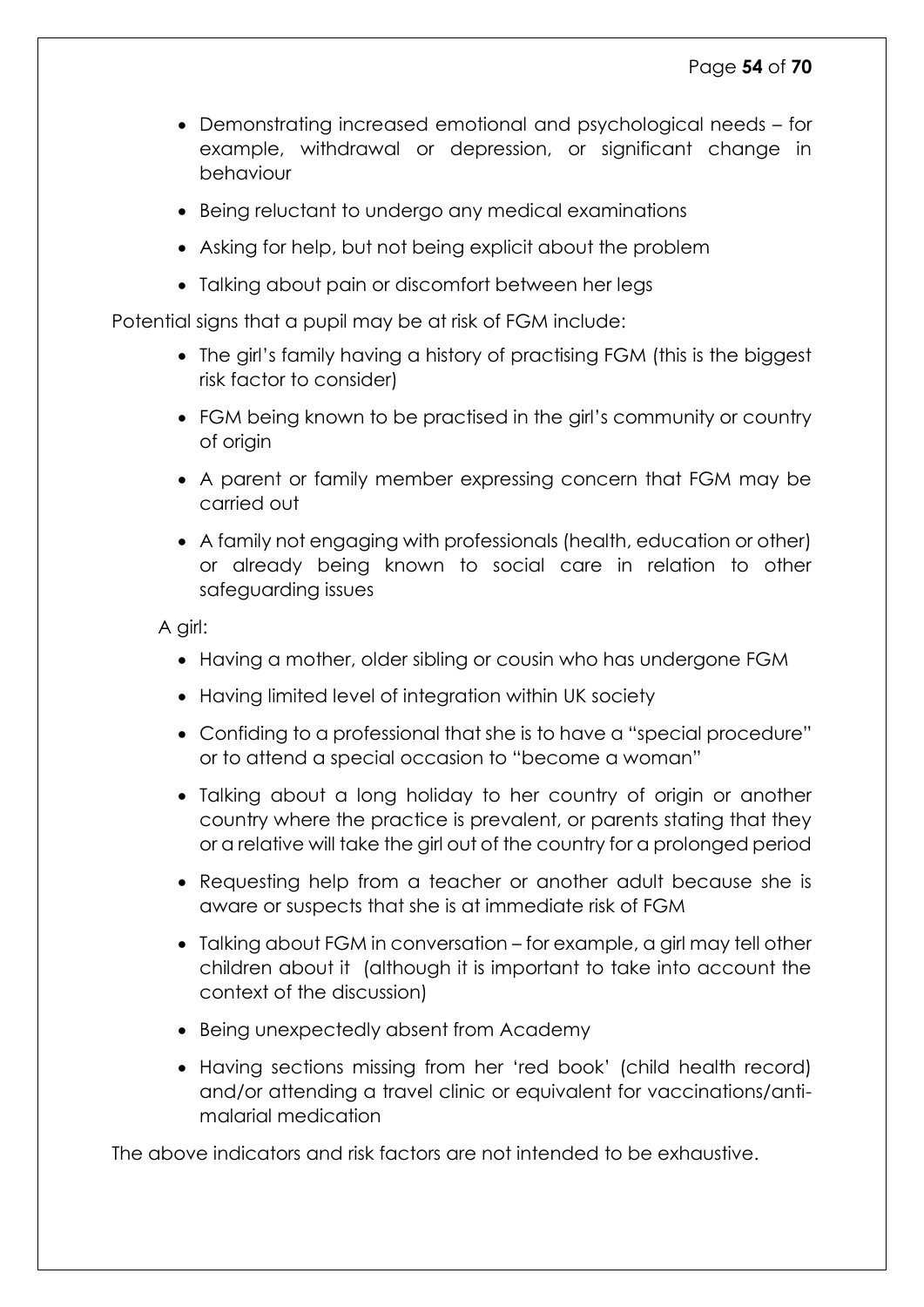# **Forced marriage**

Forcing a person into marriage is a crime. A forced marriage is one entered into without the full and free consent of one or both parties and where violence, threats, or any other form of coercion is used to cause a person to enter into a marriage. Threats can be physical or emotional and psychological.

Staff will receive training around forced marriage and the presenting symptoms. We are aware of the 'one chance' rule, i.e. we may only have one chance to speak to the potential victim and only one chance to save them.

If a member of staff suspects that a pupil is being forced into marriage, they will speak to the pupil about their concerns in a secure and private place. They will then report this to the DSL.

The DSL will:

- Speak to the pupil about the concerns in a secure and private place
- Activate the local safeguarding procedures and refer the case to the local authority's designated officer
- Seek advice from the Forced Marriage Unit on 020 7008 0151 or [fmu@fco.gov.uk](mailto:fmu@fco.gov.uk)
- Refer the pupil to an education welfare officer, pastoral tutor, learning mentor, or Academy counsellor, as appropriate

# **Preventing radicalisation**

**Radicalisation** refers to the process by which a person comes to support terrorism and extremist ideologies associated with terrorist groups

**Extremism** is vocal or active opposition to fundamental British values, such as democracy, the rule of law, individual liberty, and mutual respect and tolerance of different faiths and beliefs. This also includes calling for the death of members of the armed forces

**Terrorism** is an action that:

- Endangers or causes serious violence to a person/people;
- Causes serious damage to property; or
- Seriously interferes or disrupts an electronic system

The use or threat of terrorism must be designed to influence the government or to intimidate the public and is made for the purpose of advancing a political, religious or ideological cause.

Academies have a duty to prevent children from being drawn into terrorism. The DSL will undertake Prevent awareness training and make sure that staff have access to appropriate training to equip them to identify children at risk.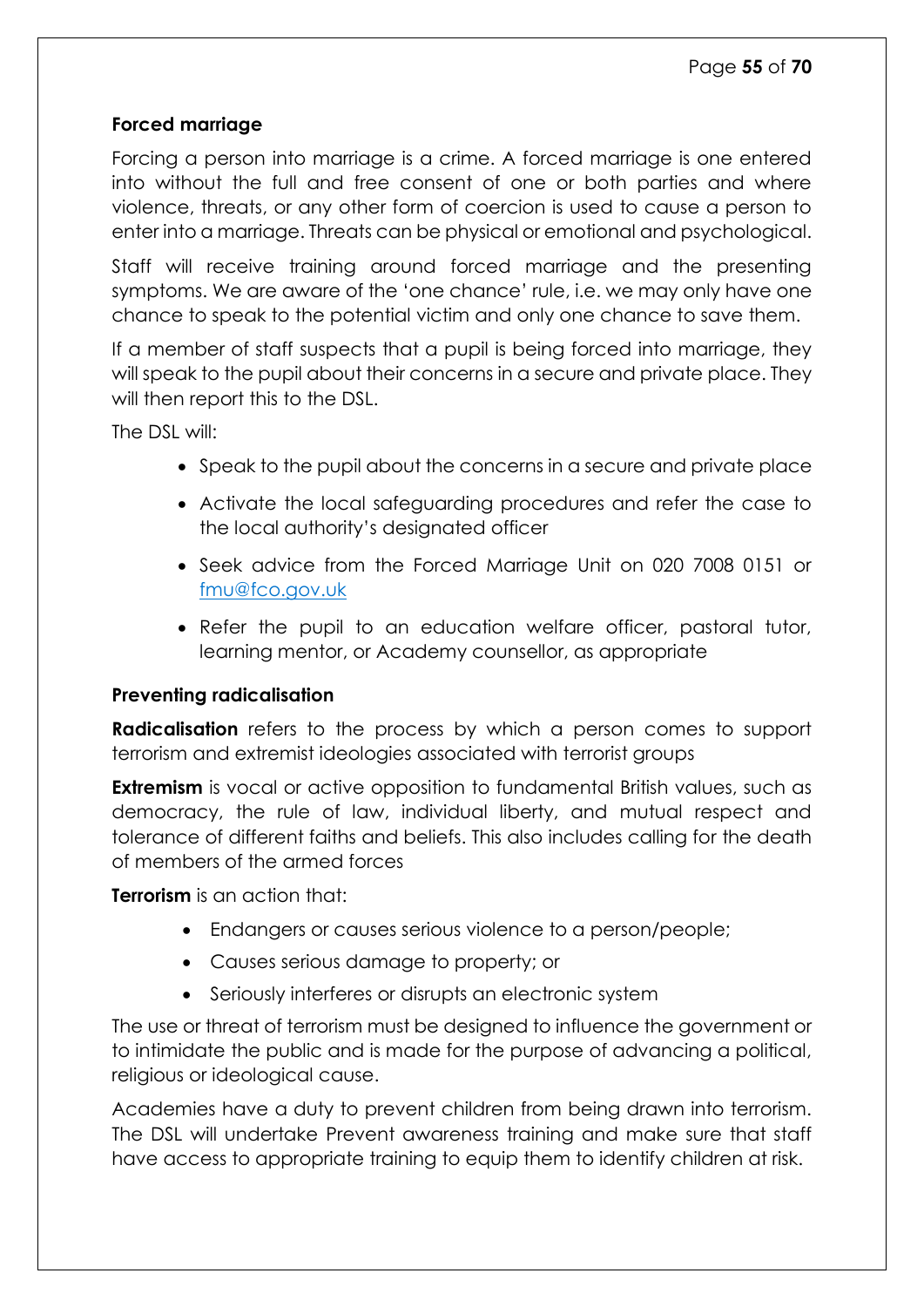We will assess the risk of children in our Academy being drawn into terrorism. This assessment will be based on an understanding of the potential risk in our local area, in collaboration with our local safeguarding partners and local police force.

We will ensure that suitable internet filtering is in place, and equip our pupils to stay safe online at Academy and at home.

There is no single way of identifying an individual who is likely to be susceptible to an extremist ideology. Radicalisation can occur quickly or over a long period.

Staff will be alert to changes in pupils' behaviour.

The government website [Educate Against Hate](http://educateagainsthate.com/parents/what-are-the-warning-signs/) and charity [NSPCC](https://www.nspcc.org.uk/what-you-can-do/report-abuse/dedicated-helplines/protecting-children-from-radicalisation/) say that signs that a pupil is being radicalised can include:

- Refusal to engage with, or becoming abusive to, peers who are different from themselves
- Becoming susceptible to conspiracy theories and feelings of persecution
- Changes in friendship groups and appearance
- Rejecting activities they used to enjoy
- Converting to a new religion
- Isolating themselves from family and friends
- Talking as if from a scripted speech
- An unwillingness or inability to discuss their views
- A sudden disrespectful attitude towards others
- Increased levels of anger
- Increased secretiveness, especially around internet use
- Expressions of sympathy for extremist ideologies and groups, or justification of their actions
- Accessing extremist material online, including on Facebook or Twitter
- Possessing extremist literature
- Being in contact with extremist recruiters and joining, or seeking to join, extremist organisations

Children who are at risk of radicalisation may have low self-esteem, or be victims of bullying or discrimination. It is important to note that these signs can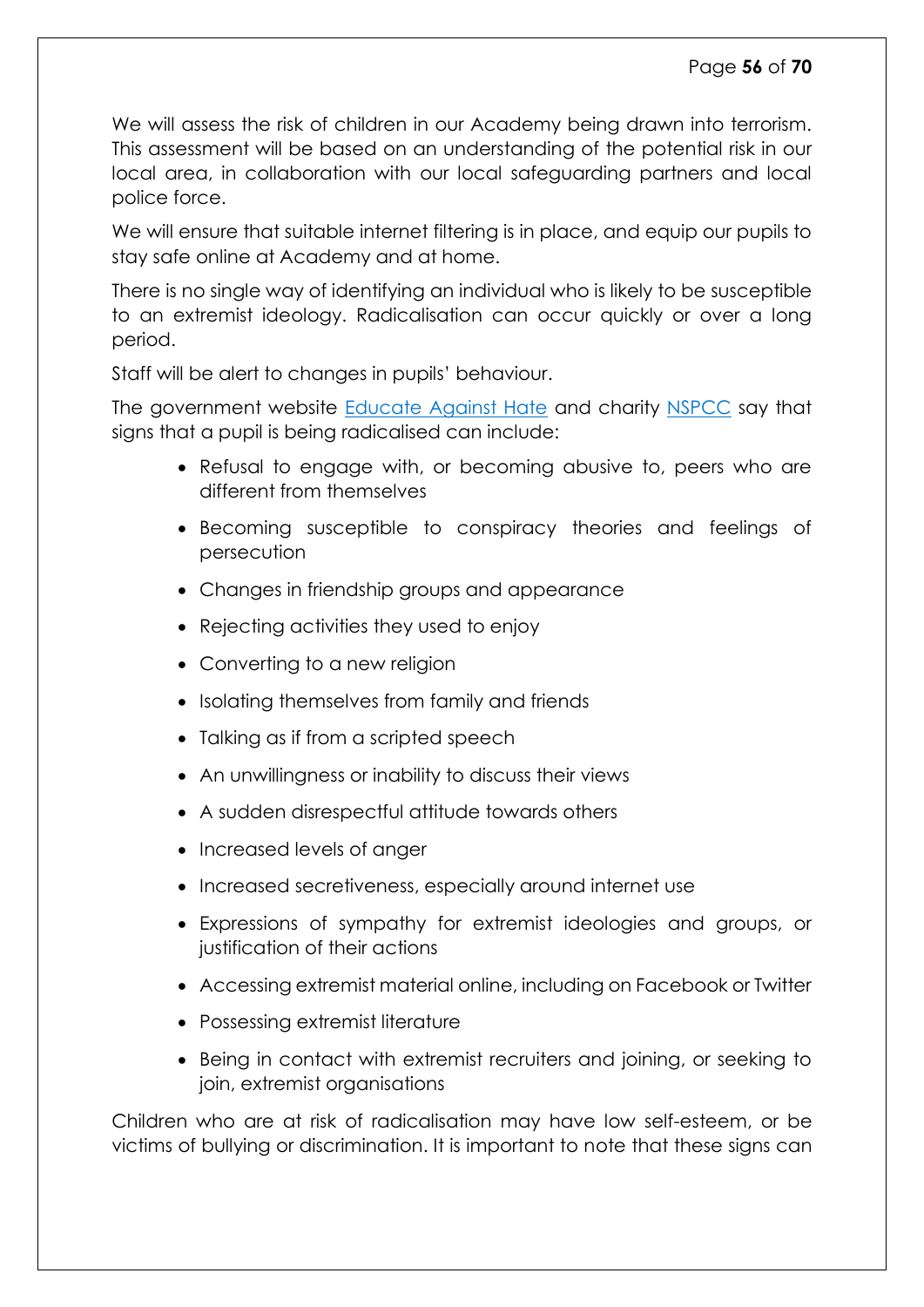also be part of normal teenage behaviour – staff should have confidence in their instincts and seek advice if something feels wrong.

If staff are concerned about a pupil, they will follow our procedures set out in section 7.5 of this policy, including discussing their concerns with the DSL.

Staff should **always** take action if they are worried.

Further information on the Academy's measures to prevent radicalisation are set out in the Academy Prevent policy.

# **Peer-on-peer abuse**

Peer-on-peer abuse is when children abuse other children. This type of abuse can take place inside and outside of school and online.

Peer-on-peer abuse is most likely to include, but may not be limited to:

- Bullying (including cyber-bullying, prejudice-based and discriminatory bullying)
- Abuse in intimate personal relationships between peers
- Physical abuse such as hitting, kicking, shaking, biting, hair pulling, or otherwise causing physical harm (this may include an online element which facilitates, threatens and/or encourages physical abuse)
- Sexual violence, such as rape, assault by penetration and sexual assault (this may include an online element which facilitates, threatens and/or encourages sexual violence)
- Sexual harassment, such as sexual comments, remarks, jokes and online sexual harassment, which may be standalone or part of a broader pattern of abuse
- Causing someone to engage in sexual activity without consent, such as forcing someone to strip, touch themselves sexually, or to engage in sexual activity with a third party
- Consensual and non-consensual sharing of nudes and semi nudes images and/or videos (also known as sexting or youth produced sexual imagery)
- Upskirting, which typically involves taking a picture under a person's clothing without their permission, with the intention of viewing their genitals or buttocks to obtain sexual gratification, or cause the victim humiliation, distress or alarm
- Initiation/hazing type violence and rituals (this could include activities involving harassment, abuse or humiliation used as a way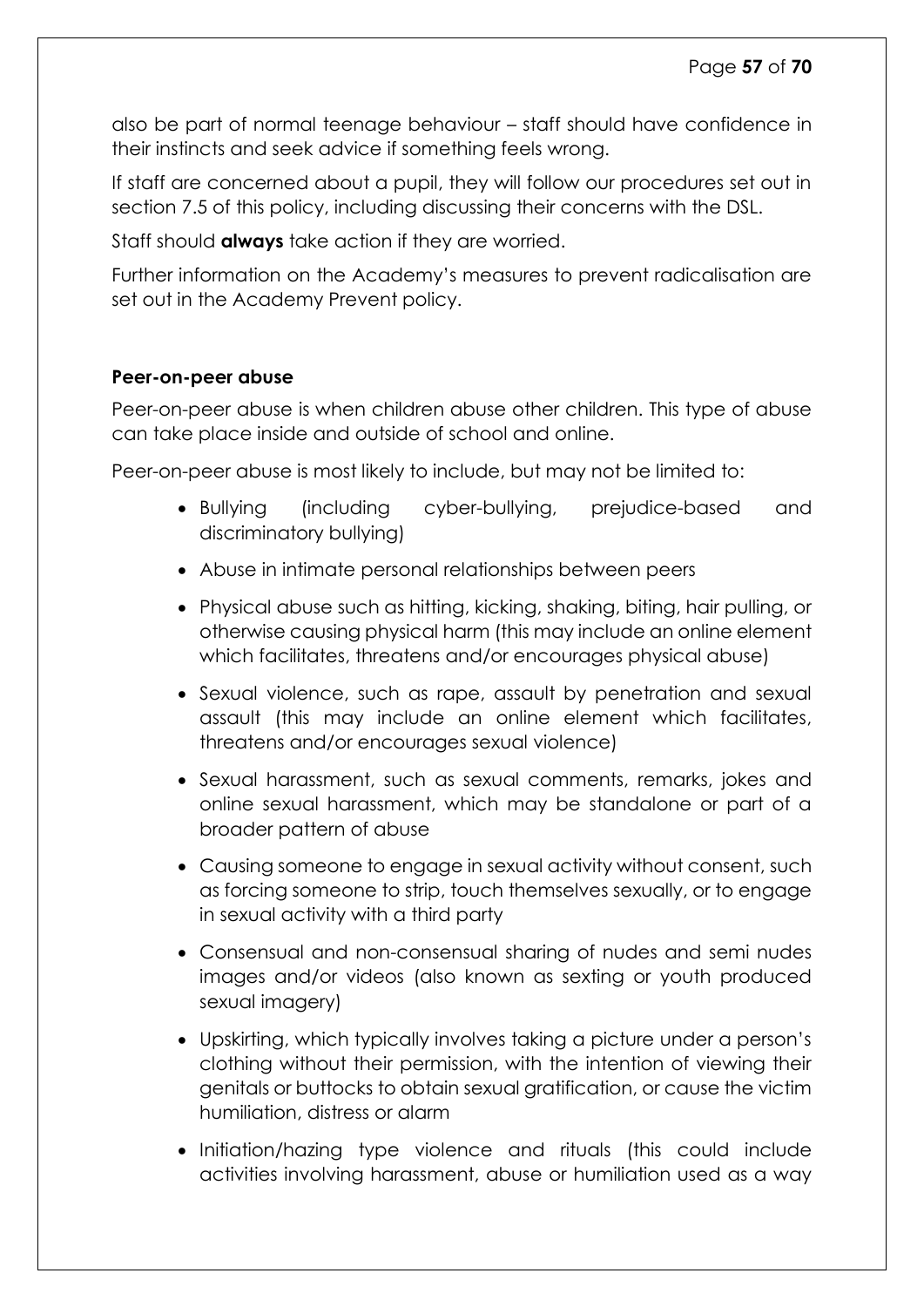of initiating a person into a group and may also include an online element)

Where children abuse their peers online, this can take the form of, for example, abusive, harassing, and misogynistic messages; the non-consensual sharing of indecent images, especially around chat groups; and the sharing of abusive images and pornography, to those who don't want to receive such content.

If staff have any concerns about peer-on-peer abuse, or a child makes a report to them, they will follow the procedures set out in section 7 of this policy, as appropriate. In particular, section 7.8 and 7.9 set out more detail about our school's approach to this type of abuse.

# **Sexual violence and sexual harassment between children in schools**

Sexual violence and sexual harassment can occur:

- Between 2 children of any age and sex
- Through a group of children sexually assaulting or sexually harassing a single child or group of children
- Online and face to face (both physically and verbally)

Sexual violence and sexual harassment exist on a continuum and may overlap.

Children who are victims of sexual violence and sexual harassment will likely find the experience stressful and distressing. This will, in all likelihood, adversely affect their educational attainment and will be exacerbated if the alleged perpetrator(s) attends the same school.

If a victim reports an incident, it is essential that staff make sure they are reassured that they are being taken seriously and that they will be supported and kept safe. A victim should never be given the impression that they are creating a problem by reporting sexual violence or sexual harassment. Nor should a victim ever be made to feel ashamed for making a report.

Some groups are potentially more at risk. Evidence shows that girls, children with SEN and/or disabilities, and lesbian, gay, bisexual and transgender (LGBT) children are at greater risk.

Staff should be aware of the importance of:

- Challenging inappropriate behaviours
- Making clear that sexual violence and sexual harassment is not acceptable, will never be tolerated and is not an inevitable part of growing up
- Challenging physical behaviours (potentially criminal in nature), such as grabbing bottoms, breasts and genitalia, pulling down trousers, flicking bras and lifting up skirts. Dismissing or tolerating such behaviours risks normalising them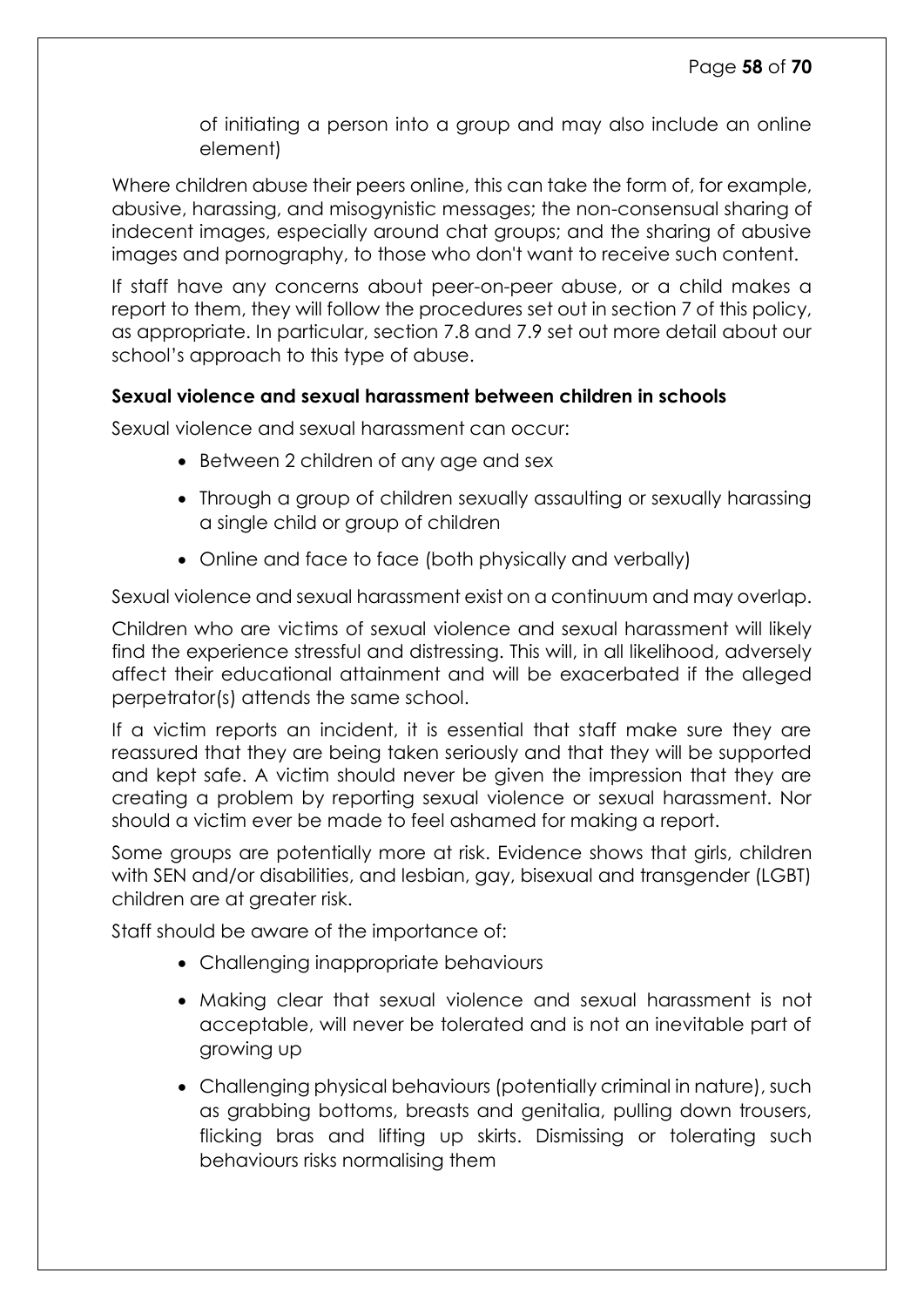If staff have any concerns about sexual violence or sexual harassment, or a child makes a report to them, they will follow the procedures set out in section 7 of this policy, as appropriate. In particular, section 7.8 and 7.9 set out more detail about our school's approach to this type of abuse.

# **Serious violence**

Indicators which may signal that a child is at risk from, or involved with, serious violent crime may include:

- Increased absence from school
- Change in friendships or relationships with older individuals or groups
- Significant decline in performance
- Signs of self-harm or a significant change in wellbeing
- Signs of assault or unexplained injuries
- Unexplained gifts or new possessions (this could indicate that the child has been approached by, or is involved with, individuals associated with criminal networks or gangs and may be at risk of criminal exploitation (see above)

Risk factors which increase the likelihood of involvement in serious violence include:

- Being male
- Having been frequently absent or permanently excluded from school
- Having experienced child maltreatment
- Having been involved in offending, such as theft or robbery

Staff will be aware of these indicators and risk factors. If a member of staff has a concern about a pupil being involved in, or at risk of, serious violence, they will report this to the DSL.

# **Checking the identity and suitability of visitors**

All visitors will be required to verify their identity to the satisfaction of staff and to leave their belongings, including their mobile phone(s), in a safe place during their visit.

If the visitor is unknown to the setting, we will check their credentials and reason for visiting before allowing them to enter the setting. Visitors should be ready to produce identification.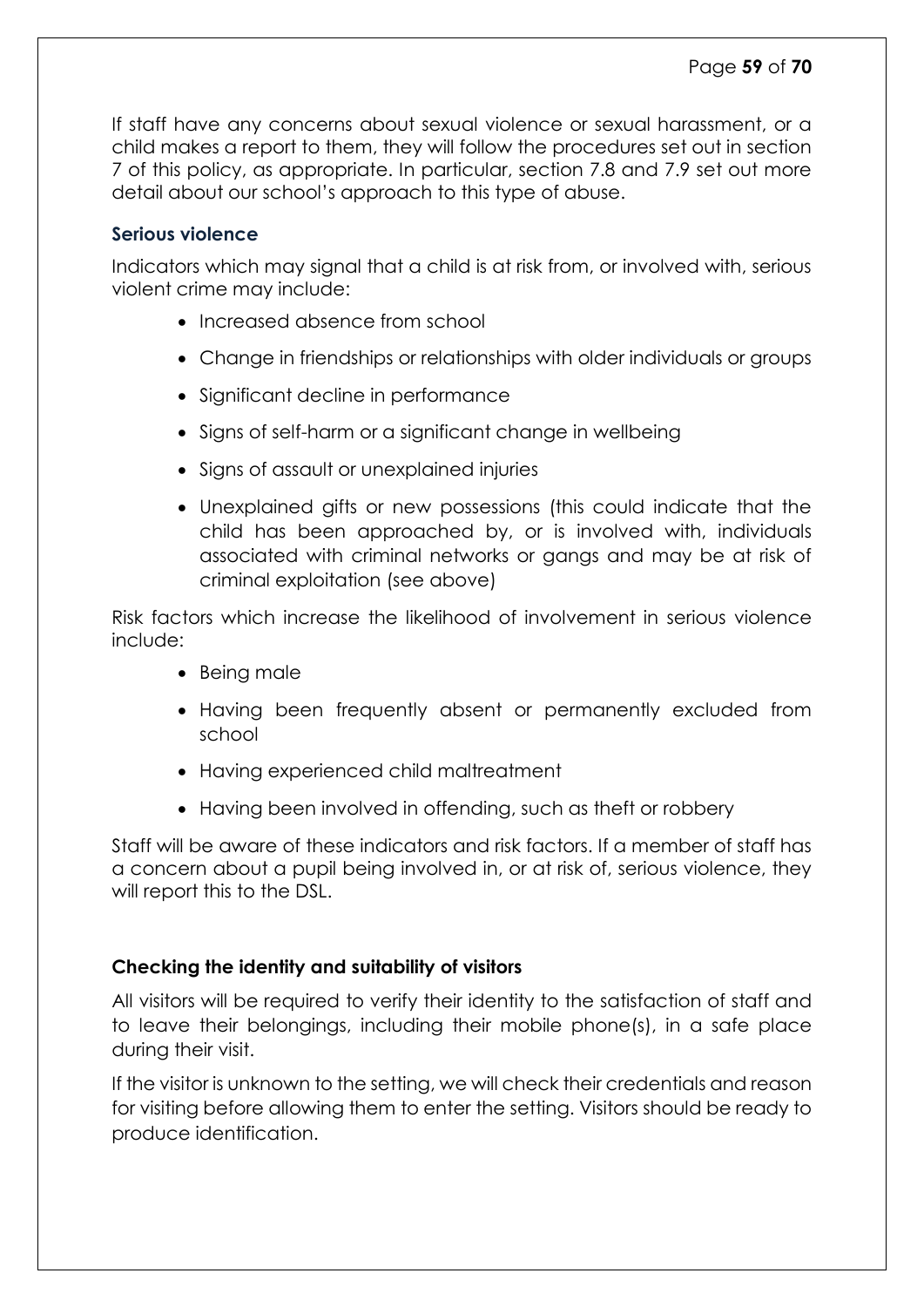Visitors are expected to sign in using the electronic visitor system and wear a visitor's badge.

Visitors to the Academy who are visiting for a professional purpose, such as educational psychologists and Academy improvement officers, will be asked to show photo ID and:

- Will be asked to show their DBS certificate, which will be checked alongside their photo ID; or
- The organisation sending the professional, such as the LA or educational psychology service, will provide prior written confirmation that an enhanced DBS check with barred list information has been carried out

All other visitors, including visiting speakers, will be accompanied by a member of staff at all times. We will not invite into the Academy any speaker who is known to disseminate extremist views, and will carry out appropriate checks to ensure that any individual or organisation using Academy facilities is not seeking to disseminate extremist views or radicalise pupils or staff.

# **Non-collection of children**

In the event that a child is not collected by an authorised adult at the end of a session/day, the setting puts into practice agreed procedures. These ensure the child is cared for safely by experienced and qualified practitioners who are known to the child. We will ensure that the child receives a high standard of care in order to cause as little distress as possible.

# **1. Procedures**

Parents of children starting at the setting are asked to provide the following specific information which is recorded on our MIS:

- Names, addresses, telephone numbers of adults who are authorised by the parents to collect their child from the setting, for example a childminder or grandparent
- Any person who has parental responsibility for the child
- Information about any person who does not have legal access to the child.

On occasions when parents are aware that they will not be at home or in their usual place of work, they inform us of how they can be contacted.

On occasions when parents or the persons normally authorised to collect the child are not able to collect the child, they provide us with written details of the name, address and telephone number of the person who will be collecting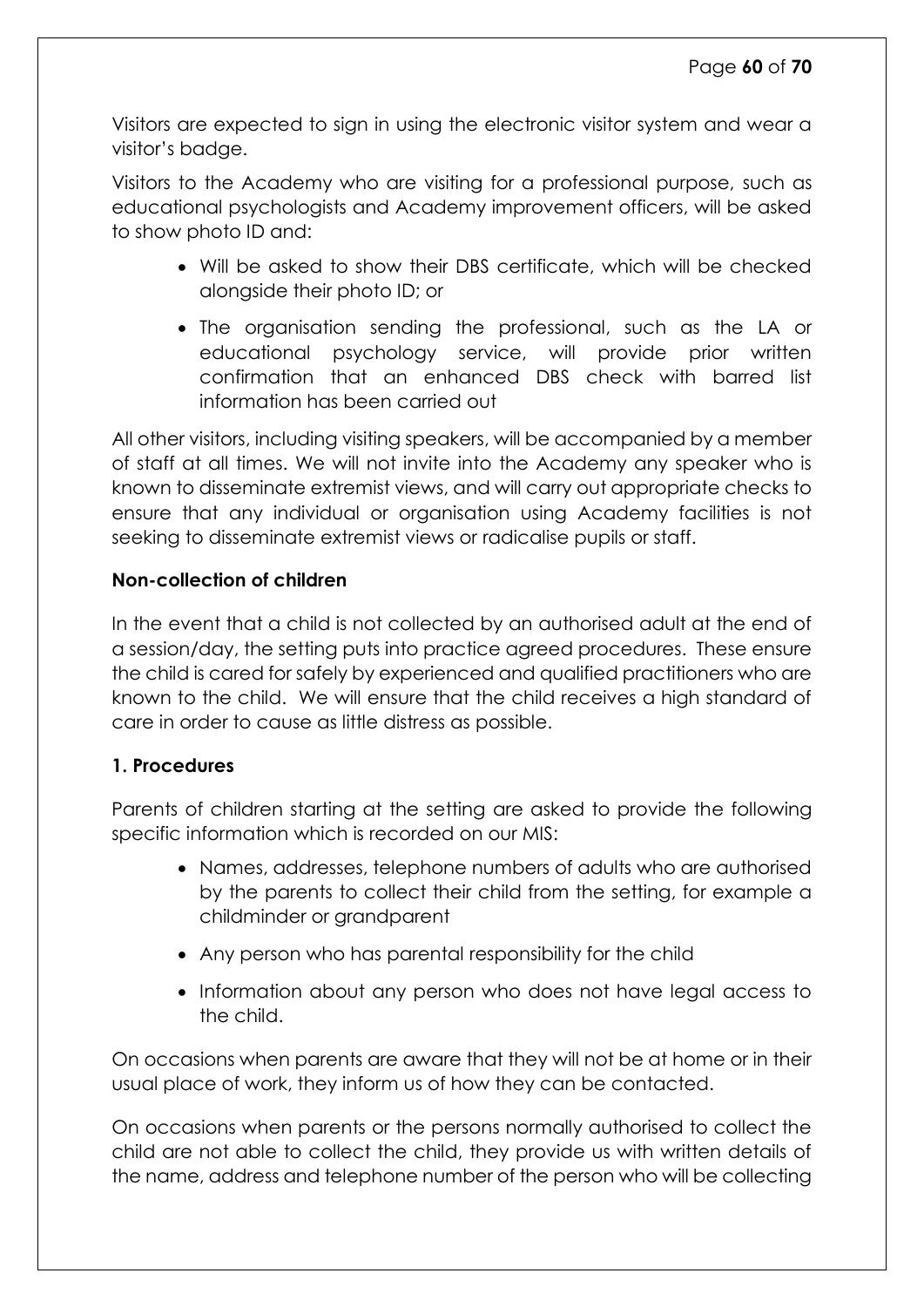their child. We agree with parents how to verify the identity of the person who is to collect their child.

Parents are informed that if they are not able to collect the child as planned, they must inform us so that we can begin to take back-up measures. We provide parents with our contact telephone number.

We inform parents that we apply our child protection procedures as set out in our child protection policy in the event that their children are not collected from setting by an authorised adult within one hour after the setting has closed and the staff can no longer supervise the child on our premises.

If a child is not collected at the end of the session/day, we follow the following procedures:

- The child's file is checked for any information about changes to the normal collection routines.
- If no information is available, parents/carers are contacted.
- If this is unsuccessful, the adults who are authorised by the parents to collect their child from the setting – and whose telephone numbers are recorded on the Registration Form – are contacted.
- All reasonable attempts are made to contact the parents or nominated carers.
- The child does not leave the premises with anyone other than those named on the Registration Form or in their file.
- If no one collects the child after one hour and there in no-one who can be contacted to collect the child, we apply the procedures for uncollected children we contact our local authority children's Social Care Team.
- Out of hours duty officer **01926 886922**
- The child stays at setting in the care of two staff until the child is safely collected either by the parents or by a social care worker.
- Social Care will aim to find the parent or relative if they are unable to do so, the child will become looked after by the local authority.
- Under no circumstances do staff go to look for the parent, nor do they take the child home with them.
- A full written report of the incident is recorded on the child's file.
- If appropriate a referral will be made to Children's Social Care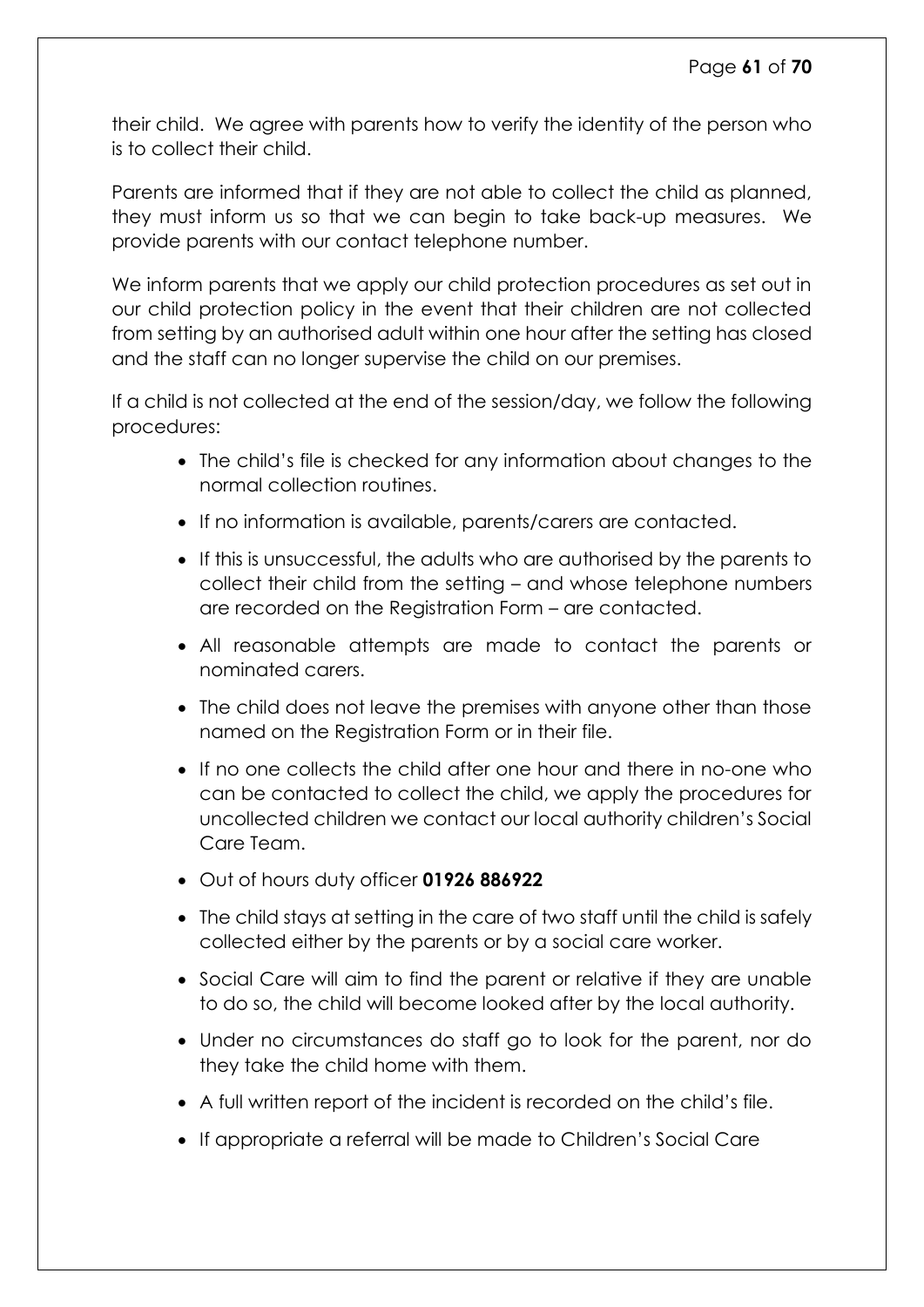# **Missing pupils**

Our procedures are designed to ensure that a missing child is found and returned to effective supervision as soon as possible. Please refer to our Missing Child Policy for further details.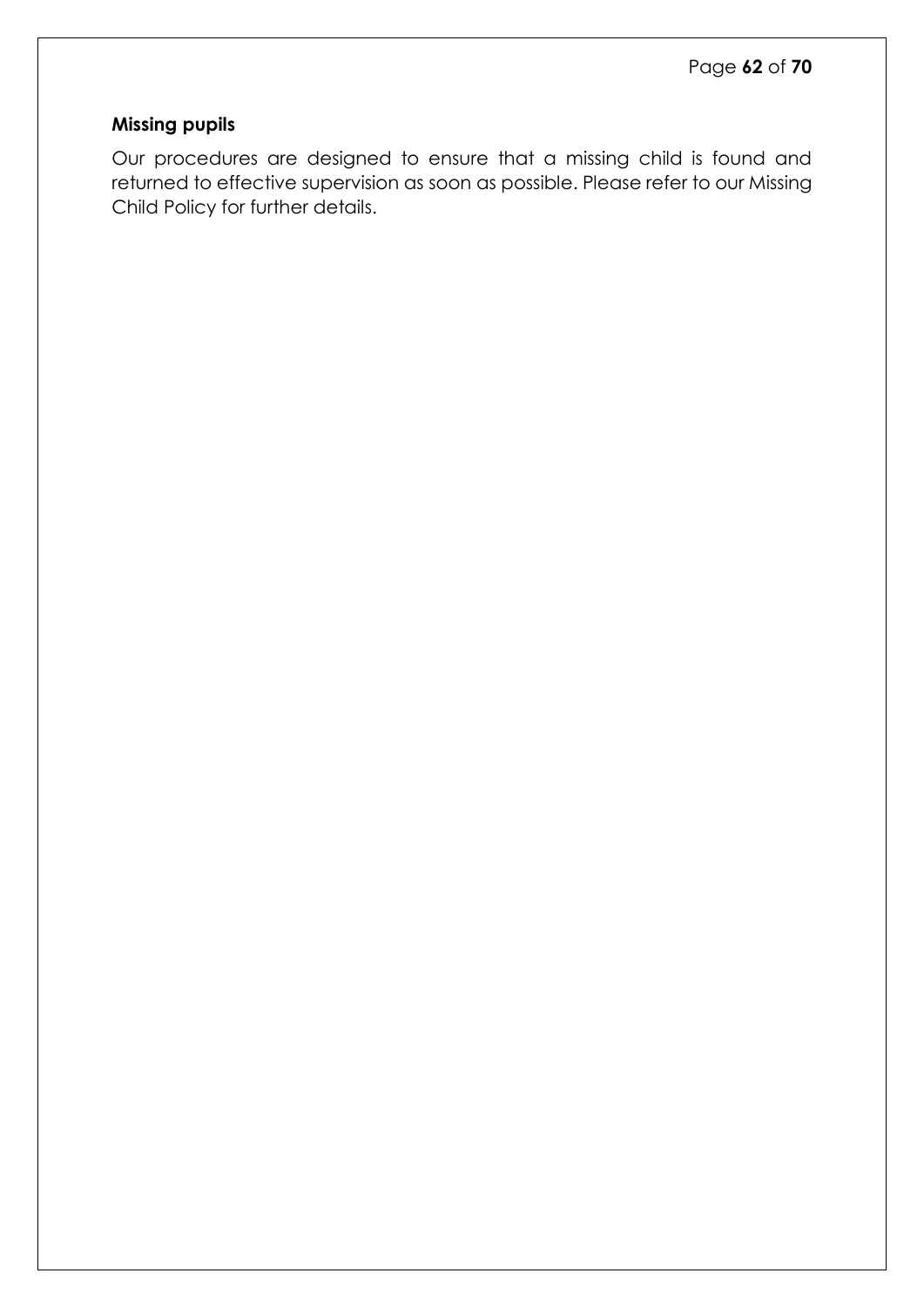# <span id="page-62-0"></span>**22. Appendix 5: Low-Level Concern**

# 22.1. Introduction

Across Thrive Education Partnership, the safeguarding of our children & young people is at the core of all we do; we do all we can to ensure that adults who work with our children & young people, do so in a way that is in accordance with the ethos and policies set out by our Trust and individual Academies, including the Staff Code of Conduct. This appendix sets out the detail and processes for any matters related to low-level concerns and how it is applied consistently across our Trust.

The following is taken from *Keeping Children Safe in Education September 2021*

*407. "As part of their whole school approach to safeguarding, schools and colleges should ensure that they promote an open and transparent culture in which all concerns about all adults working in or on behalf of the school or college (including supply teachers, volunteers and contractors) are dealt with promptly and appropriately"*

*408. "Creating a culture in which all concerns about adults (including allegations that do not meet the harms threshold (see Part Four - Section one)) are shared responsibly and with the right person, recorded and dealt*  with appropriately, is critical. If implemented correctly, this should encourage *an open and transparent culture; enable schools and colleges to identify concerning, problematic or inappropriate behaviour early; minimise the risk of abuse; and ensure that adults working in or on behalf of the school or college are clear about professional boundaries and act within these boundaries, and in accordance with the ethos and values of the institution"*

This section applies to all concerns (including allegations) about members of staff, including supply teachers, volunteers, and contractors, which do not meet the harm threshold set out within Academy Child Protection & Safeguarding Policies. If ever in doubt, then please do not hesitate to speak directly to the relevant person. We positively encourage any disclosure even if it may only feel like a 'nagging doubt'.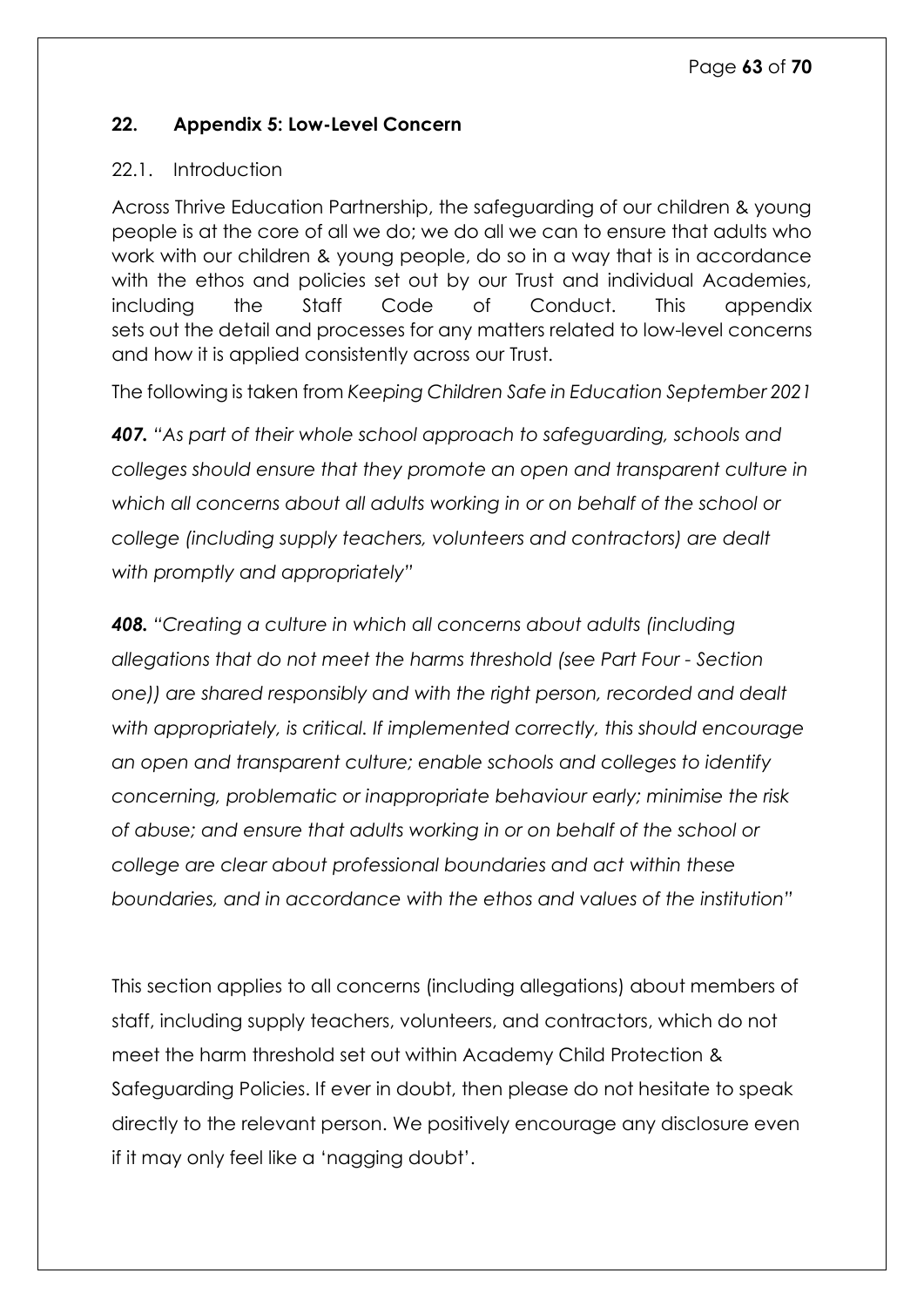Concerns may arise in several different ways, for example:

- Suspicion
- Complaint
- Disclosure made by a child, parent, or other adult within or outside the school
- Pre-employment vetting checks

We recognise the importance of responding to and dealing with any concerns in a timely manner to safeguard the welfare of our children & young people.

# 22.2. Definition of low-level concerns

It may be possible that a member of staff acts in a way that does not pose or cause a risk to children, but is however, deemed inappropriate. The term 'low-level' concern is *any* concern – **no matter how small** – that an adult working in or on behalf of the school may have acted in a way that:

- Is inconsistent with the staff code of conduct, including inappropriate conduct outside of work, and;
- Does not meet the allegations threshold or is otherwise not considered serious enough to consider a referral to the designated officer at the local authority

Examples of such behaviour *could* include, **but are not limited to**:

- Being overly friendly with children
- Having favourites
- Taking photographs of children on their mobile phone
- Engaging with a child on a one-to-one basis in a secluded area or behind a closed door
- Using inappropriate sexualised, intimidating, or offensive language

# 22.3. Reporting low-level concerns

We recognise and positively promote a culture of openness, trust, and transparency to encourage all staff to share any concerns so that they can be addressed appropriately.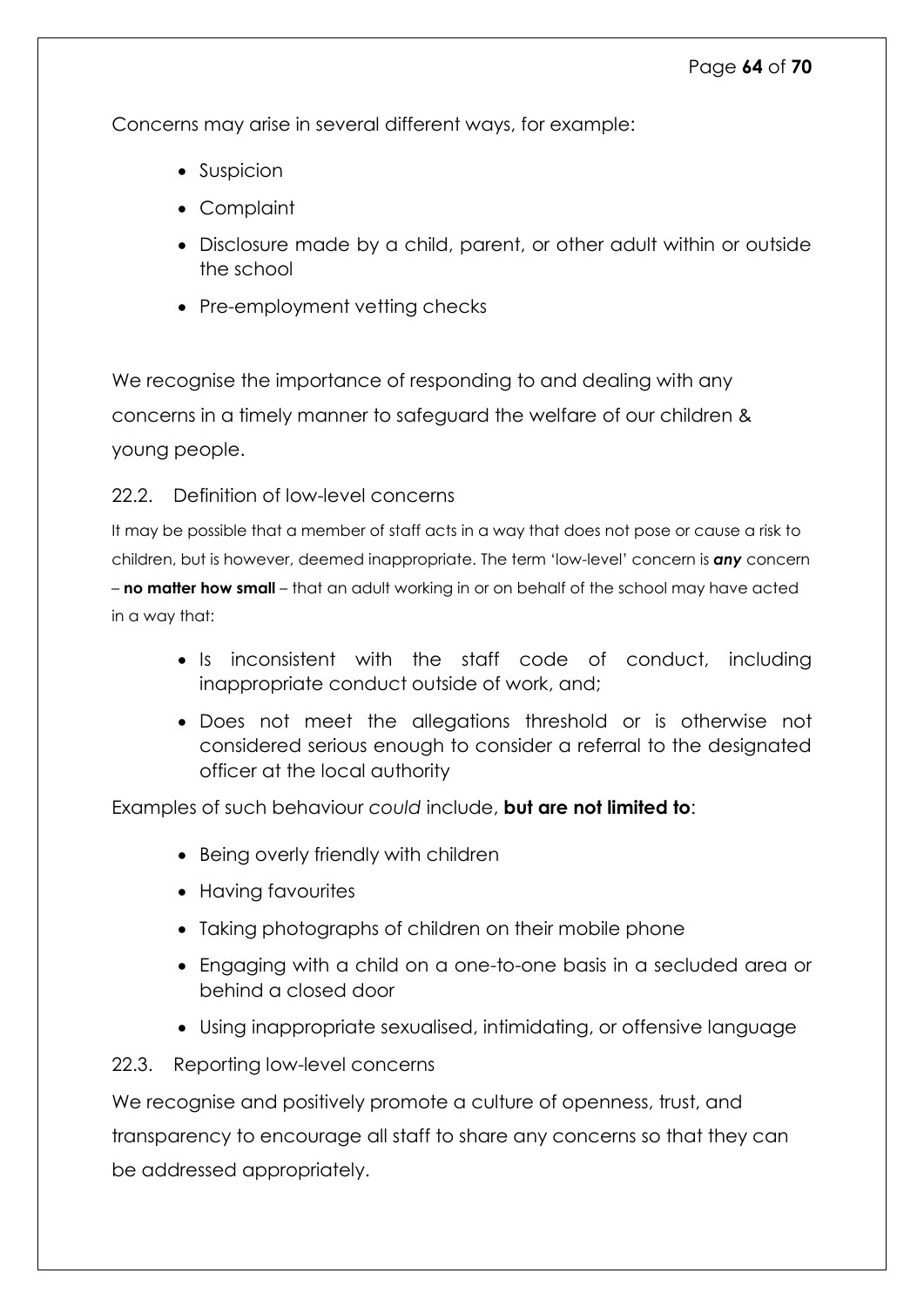We will create this culture by:

- Ensuring staff are clear about what appropriate behaviour is, and are confident in distinguishing expected and appropriate behaviour from concerning, problematic or inappropriate behaviour, in themselves and others
- Empowering staff to share any low-level concerns
- Empowering staff to self-refer any situation which may cause concern. For example, where a situation may be misinterpreted, might appear compromising to others, or where they may have behaved in such a way that could be considered below the expected professional standards
- Addressing unprofessional behaviour and supporting the individual to correct it at an early stage
- Providing a responsive, sensitive, and proportionate handling of such concerns when they are raised
- Helping to identify any weakness in the school's safeguarding system
- Reports of low-level concerns should be made by email, in writing or in person.

- A member of staff who has a concern about **another member of staff** should

# inform the **Head Teacher**

If the Head Teacher cannot be contacted, a deputy DSL should be informed instead.

- If the concern is about the **Head Teacher**, the **Chair of Local Governing** 

**Body** should be informed:

[s.sherman@calthorpe.thrive.ac](mailto:s.sherman@calthorpe.thrive.ac) **(Calthorpe Academy)**

# [j.darch@kingsbury.thrive.ac](mailto:j.darch@kingsbury.thrive.ac) **(Kingsbury Academy & The Warwickshire**

# **Academy)**

- If the concern is about a **member of the Central Team** (not including the CEO), then the **CEO** should be informed:

[r.chapman@thrive.ac](mailto:r.chapman@thrive.ac)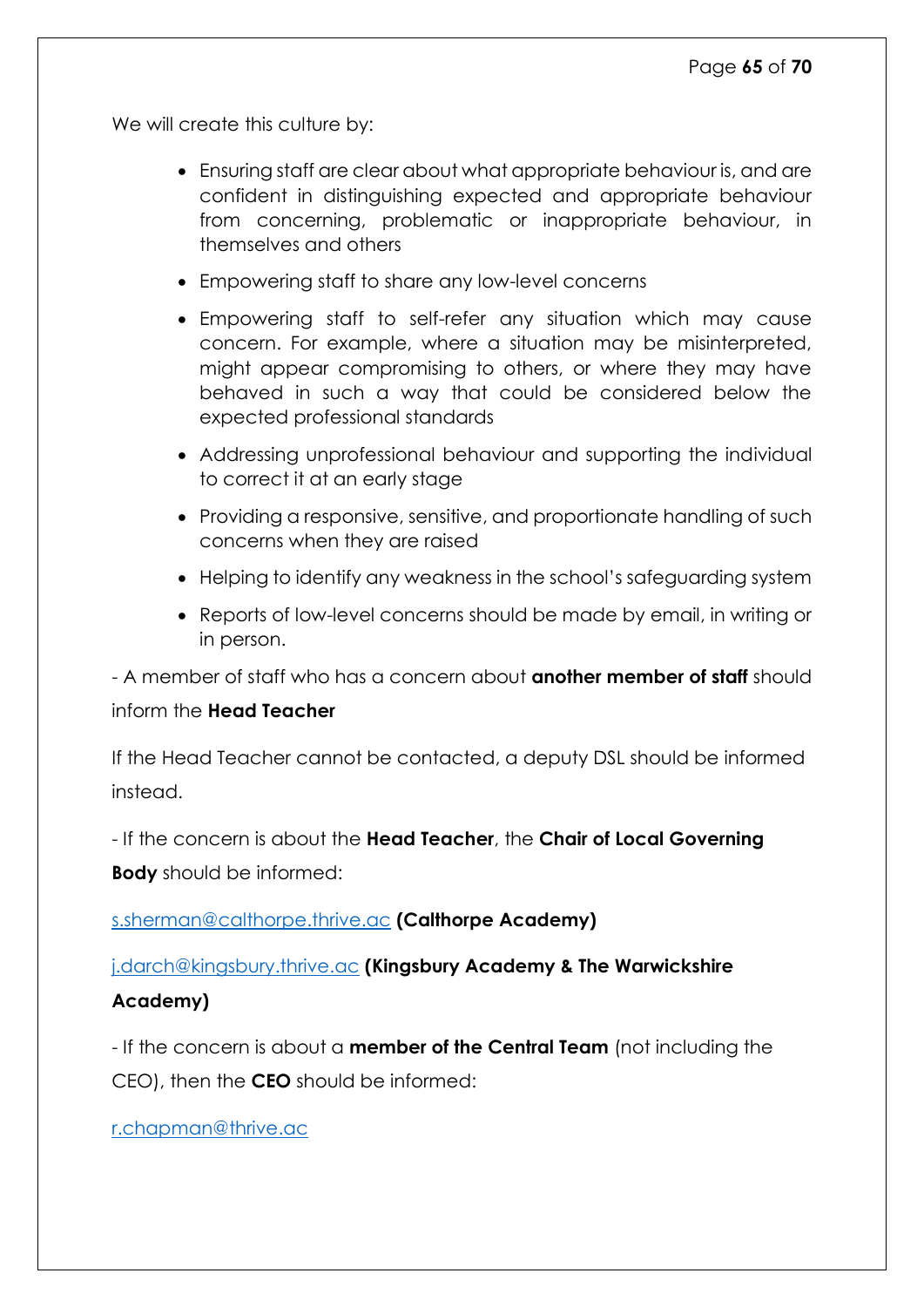If the concern is about the **CEO**, then the **Chair of Trustees** should be informed:

# [j.davey@thrive.ac](mailto:j.davey@thrive.ac) **(Chair of Thrive Education Partnership)**

# **4. Responding to low-level concerns**

The relevant person will collect evidence where necessary by speaking:

- Directly to the person who raised the concern unless it has been raised anonymously. If a complaint is raised anonymously, it will still be taken seriously but we will be reliant on the quality and detail of the provided written information: name of the individual, details of the concern and any context such as dates and times, any other person involved and location.
- To the individual involved and any witnesses

The relevant person will use the information collected to categorise the type of behaviour and determine any further action, in line with the Academy/Trust Staff Code of Conduct or Disciplinary Policy.

# **5. Record keeping**

All low-level concerns will be recorded in writing. In addition to details of the concern raised, records will include the context in which the concern arose, any action taken and the rationale for decisions and action taken.

We will retain all records of low-level concerns (including those which are subsequently deemed by the Safeguarding Lead to relate to behaviour which is entirely consistent with the Code of Conduct) in a central low-level concerns file (either electronic or hard copy).

These records will be kept confidential and held securely, with access afforded only to a limited number of individuals such as the Safeguarding Lead, and the individual they report to (e.g. headteacher/CEO); and senior HR officer.

The Head Teacher may store the central low-level concerns file with his/her other safeguarding and child protection records. The rationale for storing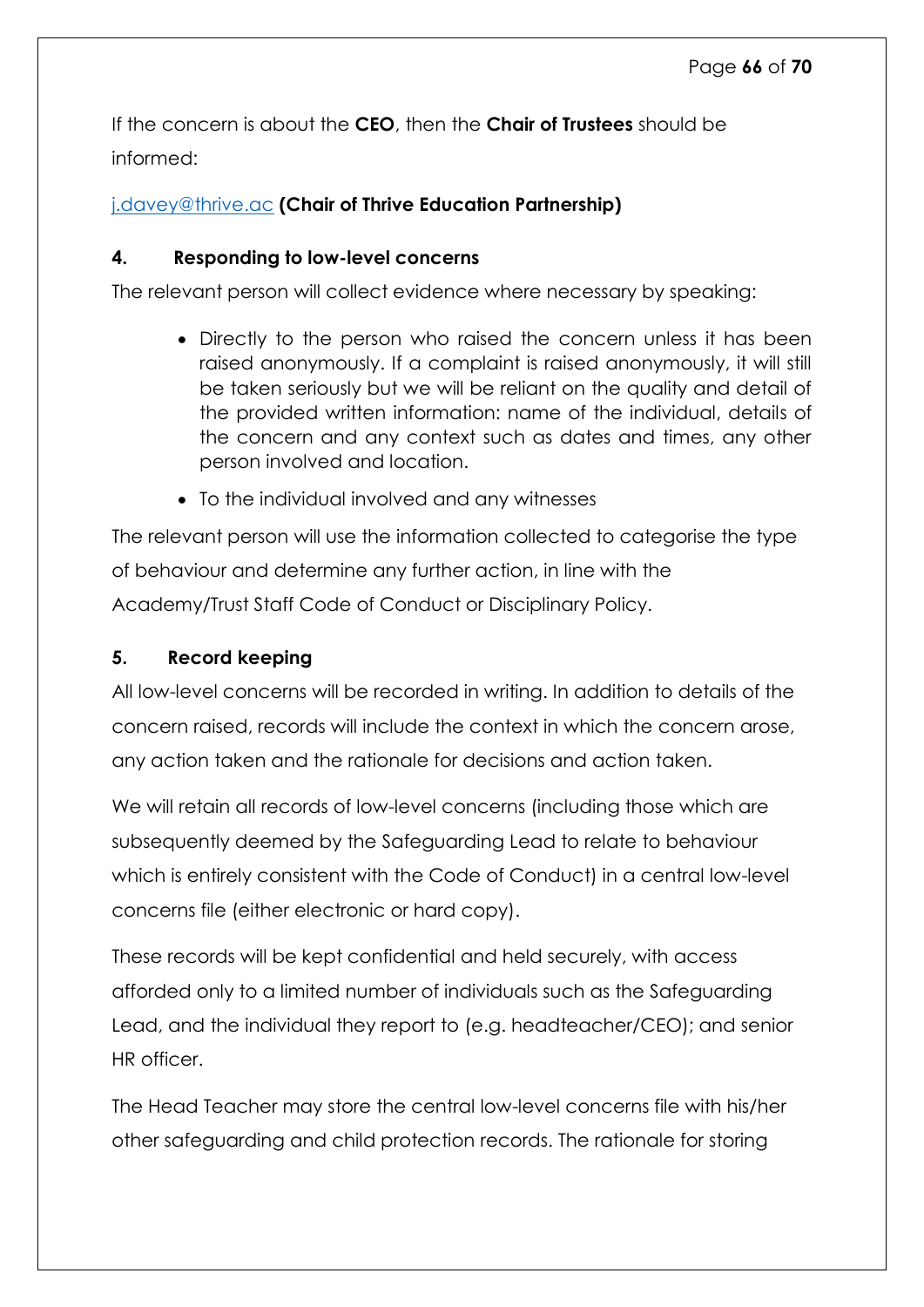such records on a central file, rather than in staff members' personnel files, is that:

(a) it makes it easier to review the file and spot any potential patterns of concerning, problematic or inappropriate behaviour; and:

(b) it reassures staff and encourages them to share low-level concerns.

# **6. Following Review**

If **following review**, it is decided that the reported concern is sufficiently serious, then it will be referred to the LADO in line with the threshold intervention for the LADO, paragraph 338 KCSIE.

- when considered with any other low-level concerns that have been shared about the same individual, should it reclassified as an allegation, then the allegation will be dealt with in accordance with Thrive Education Partnership Disciplinary Policy, Allegations Against Staff Policy, and Part 4 of KCSIE 2021.

- Some low-level concerns may also involve issues of misconduct, or they may trigger Thrive Education Partnership's Disciplinary, Grievance or Whistleblowing procedures.

- Where these issues would ordinarily require records to be made and retained on the staff member's personnel file, this will be done in the normal way, in addition to the records of the low-level concern(s) being retained in a central low-level concerns file.

- If a low-level concern in and of itself is deemed to be serious enough to consider a referral to the LADO and a referral is made to them, then records relating to the low-level concern will be placed and retained on the staff member's personnel file.

- If a low-level concern (or group of concerns) is re-classified as an allegation, all previous records of low-level concerns relating to the same individual will be moved from the central low-level concerns file to the staff member's personnel file and retained in accordance with Part 4 of KCSIE 2021.

Records will be: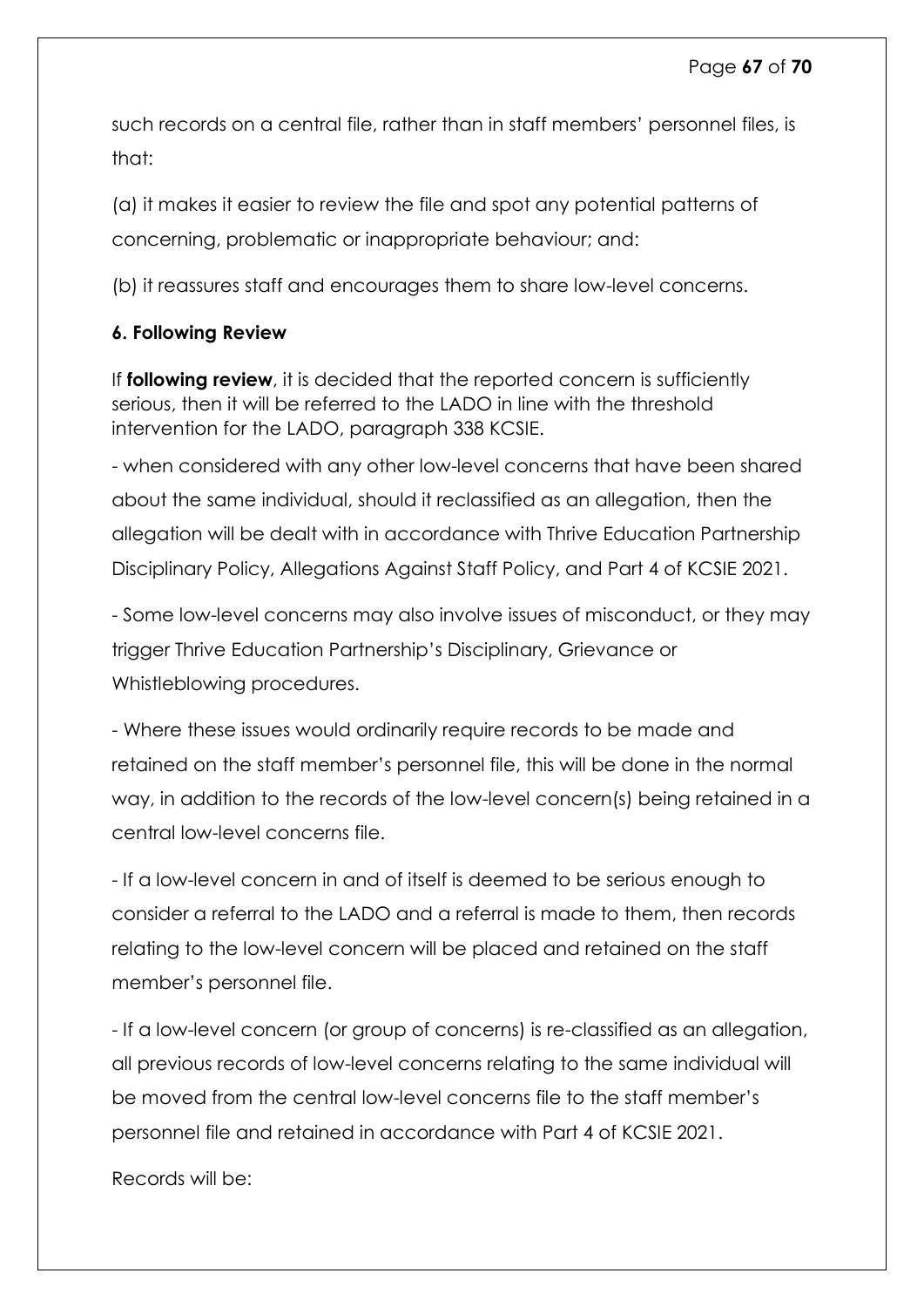- Kept confidential, held securely, and comply with the DPA 2018
- Reviewed so that potential patterns of concerning, problematic or inappropriate behaviour can be identified. Where a pattern of such behaviour is identified, we will decide on a course of action, either through our disciplinary procedures or, where a pattern of behaviour moves from a concern to meeting the harms threshold, we will refer it to the designated officer at the local authority
- Retained at least until the individual ceases employment at the Academy however, we will consider the following:

(a) whether some or all of the information contained within any record may have any reasonably likely value in terms of any potential historic employment or abuse claim so as to justify keeping it, in line with normal safeguarding records practice;

or (b) if, on balance, any record is not considered to have any reasonably likely value, still less actionable concern, and ought to be deleted accordingly

Where a low-level concern relates to a supply teacher or contractor, we will notify the individual's employer, so any potential patterns of inappropriate behaviour can be identified.

# **7. References**

We will not include low-level concerns in references unless:

- The concern (or group of concerns) has met the threshold for referral to the designated officer at the local authority and is found to be substantiated; and/or
- The concern (or group of concerns) relates to issues which would ordinarily be included in a reference, such as misconduct or poor performance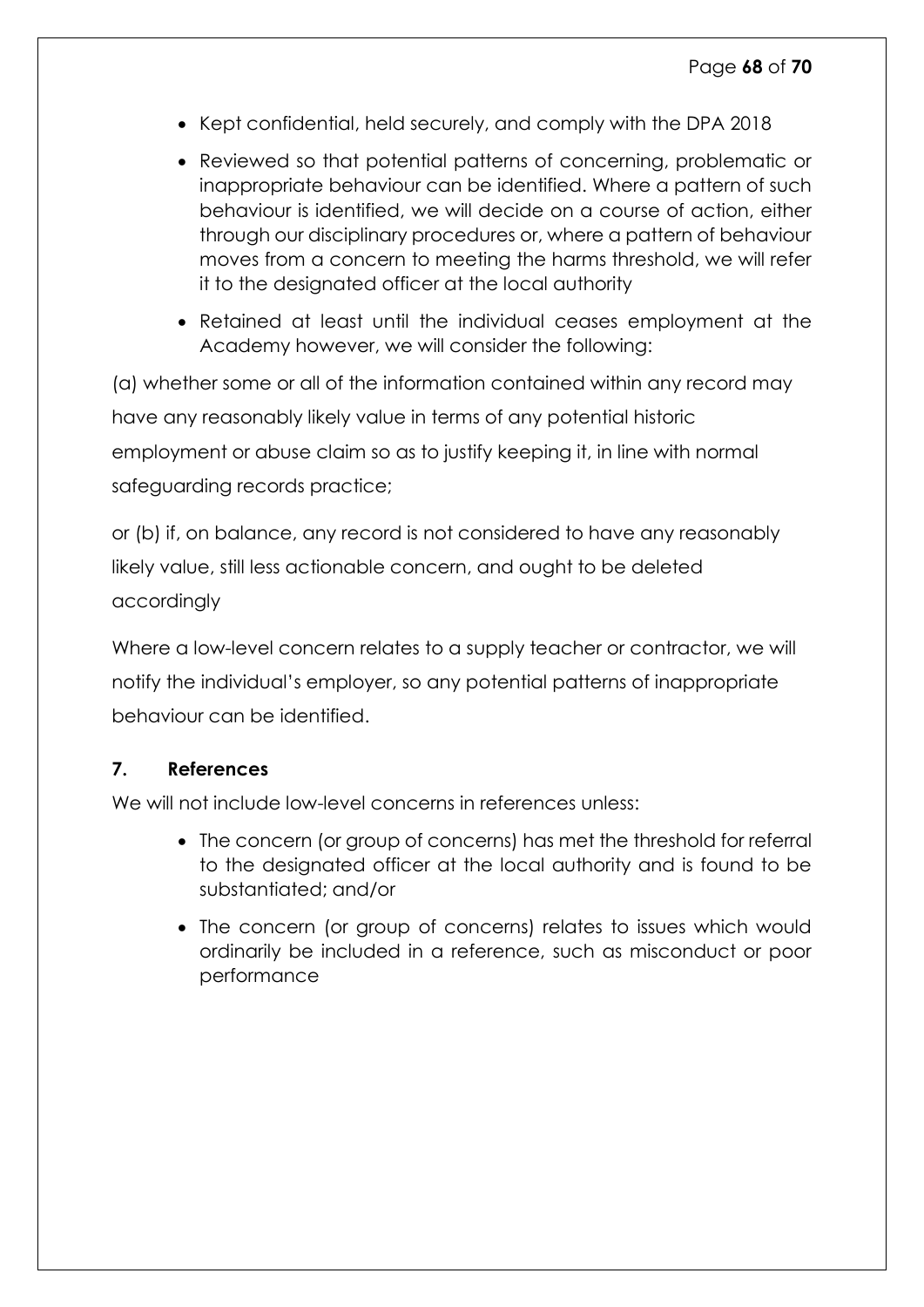# **23. Appendix 6: Low Level Concern Record**

|                     | <b>thrive</b>          |                      | <b>S THE WARWICKSHIRE</b>                              |                                         |                            |                             |                             |                                            |                                     |                                                                                                                                                                                                                                                                                                       |                                                                                                                                                                                                                                                                                                   |
|---------------------|------------------------|----------------------|--------------------------------------------------------|-----------------------------------------|----------------------------|-----------------------------|-----------------------------|--------------------------------------------|-------------------------------------|-------------------------------------------------------------------------------------------------------------------------------------------------------------------------------------------------------------------------------------------------------------------------------------------------------|---------------------------------------------------------------------------------------------------------------------------------------------------------------------------------------------------------------------------------------------------------------------------------------------------|
| Date of<br>Incident | <b>Type of Concern</b> | Person of<br>Concern | Surname of the Forename of the<br>Person of<br>Concern | Position of the<br>Person of<br>Concern | Surname of the<br>Reporter | Forename of<br>the Reporter | Position of the<br>Reporter | Names of any<br><b>Potential Witnesses</b> | <b>How was Concern</b><br>Reported? | Nature of concern with context and any other<br>relevant information                                                                                                                                                                                                                                  | <b>Action Taken &amp; Date</b>                                                                                                                                                                                                                                                                    |
| 01.10.2021 Other    |                        | Bloggs               | Joseph                                                 | Teacher                                 | Solemon                    | Amjad                       | Teaching<br>Assistant       | None                                       | Verbally to Head<br>Teacher         | Amjad overheard Joseph shouting on swearing<br>phone outside on car-park. He believes he was<br>talking to his wife but looked very angry and<br>distressed. He is concerned that visitors may have<br>heard him but is confident no one did on this<br>occasion                                      | Head Teacher spoke to Joseph on<br>02.10.2021 in his office. Joseph<br>apologised and stated he was having<br>relationship issues but understand<br>importance of maintaining professional<br>standards at all times. Provided with SAS<br>support brochure and copy of Staff<br>Code of Conduct. |
|                     |                        |                      |                                                        |                                         |                            |                             |                             |                                            |                                     | Amjad overheard Joseph shouting on swearing<br>phone outside on car-park. He was having a<br>conversation on how stressful he was finding his<br>relationship and managing his work life balance.<br>He is concerned that visitors may have heard him<br>but is confident no one did on this occasion |                                                                                                                                                                                                                                                                                                   |
|                     |                        |                      |                                                        |                                         |                            |                             |                             |                                            |                                     |                                                                                                                                                                                                                                                                                                       |                                                                                                                                                                                                                                                                                                   |
|                     |                        |                      |                                                        |                                         |                            |                             |                             |                                            |                                     |                                                                                                                                                                                                                                                                                                       |                                                                                                                                                                                                                                                                                                   |
|                     |                        |                      |                                                        |                                         |                            |                             |                             |                                            |                                     |                                                                                                                                                                                                                                                                                                       |                                                                                                                                                                                                                                                                                                   |
|                     |                        |                      |                                                        |                                         |                            |                             |                             |                                            |                                     |                                                                                                                                                                                                                                                                                                       |                                                                                                                                                                                                                                                                                                   |
|                     |                        |                      |                                                        |                                         |                            |                             |                             |                                            |                                     |                                                                                                                                                                                                                                                                                                       |                                                                                                                                                                                                                                                                                                   |
|                     |                        |                      |                                                        |                                         |                            |                             |                             |                                            |                                     |                                                                                                                                                                                                                                                                                                       |                                                                                                                                                                                                                                                                                                   |
|                     |                        |                      |                                                        |                                         |                            |                             |                             |                                            |                                     |                                                                                                                                                                                                                                                                                                       |                                                                                                                                                                                                                                                                                                   |
|                     |                        |                      |                                                        |                                         |                            |                             |                             |                                            |                                     |                                                                                                                                                                                                                                                                                                       |                                                                                                                                                                                                                                                                                                   |
|                     |                        |                      |                                                        |                                         |                            |                             |                             |                                            |                                     |                                                                                                                                                                                                                                                                                                       |                                                                                                                                                                                                                                                                                                   |

# <span id="page-68-0"></span>**24. Changes**

<span id="page-68-1"></span>

| <b>Description</b>              | <b>Date</b> | Page             | <b>Section</b>   |
|---------------------------------|-------------|------------------|------------------|
| Update to reflect 07/09/21      |             | Complete         | Complete         |
| <b>2021 KCSIE</b>               |             | review of policy | review of policy |
| Report directly to $02.03.2022$ |             | 23               |                  |
| CEO<br>concerns                 |             |                  |                  |
| relating to HT                  |             |                  |                  |

Page **69** of **70**